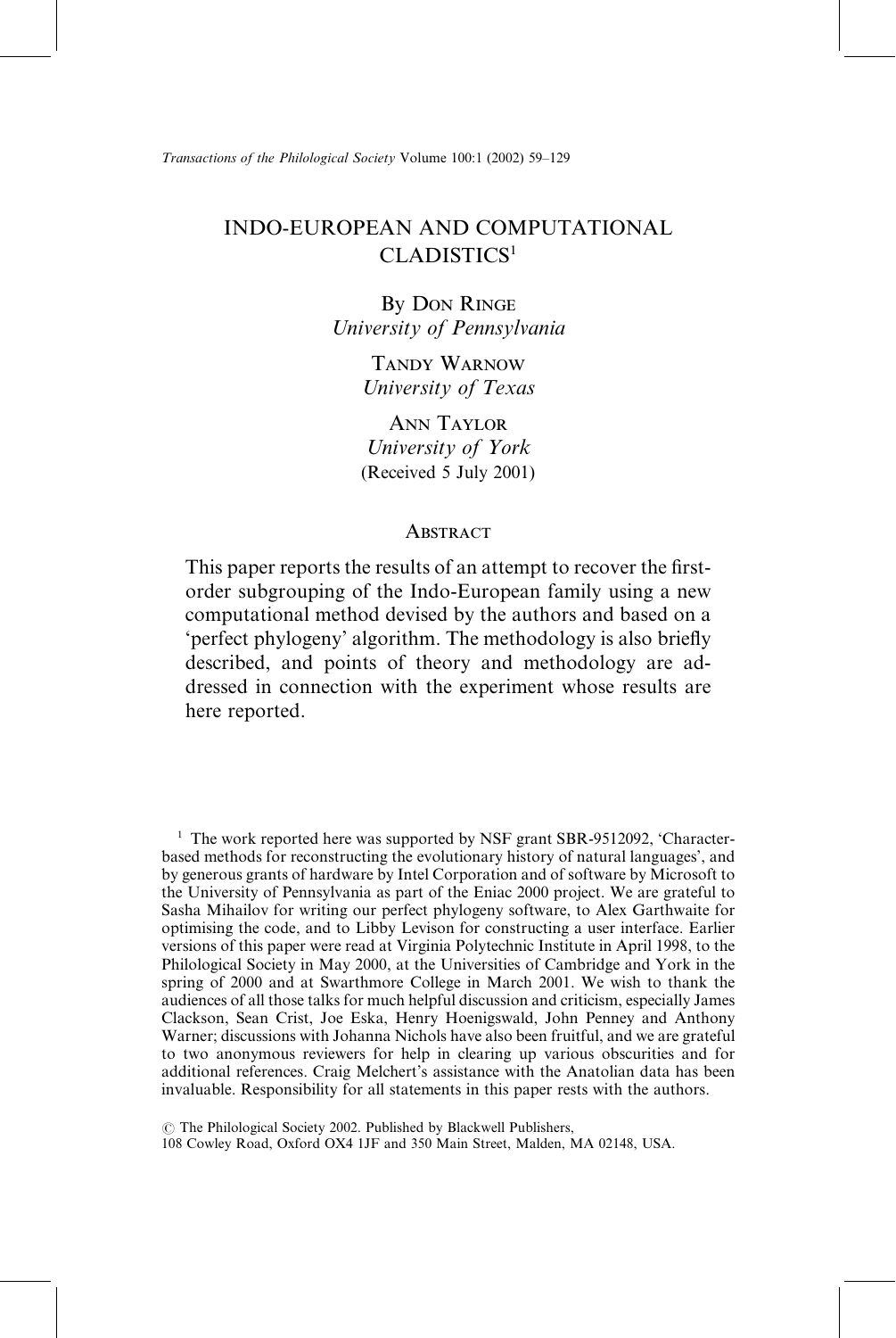#### 60 TRANSACTIONS OF THE PHILOLOGICAL SOCIETY 100, 2002

### 1. INTRODUCTION

This is an interim report on work in progress. Ringe and Taylor are historical linguists, while Warnow is a computer scientist. We have each handled the most technical aspects of the project appropriate to our own disciplines; but the methodology we have developed involves much more than the application of already known algorithms to already known linguistic data, since we have encountered numerous problems not previously addressed, and the intellectual contributions of all the authors have been very varied.

### 2. BASIC ASSUMPTIONS

Our methodological presuppositions and definitions are those usual in mainstream historical linguistics. However, we would like to emphasise two points that are seldom discussed by working historical linguists even though they are crucial to the enterprise.

### 2.1. The uniformitarian principle and its application

First, we insist on a rigorous and consistent application of the uniformitarian principle (UP). The UP holds that we can constrain our hypotheses about the structure and history of languages of the past only by reference to what we know of contemporary language structures, linguistic behaviour and changes in progress, since the recoverable information about any language or speech community of the past is always far more limited than what we can know about languages whose native speakers we can still observe; and further, that we can extrapolate into prehistory (and across gaps in the historical record) only on the basis of what we know from the study of contemporary languages and the actually documented past. Positing for any time in the past any structure or development inconsistent with what is known from modern work on living languages is unacceptable, and positing for prehistory any type of long-term development that we do not observe in documented history is likewise unacceptable, unless it can be demonstrated that there has been some relevant change in the conditions of language acquisition or use between the past time in question and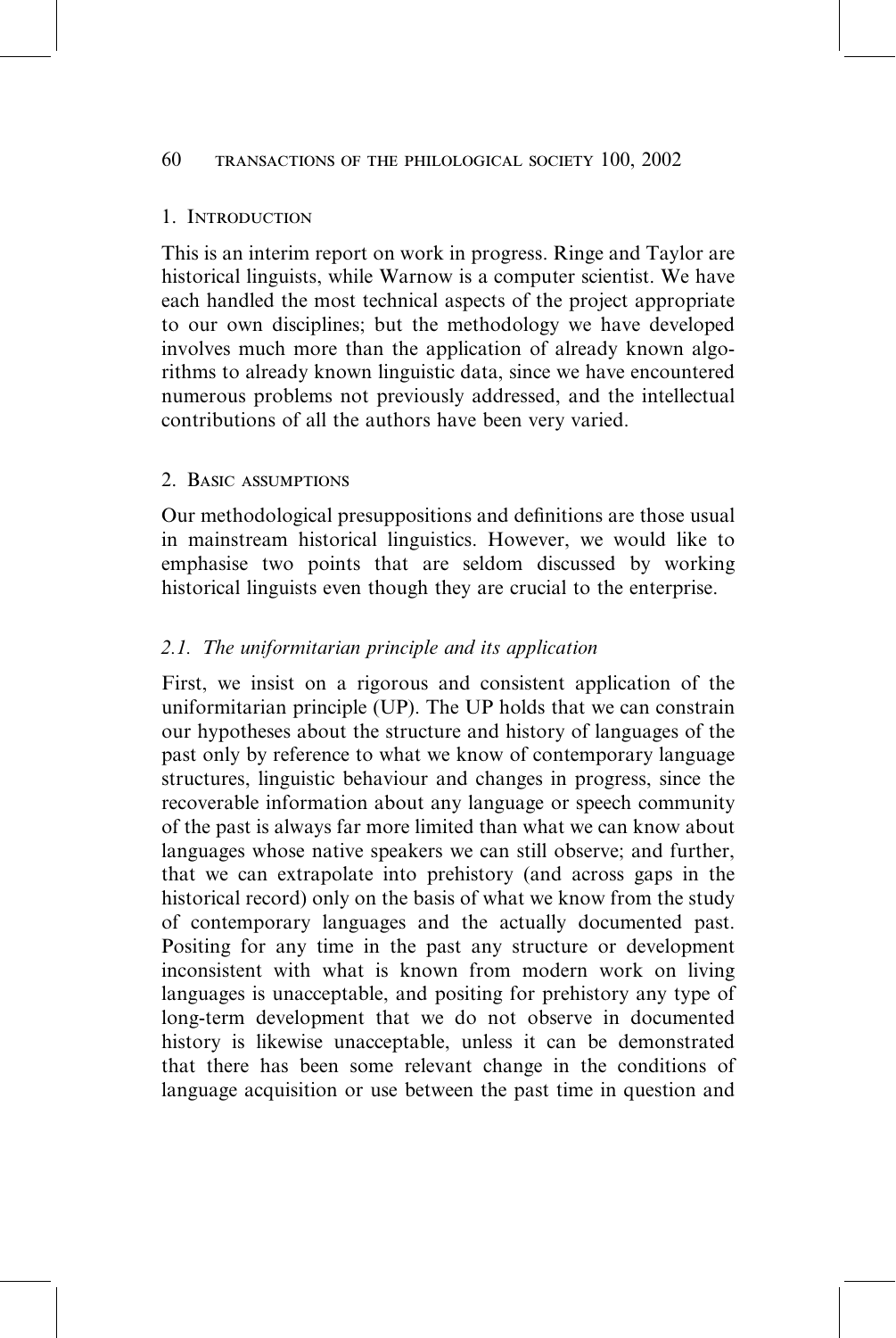later periods which can be observed or have been documented. Practically speaking, this means that 'the perspective . . . of the historical linguist', aiming 'to describe and analyse linguistic results of language contact situations' (Thomason and Kaufman 1988: 36) or of any other kind of linguistic development, uninformed by recent findings in sociolinguistics, studies of language acquisition or bilingualism, experimental phonetics, and so on, can never be adequate. The following applications of the UP are especially important to our work.

Languages replicate themselves (and thus 'survive' from generation to generation) through the process of native-language acquisition by children. Importantly for historical linguistics, that process is tightly constrained; for instance, the system of morphosyntactic categories is normally mastered by age four, and native acquisition of a language is virtually impossible after the onset of puberty (see e.g. Slobin ed. 1985, 1992). Moreover, it appears that every successful acquisition of a native language gives rise to a robust grammatical 'signature' which persists throughout life. The most important details and their consequences can be summarised as follows.

Recent research on native-language acquisition by children shows that the contrastive system of sounds, the inflectional morphology and the basic syntax of a native language are acquired in the first six or seven years of life, and that 'mixed' grammars are not acquired even in multilingual environments (see e.g. Fantini 1985, Meisel 1989 with references). Recent research in sociolinguistics shows that, while most linguistic structures can be borrowed between closely related dialects, natively acquired sound systems and inflections are resistant to change later in life; attempts to acquire a non-native phonemic contrast, phonological rule or inflectional category are at best only partly successful (cf. e.g. Labov 1994: 518–526). Borrowing between speechforms that are not very similar appears to be even more severely constrained, as one would expect. Studies of the bilingual situations in which borrowing occurs show that the phonology and morphosyntax of one's native language are typically carried over into a language learned later in life, but not usually the other way round (cf. e.g. Rayfield 1970: 103-107, Prince and Pintzuk 2000).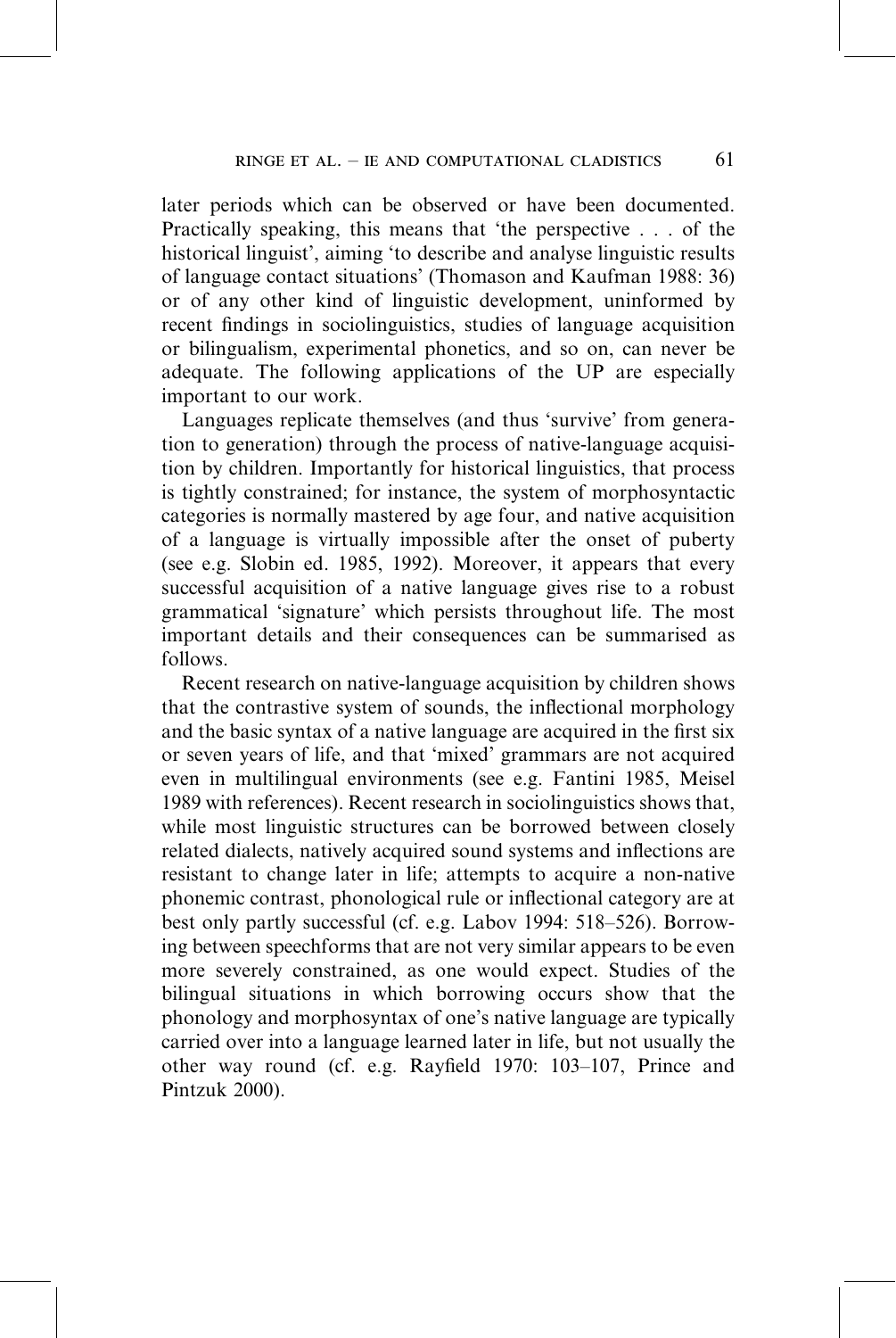#### 62. TRANSACTIONS OF THE PHILOLOGICAL SOCIETY 100, 2002

Much of the language-contact literature appears to challenge the results summarised in the preceding paragraph; one often encounters claims that practically anything can be borrowed into one's native language in a suitable bilingual situation. But such claims are almost always made by inference from the *results* of language contact: published data bearing on the *process* of borrowing (if that is what it is) are either wholly lacking or do not effectively exclude other analyses, such as code-switching or the results of imperfect learning of a second language (Appel and Muysken 1987: 158–163, King 2000: 44–47 with references). We therefore remain unconvinced that morphosyntax, for example, can be borrowed *into a native language*, except (probably) in one situation: morphosyntactic structures even of very different languages can apparently be borrowed into a community's native language in the context of community-wide bilingualism persisting for many generations. An obvious example is the successful borrowing of Hebrew noun plurals into Yiddish (a Germanic language) – which might show, in addition, that the lending language need not be native, so long as a large proportion of the community uses it fluently.<sup>2</sup> It seems likely that some first-language learners in such situations misinterpret frequent code-switching as monolingual behaviour and thus learn foreign morphosyntax as part of their native language, and that, given enough time, their analysis can become dominant in the community. However, we must also note that the *only* study in depth of such a process in progress concludes that even morphosyntactic borrowing of this kind is mediated by lexical borrowing: in effect, 'core' lexemes are borrowed and bring their morphosyntax with them (King 2000; cf. also Kroch 1994; 191–193). Other apparent examples of the systematic borrowing of phonology or

<sup>2</sup> Of course it is possible that the male members of traditional East European Jewish communities technically had a native passive command of Hebrew, since it was usual for boys to begin Hebrew school at three – well within the developmental window in which a native language must be acquired  $-$  but we are not aware of any cogent study of the question. Note that the corresponding failure of English to borrow such Latin and Greek plurals as alumni, data and phenomena (currently being reinterpreted as singulars in colloquial English) seems to be a direct result of the fact that familiarity with the Classical languages, which was never more than minimal for many educated speakers of English, is no longer enforced by the educational system in any English-speaking country.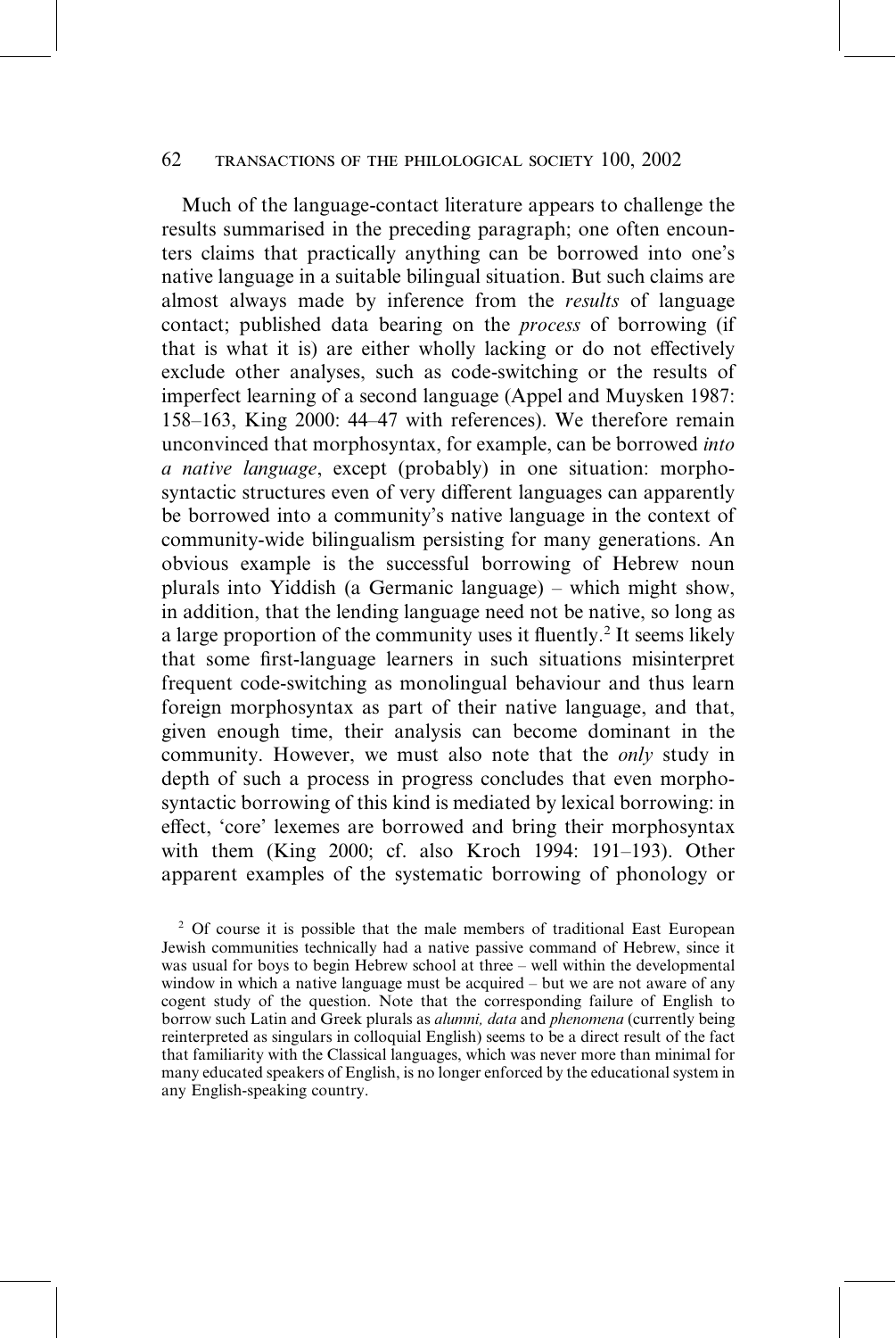morphosyntax can actually have resulted from the importation of native structures into an imperfectly learned second language (on which see further below).

We therefore think it reasonable to adopt the hypothesis that phonology and morphosyntax are normally excellent indicators of a person's native language. That hypothesis will be crucial to our discussion in the following section.

A final point of relevance to our application of the UP is the following. It has long been known that the loss of contact between diversifying dialects of a language can be either abrupt or gradual. A sequence of abrupt separations can easily be modelled as an evolutionary tree, but if dialects lose contact only gradually, they can borrow linguistic material from their nearest neighbours in overlapping patterns that render modelling of their diversification as a tree unrealistic.

We will return to all these points below.

#### 2.2. Linguistic descent

Our second methodological point is related to the first. We adopt a precise definition of LINGUISTIC DESCENT:

A language (or dialect) Y at a given time is said to be descended from language (or dialect)  $X$  of an earlier time if and only if X developed into Y by an unbroken sequence of instances of native-language acquisition by children.

Since mixed grammars are not known to result from nativelanguage acquisition, it follows that any language or dialect has only one ancestor at any given point in the past, unless there has been a significant discontinuity in its transmission from generation to generation; this is the usual view among historical linguists (cf. Thomason and Kaufman 1988: 11). To judge from the aggregate of languages whose histories are actually documented for at least a few centuries, such discontinuities appear to be infrequent; that is also the standard view among historical linguists (cf. Thomason and Kaufman 1988: 3, Ross 1997: 209-210).

Moreover, most examples of discontinuity in transmission seem to fall into two categories that are reasonably well understood. One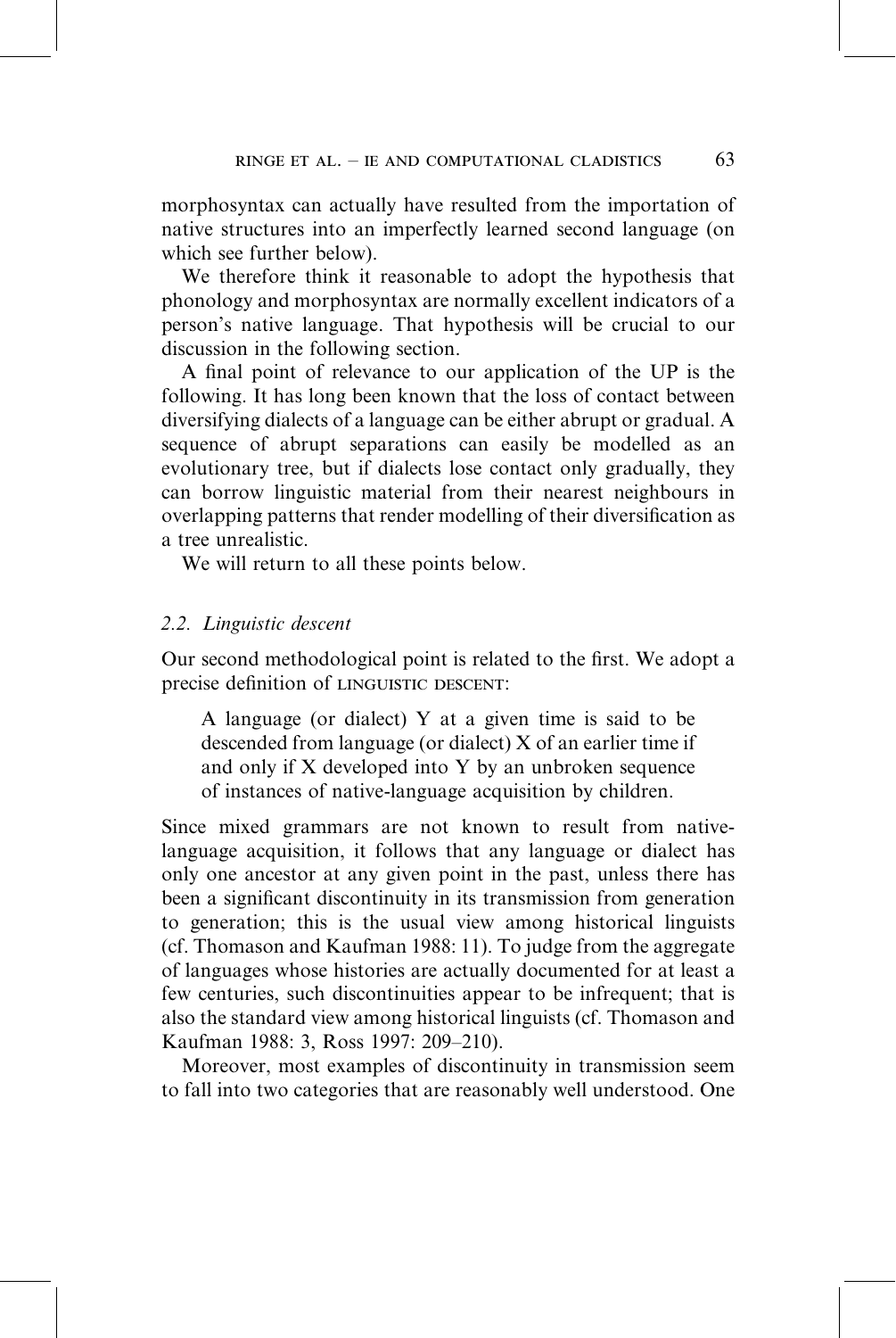easily recognisable class of languages with discontinuous transmission histories are creoles according to the strict definition  $-$  that is, native languages which are descended from pidgins.<sup>3</sup> But a moment's consideration of the degree of social dislocation necessary to give rise to a whole community of pidgin-speaking households will show that creoles ought to be relatively rare. (Even widespread colonial slavery in recent centuries has given rise to only a few dozen creoles among the 6,000 or so languages still spoken.) The other obvious class of languages with anomalous histories are those descended from an imperfectly learned second language which became the community norm. Far less attention has been paid to this phenomenon, but it is not necessarily rarer than creolisation. Kroch, Taylor and Ringe (2000) argue that at least one Middle English dialect of the northeast midlands is descended from the English learned imperfectly by Scandinavian settlers who were obliged to learn the language during the reconquest but had too little contact with native speakers to enable their children to learn a 'normal' dialect natively. A surprising number of examples of the supposed borrowing of foreign morphosyntax by native speakers can be reinterpreted rather easily as the influence of a native language on a second language. For instance, the apparent borrowing of inflectional morphology from Turkish into the Asia Minor dialects of modern Greek (Thomason and Kaufman 1988: 215–222. recapitulating Dawkins 1916) is almost certainly the result of imperfect learning of Greek as a second language by clergy who had become native speakers of Turkish, the 'contaminated' dialect of the clergy subsequently becoming the norm in isolated villages. Dawkins actually cites a remarkable document of 1437 informing us that the Greek Orthodox village clergy were then Turkish-speaking (Dawkins 1916: 1 fn. 1), and in early work he had been led by phonological patterns betraying non-native learning to the

<sup>&</sup>lt;sup>3</sup> It seems to us counterproductive to use the term 'creolisation' more loosely. We emphasise that Thomason and Kaufman (1988) have not demonstrated that there is any kind of continuum between creolisation as here defined and other types of contact phenomena; they have merely shown that the results of some other episodes of contact are not always clearly distinguishable from the results of creolisation several centuries after the fact if one investigates them from a largely system-internal perspective. That strikes us as an especially powerful argument in favor of the UP (as we interpret it).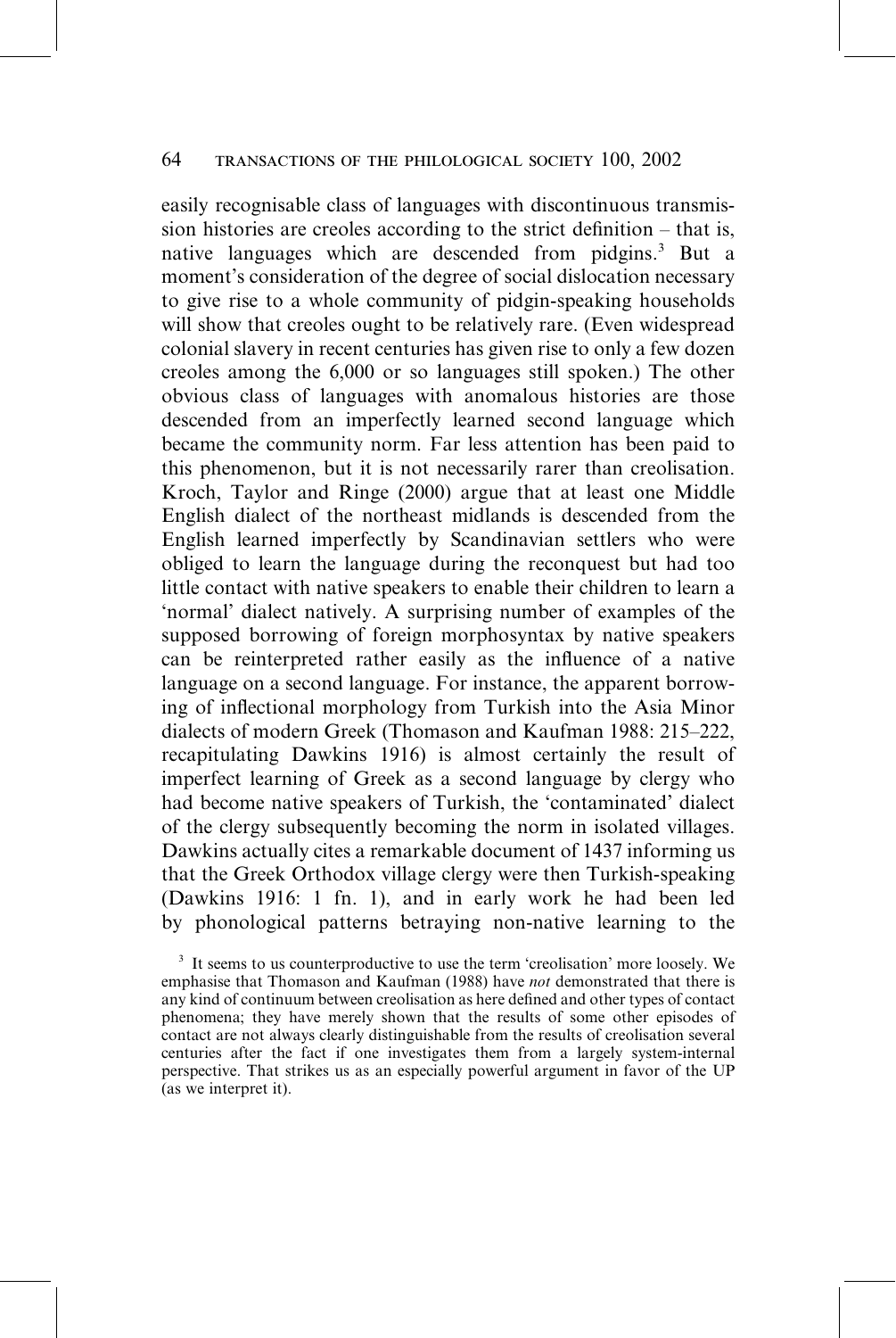conclusion that various Greek dialects in Italy and Turkey had some such episodes in their histories (Dawkins 1910: 270, 289). His rejection of that hypothesis - apparently on the grounds that there was no explicit documentary evidence for it – is a lamentable example of abandoning the UP. The case of Ma'a (Thomason and Kaufman 1988: 223–228) can be linguistically similar, the language having been 'saved' from overwhelming Bantu influence by timely migration (ibid. pp.  $225-226$ ) when too many of the vounger generation were already native Bantu speakers. Though more research on such phenomena is urgently needed, it already seems clear that community-wide imperfect second-language acquisition is a phenomenon of some importance for linguistic history (though the number of languages which it can be shown to have affected is still small).

There remains a tiny handful of languages that exhibit unarguably mixed grammars but do not seem to be typical creoles – perhaps only Michif and Mednyj Aleut (see Thomason and Kaufman 1988: 228–238). Strictly speaking, the origins of such languages will not be definitively explained until such a development in progress can be observed and studied, though the suggestion that they were deliberately created by fluent bilinguals as a kind of 'code' to exclude outsiders is inherently plausible (cf. Mithun 1999: 596–602 with references).

From the above considerations, taken all together, it follows that the tree model of linguistic speciation is normally appropriate, *if* the loss of contact between diverging dialects has been relatively abrupt and no discontinuities of transmission can be demonstrated for any of the languages in question. And since we know that inflectional morphology and the phonemic system of a native dialect are learned very early and are resistant to subsequent change, it follows that morphology and phonology provide better information about linguistic descent (in our precise sense) than lexical evidence (see already Meillet 1925: 22-33).

#### 3. TRADITIONAL SUBGROUPING AND ITS SHORTCOMINGS

The research that we are reporting has developed a new computational method for subgrouping the languages of a provable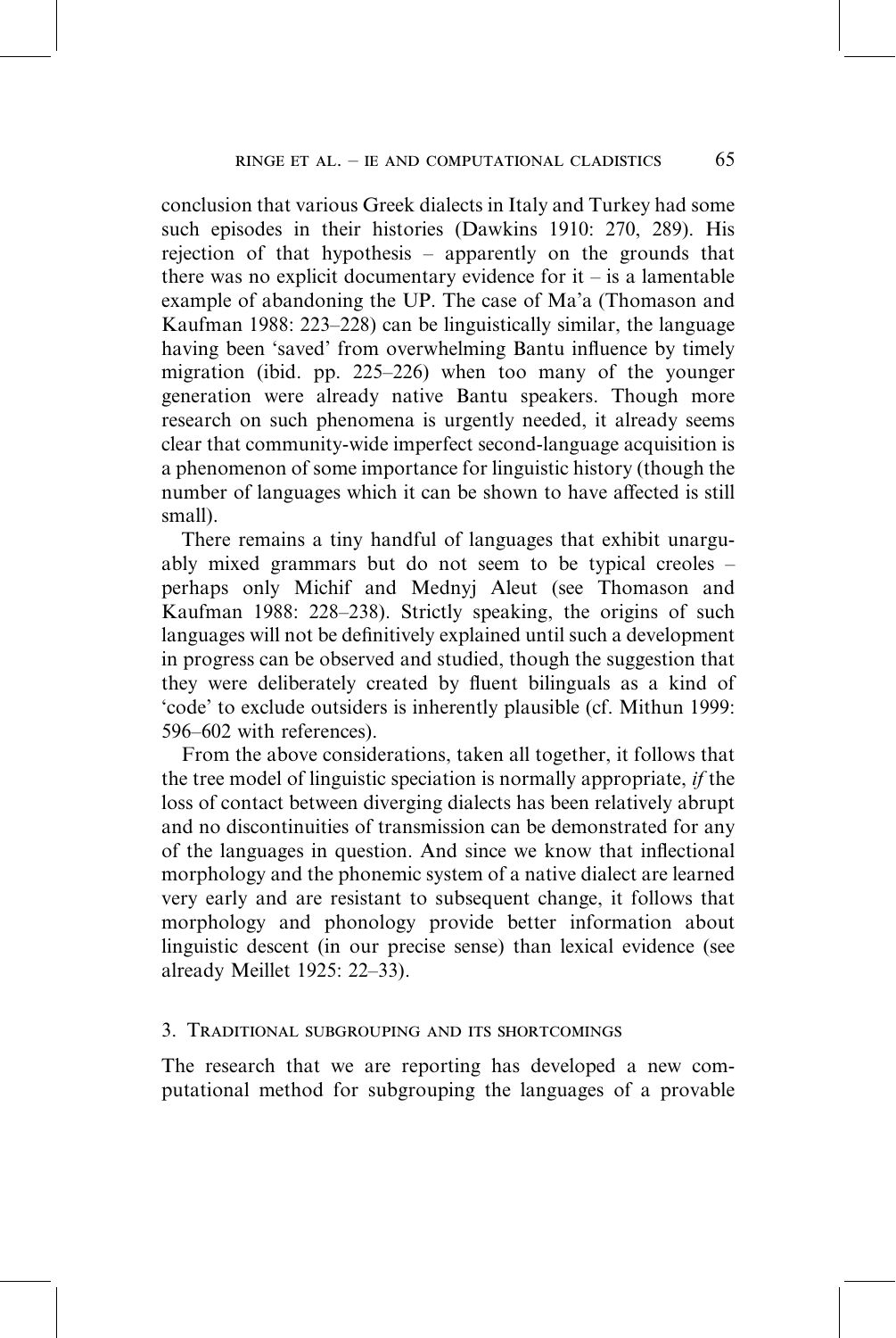family. It is *not* intended to replace already existing methods, but to supplement them. As is well known, traditional subgrouping is logically coherent and methodologically unobjectionable: in order to subgroup a particular subset of the family's languages together, one demands that they exclusively share clear and linguistically significant innovations which are unusual enough that they could not reasonably have arisen more than once independently. To put it in a biologist's terms,<sup>4</sup> one recognises a clade by the presence of unique synapomorphies, rigorously excluding any traits that might conceivably be analogous rather than homologous. This is so clearly correct that we have no intention of even questioning it; on the contrary, we incorporate it into our own methodology.

However, the attempt to apply the traditional criteria for subgrouping rigorously encounters severe practical problems which are too often overlooked or downplayed. Examples from phonology, inflectional morphology and the lexicon can be adduced to illustrate these problems.

Traditional subgrouping tends to rely on phonology because phonemic mergers are clearly innovations. But though the set of sound changes in each line of descent is unique, the individual changes are usually so 'natural' that they can easily be repeated in different lines of descent; that is, they are the products of phonetic pressures that operate in all languages and frequently give the same results in cases widely separated in space and time. That is true whether one states the changes in phonetic or phonemic terms. It is easy enough to find a phonetic change that has occurred in no fewer than four languages widely separated in space and time:

Proto-Greek \*ti > South Greek si (e.g. \*didōti '(s)he's giving' > Attic didōsi, cf. Doric didōti with no change; \*triākátioi 'three hundred' > Attic *triākósioi*, cf. Doric *triākátioi* with no change; isogloss dating to the second millennium BCE, cf. Risch 1955:  $66, 75$ ).

<sup>4</sup> Serious interpenetration of biological and linguistic concepts in an evolutionary context began at least a decade and a half ago (see Hoenigswald and Wiener ed. 1987); more recent examples can be found in earlier reports of our work (see the References). in Lass (1997: 113–123) and in McMahon (2000: 137–176). A 'synapomorphy' is a shared innovation; a 'homology' is a shared trait inherited from a common ancestor, and shared traits which are not homologous are said to be 'analogous'.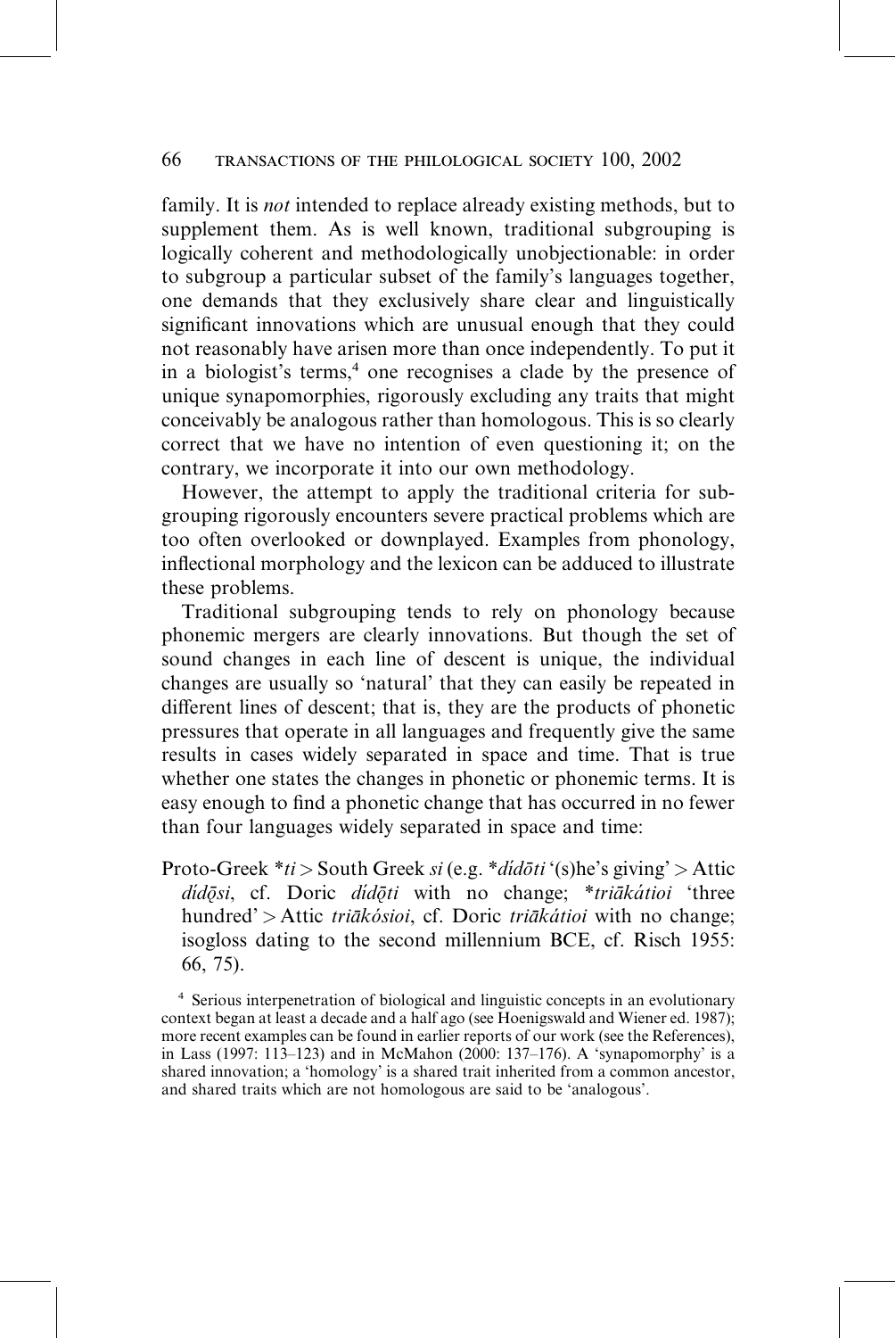- Proto-Indo-European (PIE)  $*ti$ ,  $*d<sup>h</sup>i> > *ti$ ,  $*t<sup>h</sup>i> > pre-Proto-$ Tocharian \*si (e.g. \*h<sub>1</sub>id<sup>h</sup>i 'go!' > \*it<sup>h</sup>i > \*isi > \*y as a -> PT \*p $\sigma y \rightarrow \sigma s$  > TA pis, TB pas, cf. Jasanoff 1987: 108-112, Ringe 1996: 47–48, 80, 88; the change occurred after the devoicing of aspirates, which in turn occurred after aspirate dissimilation, so that it must have been completely independent of the Greek change).
- Proto-Finno-Ugric  $*ti$  > Finnish si (e.g.  $*k\ddot{a}ti$  'hand' > käsi, cf. Mari *kit*, Mansi *kāt*; \**weti* 'water' > *vesi*, cf. Mari  $\beta$ *üt*, Mansi *wit*; see e.g. Fromm and Sadeniemi 1956: 26-27, 39-40, Laanest 1982:  $22 - 23$ ,  $102 - 103$ ).
- Proto-Polynesian \*ti > Tongan si (e.g. \*  $^{2}$ oti 'be finished' >  $^{2}$ osi, cf. Maori *oti*; \**tiro* 'look at' > *sio*, cf. Maori *tiro*; Biggs 1978: 703).

It is equally easy to find a merger that occurred no fewer than three times independently, namely the merger of short e and i in vowel systems with four or five qualitatively different vowels and a systematic distinction of length:

- PIE \*e, \*i > Proto-Tocharian \*a with palatalisation of the preceding consonant (Ringe 1996: 124–126): PIE \*lévmon- $\sim$ \*limn-' 'lake' $\rightarrow$ \*limn > PToch. \*l<sup>y</sup> əmə > TA lväm, TB lvam PIE subj. \* $\ell \varepsilon g^h e t i$  '(s) he will lie down' > PToch. \* $\ell^y \varepsilon \varepsilon s$  > TB lvašäm Proto-Germanic \*e, \*i > Gothic ai (= [ε]) before r and h, but i elsewhere (Braune and Ebbinghaus 1973: 18, 23):
	- PGmc. \* $fiskaz$  'fish' > Goth.  $fisks$
	- PGmc. \*fedwōr 'four' > Goth. fidwor

PGmc. \* firnijaz 'ancient' > Goth. fairneis

PGmc. \*erbō 'earth' > Goth.  $airba$ 

Proto-Algonkian  $e$ ,  $\overline{e}$  i  $\geq$  Cree *i* (Bloomfield 1946: 86):  $PA * noo\check{c}pinatamwa$  'he pursues it' > Cree noospinatam PA \* $pe^2$ tenamwa 'he takes it by error' > Cree *pistinam*  $PA *$ *elenviwa* 'human being' > Cree *iviniw* 

The probability of parallel development is thus relatively high for most apparently shared sound changes, and the probability of historically shared development is correspondingly low. Of course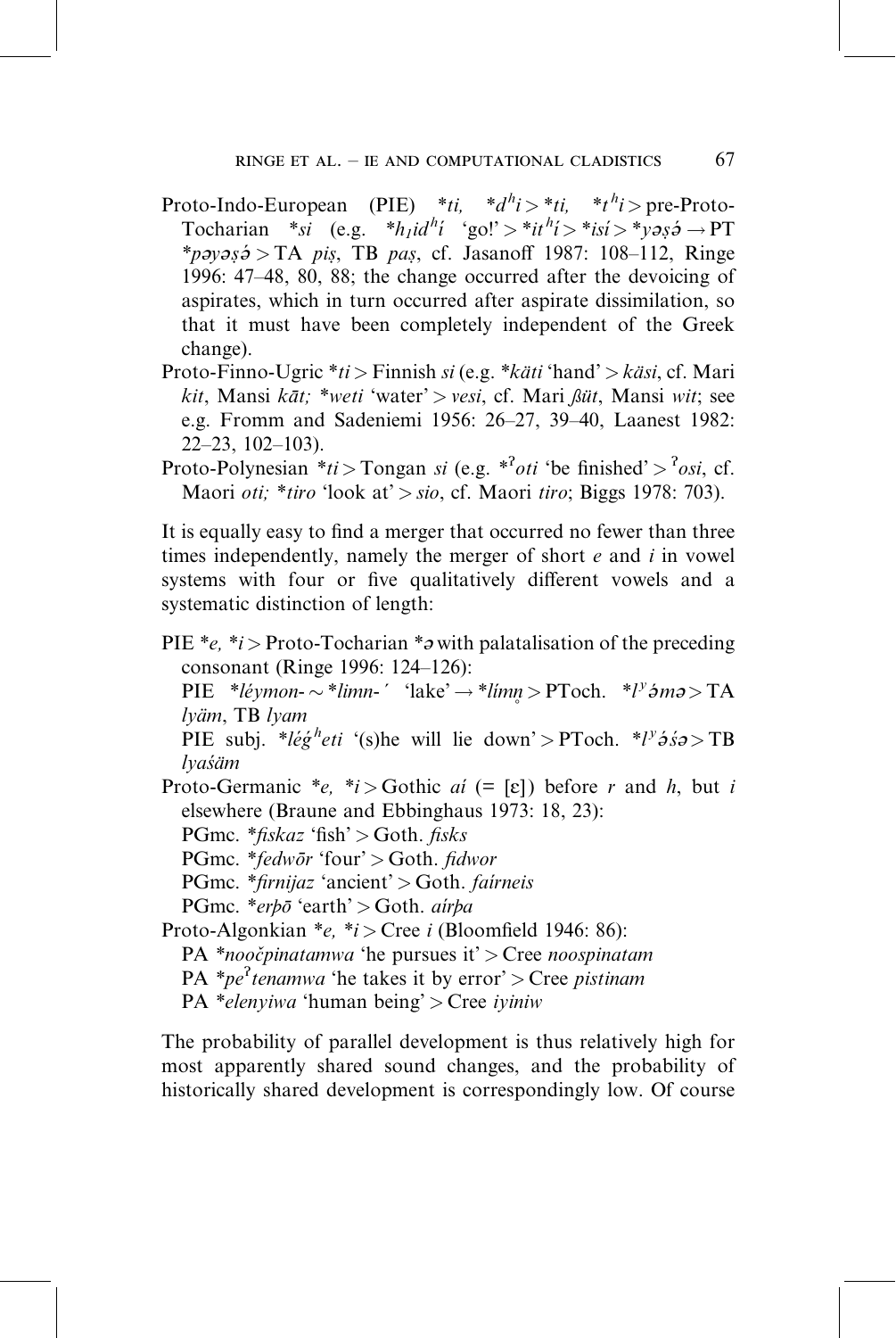not all sound changes are equally likely to recur repeatedly in historically unconnected cases; some, at least, seem rare enough that it might be worth trying to use them as potential indicators of shared history. Changes that give rise to unusual segment types come immediately to mind, but experience seems to show that changes with unusual constraints on their conditioning environments are much more common and potentially very useful (since odd conditioning environments are not very likely to recur by chance).<sup>5</sup> But if one chooses to use such individual sound changes for subgrouping, one must do so with a clear appreciation of the risks involved, not only because the possibility of parallel development can never be absolutely excluded, but also because our estimates of the probabilities involved must remain very approximate until we have a fairly complete catalogue of sound changes for at least a few language families and linguistic areas. Of course one can avoid the problem altogether by employing sets of phonemic changes rather than single changes as evidence for clades, since the probabilities of independent repetition plummet when multiplied (as Sarah Thomason pointed out to us years ago; see the Appendix for examples). But an unavoidable consequence of that strategy is that sound changes provide much less information for subgrouping than might be supposed.

In the domain of inflectional morphology such parallel development seems to be much less prevalent, apparently because inflectional systems are such tightly integrated idiosyncratic constructs that conditions which would give rise to similar changes are unlikely to recur in different languages. Unfortunately, if we have to work from the ultimate outcomes of the changes – the terminal nodes, or LEAVES, of the tree – we often cannot discover which inflectional markers are ancestral and which represent innovations. A notorious example is the optative suffix for thematic verb stems (i.e., those ending in  $*_{-e^-} \sim *_{-o^-}$  in the more archaic Indo-European (IE) languages. The reconstructable shapes of this suffix for different subfamilies are the following:

<sup>&</sup>lt;sup>5</sup> This probabilistic approach strikes us as more realistic than attempting to use only sound changes which could not possibly have been repeated, if only because such a categorical negative can never be proved.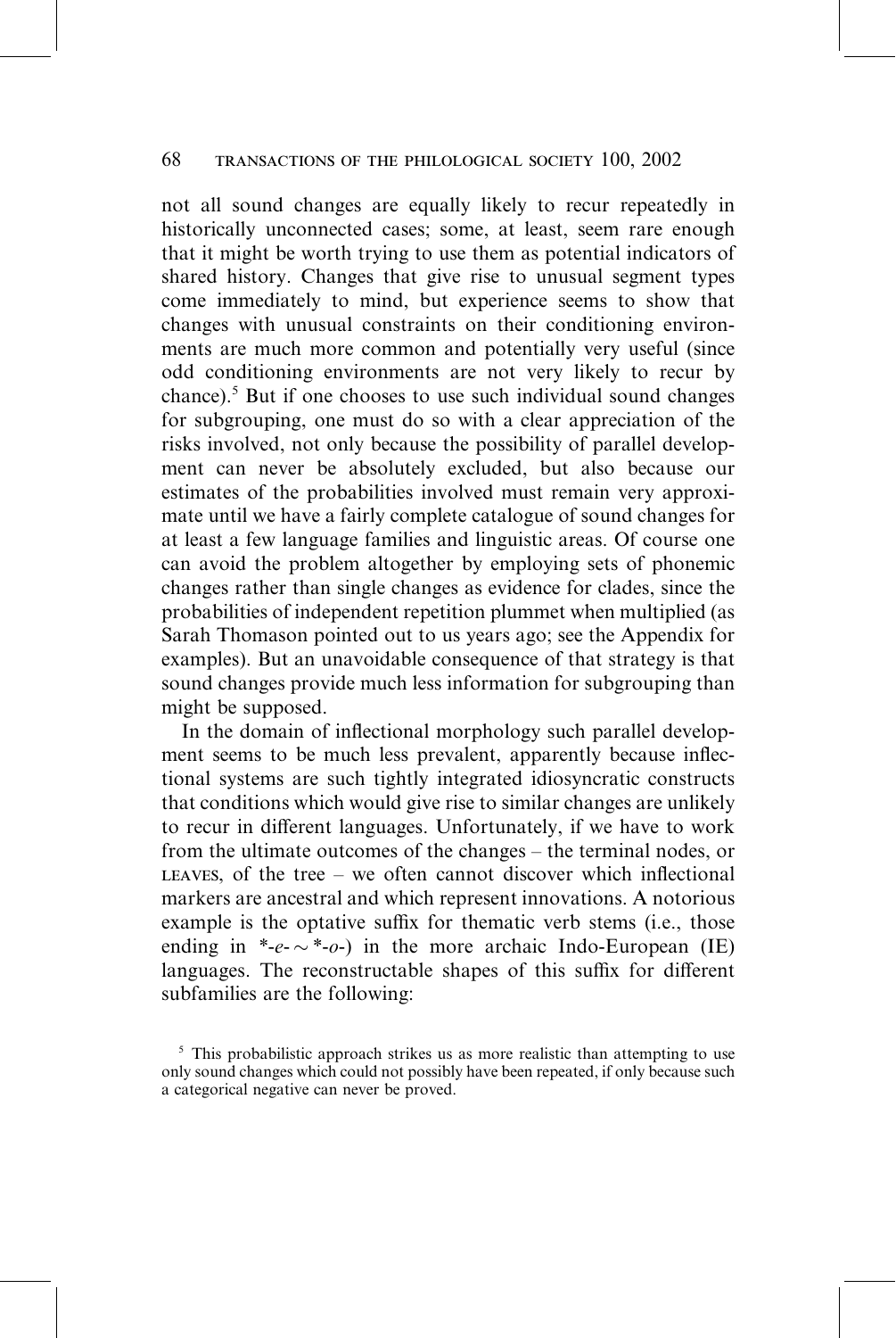Anatolian Tocharian Italic, Celtic other subgroups<sup>6</sup>  $[lacking]$  \*-ih<sub>1</sub>- $\overline{\ }$ -ā- $*-ov-$ 

The majority suffix is  $*$ -ov-, which is analyzable into the thematic vowel (\*- $o$ -) and a recognisable optative marker (\*- $v$ - $\lt$ \*- $ih_1$ -, with the 'laryngeal' consonant lost by regular sound change); precisely because it is analysable, this suffix is likely to be an innovation. But which of the alternatives is the original suffix? In Tocharian the thematic vowel is dropped and the usual optative suffix added: in Italic and Celtic a completely opaque suffix appears in place of the thematic vowel. Anatolian lacks a category 'optative', and the verb system of Anatolian is so different from that of the other subfamilies that it is reasonable to wonder whether such a category ever existed in Anatolian. That is as far as reliable philological reasoning will take us; we have no idea whether PIE had a thematic optative like that of Tocharian or that of Italic and Celtic, or used a completely different formation, or had no optative at all.

So in the case of our phonological evidence for subgrouping innovations are generally obvious, but we often cannot discover which are truly homologous; and in the case of our morphological evidence homologies are generally obvious, but it often isn't clear which ones are innovative! Lexical evidence is still more problematic for a number of well-known reasons. As with morphological evidence, it is often unclear which words are innovations; parallel semantic development is rampant, so that semantic innovations (even when detectable) are often not homologous; words borrowed from other languages can work their way into a language's basic vocabulary over time, and if they were borrowed from a closely related language the borrowing may not be easy to detect.

What we need is a method which is just as rigorous as the traditional method but can make use of more of the available evidence

<sup>6</sup> The subgroups in question are Indo-Iranian, Greek, Germanic and Balto-Slavic (this optative suffix is the ancestor of the Lithuanian 'permissive' and the Slavic imperative suffixes): no trace of it survives in Armenian or Albanian, both of which preserve an organisation of the verb that strongly resembles the Greek system. On the sound change by which the laryngeal was lost in  $*$ -oy- see Beekes (1969: 239–242, especially p. 241), Mayrhofer (1986: 131 with references); on the Italic and Celtic suffix see Trubetzkoy (1926), which still strikes us as the most convincing analysis.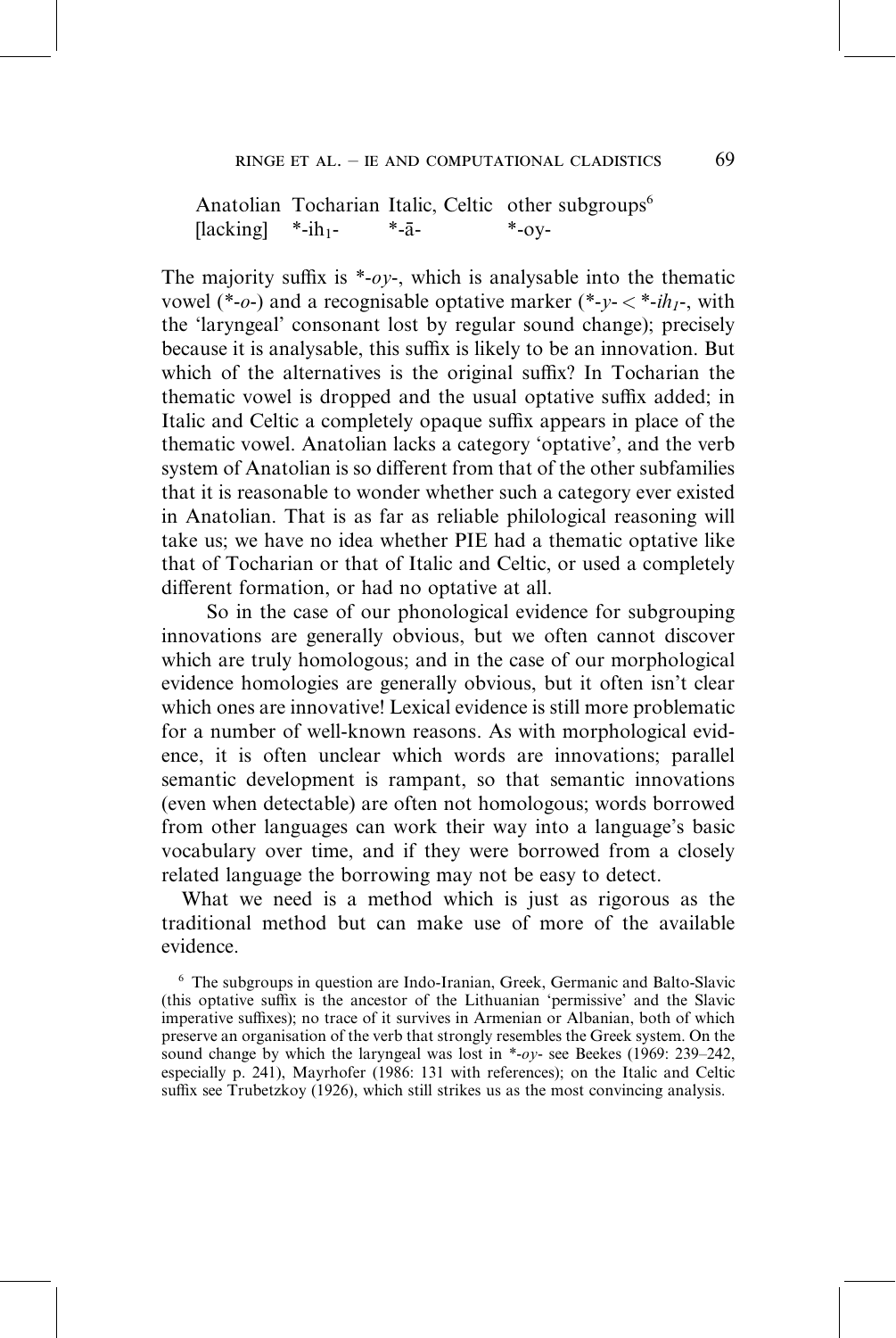#### 4. THE ABSENCE OF BACKMUTATION

The crucial step in the construction of such a methodology is the observation that, in any area of linguistic structure in which categorical distinctions are made,  $BACKMUTATION<sup>7</sup>$  is either impossible or vanishingly rare. In other words, we simply do not find cases in which the contrast between two elements A and B in a structured system is eliminated from the language, then at a later stage of the language's descent (in the strict sense defined above) reintroduced in precisely the same distribution that it originally exhibited. (Of course it is possible for the contrast to be reborrowed from a closely related dialect, but in such cases the distribution is usually altered; see e.g. Labov 1994: 518–526.) An exact reversal of a phonemic change (i.e., a sound change involving phonemic merger; see Hoenigswald 1960: 75–79, 86–98) within a single line of descent is literally impossible, as every historical linguist knows. Exact reversals of changes in inflectional morphology, or reversals of total shifts in the meanings of words (such that a word which originally meant only  $x$ came to mean only  $y$ , then reverted to meaning only  $x$  again) might in theory be possible, but they are so improbable that we have been unable to find any examples. The only clear exception to this principle is that a completely new item can be acquired and then lost again; an obvious example are the innovative cases of Old Lithuanian, which have not survived in the modern language.

Therefore, if we choose our data with care, backmutation is effectively excluded from the true evolutionary tree of a language family. If we can also manage to exclude all loanwords and to identify and sequester all parallel innovations, the true tree defined by the remainder of the data becomes a mathematically interesting object with properties that we can exploit in order to recover it from linguistic information present in its leaves. In order to explain how that is done we need to introduce some technical terms of computational cladistics.

<sup>&</sup>lt;sup>7</sup> We have used this term of evolutionary biology because it is completely unambiguous – unlike, for example, 'reversal' (Lass 1997: 119).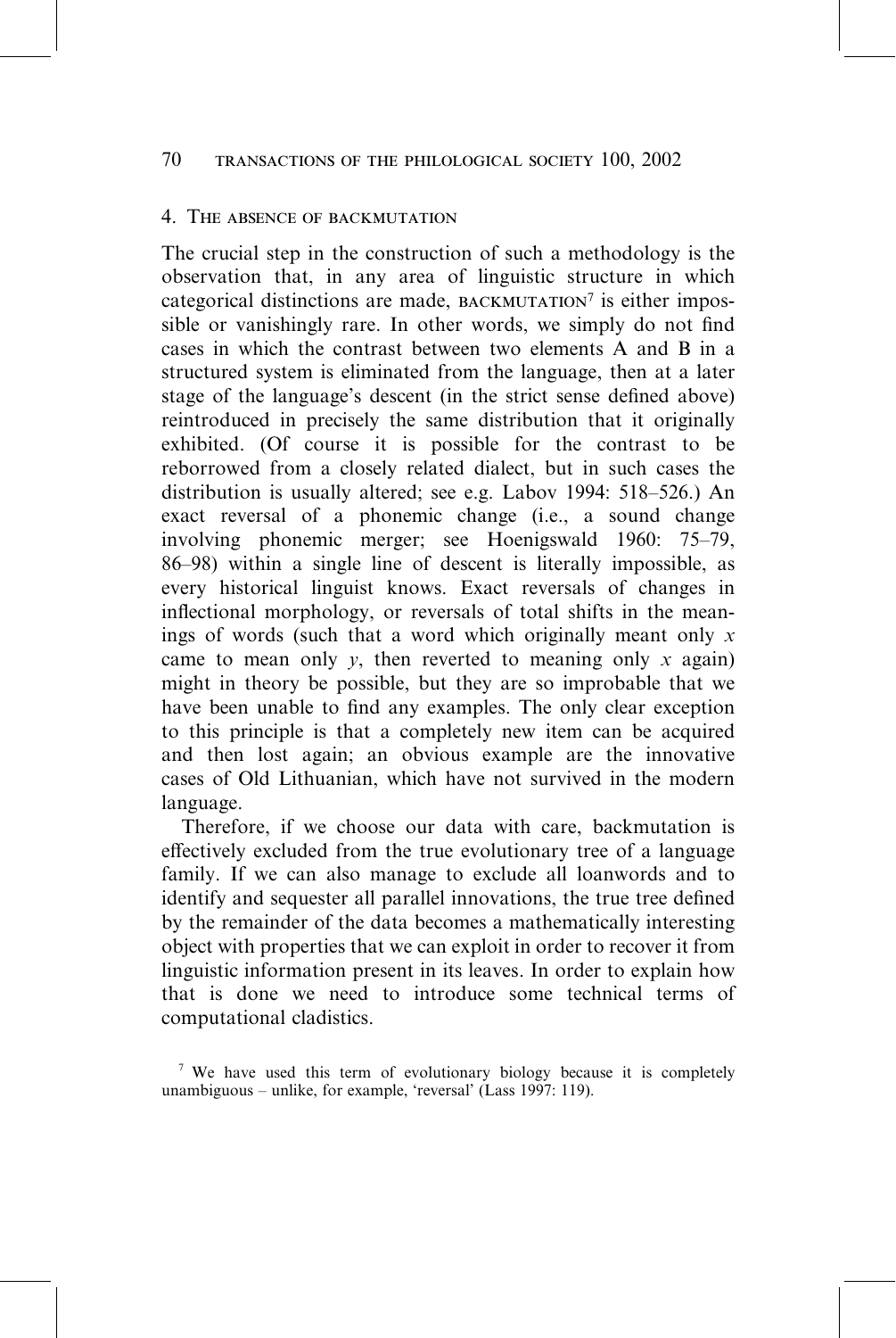#### 5. CHARACTER-BASED CLADISTICS

Following observations by Henry Gleason and Annette Dobson, we organise our data as characters, such that every character is a linguistic property which languages can instantiate in a variety of ways, and languages which instantiate the character in the same way are assigned the same state of that character. In principle, each character represents an identifiable point of grammar or lexical meaning which evolves formally over the course of the language family's development, and each state of the character ought to represent an identifiable unique historical stage of development  $-a$ true homology. (See Gleason 1959, Dobson 1969 for further discussion.) We employ lexical, morphological and phonological characters, as follows.

Each meaning on a basic wordlist is a character, since each language can be expected to have some word that expresses the meaning; languages are assigned the same state if and only if they exhibit true cognates in that meaning.<sup>8</sup> A simple example of a lexical character is the basic meaning 'hand' for the set of related languages {English, German, French, Spanish, Italian, Russian}. The data are the following:

| Eng. hand | Fr. main |            |            | Ital. mano |
|-----------|----------|------------|------------|------------|
| Ger. Hand |          | Span. mano | Russ. ruká |            |

 $8\text{ }$  The obvious alternative – treating each cognate set as a character and assigning the same state to each language that exhibits a cognate – fails for the following reason. States must be assigned on the principle that each state should have arisen only once in the evolutionary history of the family; that is, it should be either the original state or a unique derived state, since otherwise the useful mathematical properties of a perfect phylogeny will fail to hold (see further below). It follows that each language which exhibits no evidence for a particular character must be assigned a *unique* state, unless we can be reasonably sure that the absence of any instantiation of that character arose by a single historical event in two or more of the languages. Since cognates can easily be lost, the latter condition never obtains; thus if the characters are cognate sets, each language exhibiting no cognate must be assigned a unique state. The result is a character with only one shared state (all the rest being unique). But a character with that pattern of states can be fitted to any tree, since we can always posit that each unique state is confined to a single leaf-node; technically we say that such a character is UNINFORMATIVE. It follows that if we code our lexical characters by cognate set we will have no usable lexical evidence. The problem of 'partial cognates', raised by an anonymous reviewer, will be dealt with below in the context of multiple coding of lexical characters.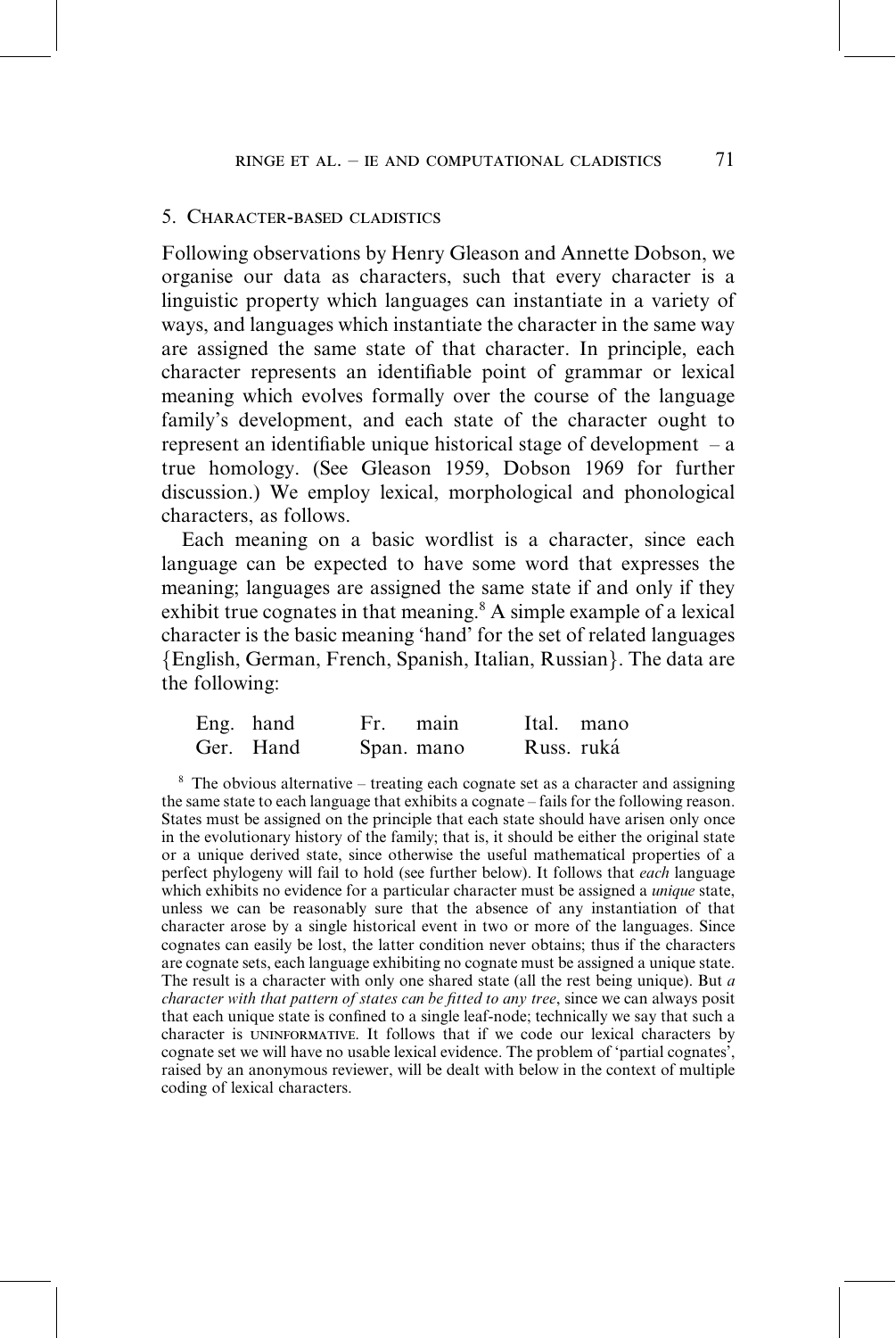Since the English and German words are cognate (i.e., descended from the same protoform, namely Proto-Germanic \*handuz, by direct linguistic inheritance), those languages must be assigned the same state for this character; the three Romance languages must likewise be assigned a second state (since their words are all descendants of Latin *manus*) and Russian must be assigned a third:

| Eng. $1$ | Fr. 2   | Ital. 2 |  |
|----------|---------|---------|--|
| Ger. 1   | Span. 2 | Russ. 3 |  |

(Note that the identities of the states matter  $-$  that is, it matters that English and German share the same state but Russian does not, and so on  $-$  but the numbers are purely arbitrary; any clear system of notation will do.) Since inflectional affixes and other inflectional markers exhibit cognations in the same way, morphological characters are similar. For instance, the character 'future tense' would have to be assigned the following states for the same six languages:

| Eng. $1$ | Fr. 3   | Ital. 3 |  |
|----------|---------|---------|--|
| Ger. 2   | Span. 3 | Russ. 4 |  |

In this case the three Romance languages share a cognate formation (reflecting the late Latin construction infinitive + habeo, still preserved as a phrase in Sardinian and Sicilian), but none of the other languages exhibit cognations. (The English and German constructions are parallel but not identical, since the auxiliaries employed are not the same, and in fact they reflect parallel historical development rather than a genuine homology.)<sup>9</sup>

Phonological characters, which reflect regular sound changes (or sets of sound changes), are coded differently: there are normally

<sup>9</sup> Of course this is not the only possible analysis; as an anonymous reviewer reminds us, some may prefer to maintain that English, German and Russian all lack a 'future tense' (though the coding will not change, since languages lacking a category must be assigned unique states – see the preceding footnote). But the coding must be based on *some* analysis, and it is reasonable that it be based on the analysis of the researchers. Colleagues who wish to propose an alternative coding based on an analysis of their own are of course welcome to do so; in fact, we think it would be instructive to run our software on several different codings of the same data, in order to determine how different their consequences for rigorous subgrouping really are. (See further fn. 12 below.)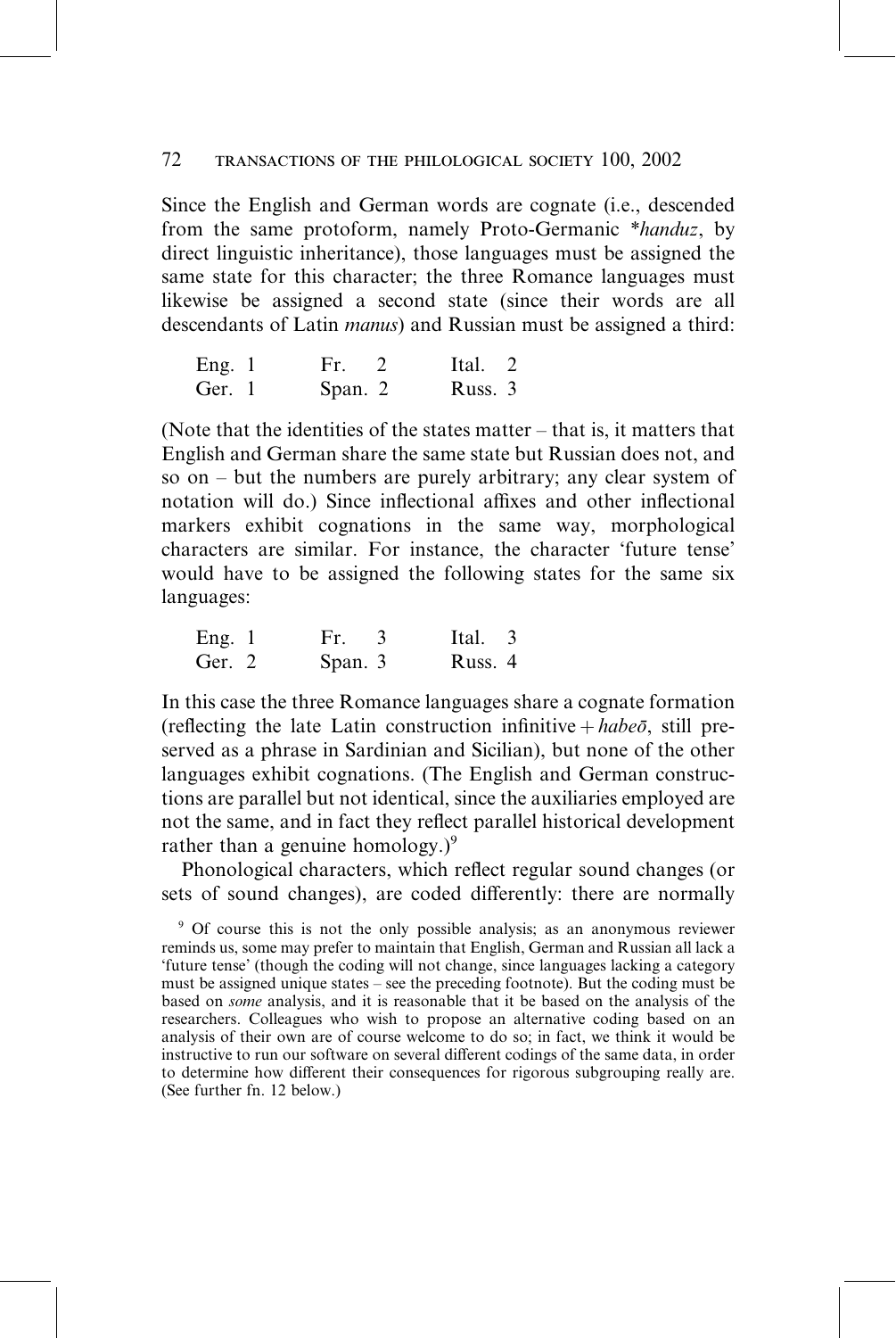only two states, since a language either has undergone a sound change or has not. Moreover, because mergers are irreversible<sup>10</sup> we are usually able to say with confidence which state is ancestral. Thus phonological characters provide most of our evidence for where in the tree the ROOT NODE, representing the ancestor language, lies.

The central insight on which our methodology depends can now be stated: given that backmutation is easily excluded, if all loanwords are coded with unique states and all characters exhibiting parallel development are shelved (temporarily), every state of each remaining character will be CONVEX on the true evolutionary tree. In other words, each node of the tree (both internal nodes and terminal nodes) will be assigned exactly one state, and for every two nodes sharing a given state for a given character, all the nodes on the unique path in the tree between those two nodes will also be labelled with the same shared state. Alternatively, we can say that each state of each character will occupy a connected subgraph of the tree; in plain English, the areas of the tree defined by single states will never be discontinuous nor overlapping. Crucially, that will be true no *matter where in the tree the root node lies; it is that fact which allows* us to dissociate the topology of the tree from its rooting, and to make use of morphological and lexical characters for which we do not know the ancestral state (i.e., the state of the root node).

If all the states of a character are convex on a particular tree, the character too can be said to be convex on, or COMPATIBLE with, the tree. Figure 1 illustrates a lexical character, 'hand', fitted to one of the 'best' trees for IE currently returned by our software (on which see further below). Note that every node, including the internal nodes, can be assigned a single state, and that for every two nodes sharing a given state of this character, all the nodes on the unique path in the tree between those two nodes also share that state. (The states of the starred nodes are indeterminate: that is, each of those nodes could be assigned any one of two or more states without loss

<sup>10</sup> The usual formulation – that mergers are irreversible 'by linguistic means' – is probably too weak, considering Labov's finding that phonemic contrasts are not usually borrowed successfully from other dialects of one's native language (see above). Complete replacement of one dialect by another within the window of native acquisition (in school, for example) is of course analogous to 'language shift' and cannot reasonably be analysed as the reversal of a merger within a single line of linguistic descent.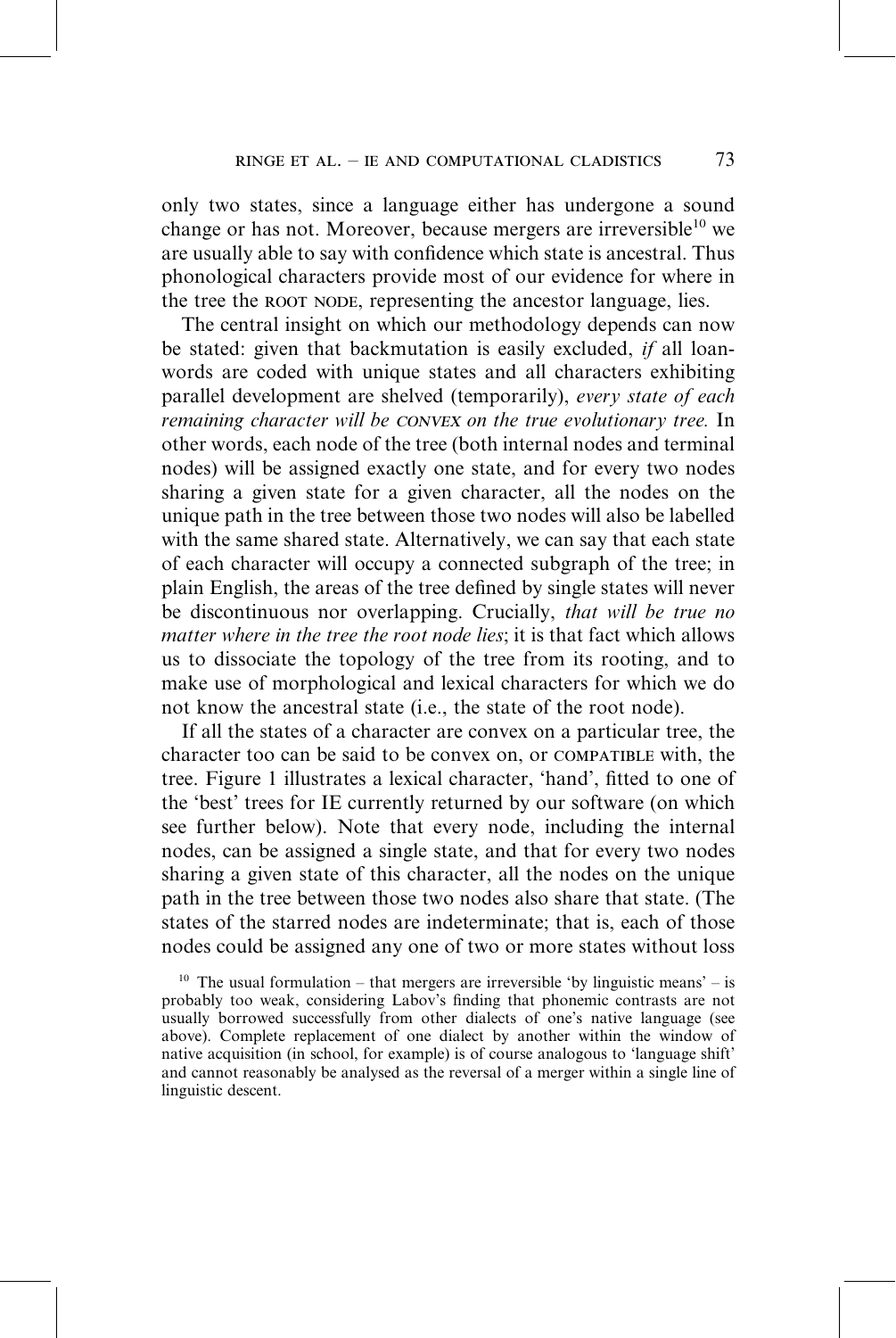

Figure 1. The lexical character 'hand' on one of our current 'best' trees.

of convexity. For instance, the node which immediately dominates both the Celtic and Italic subgroups could be assigned state 1, state 5 or state 6.) Thus this character is compatible with this tree.

Figure 2, on the other hand, illustrates a lexical character, 'one', which is incompatible with the same tree, since *either* state 2 (shared by Tocharian and Graeco-Armenian, and almost certainly reflecting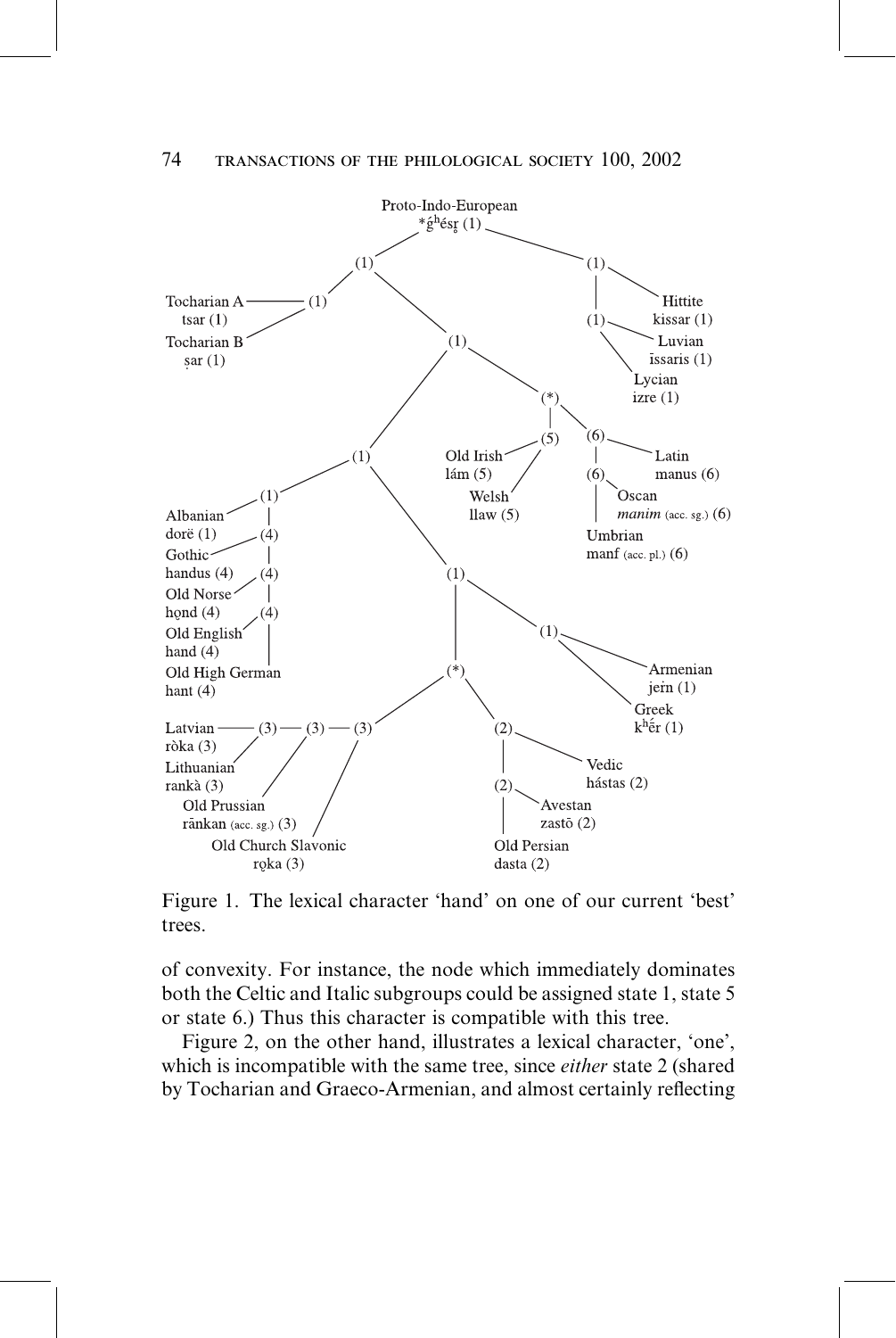

Figure 2. The lexical character 'one' on one of our current 'best' trees.

the ancestral word) or state 7 (shared by Italo-Celtic, Germanic and Old Prussian) must occupy a discontinuous subgraph  $-$  or else all the nodes marked '(?!)' must be assigned both state 2 and state 7, so that those states overlap.

In order to understand the significance of character compatibility, the reader is invited to think of these trees as mobiles made of string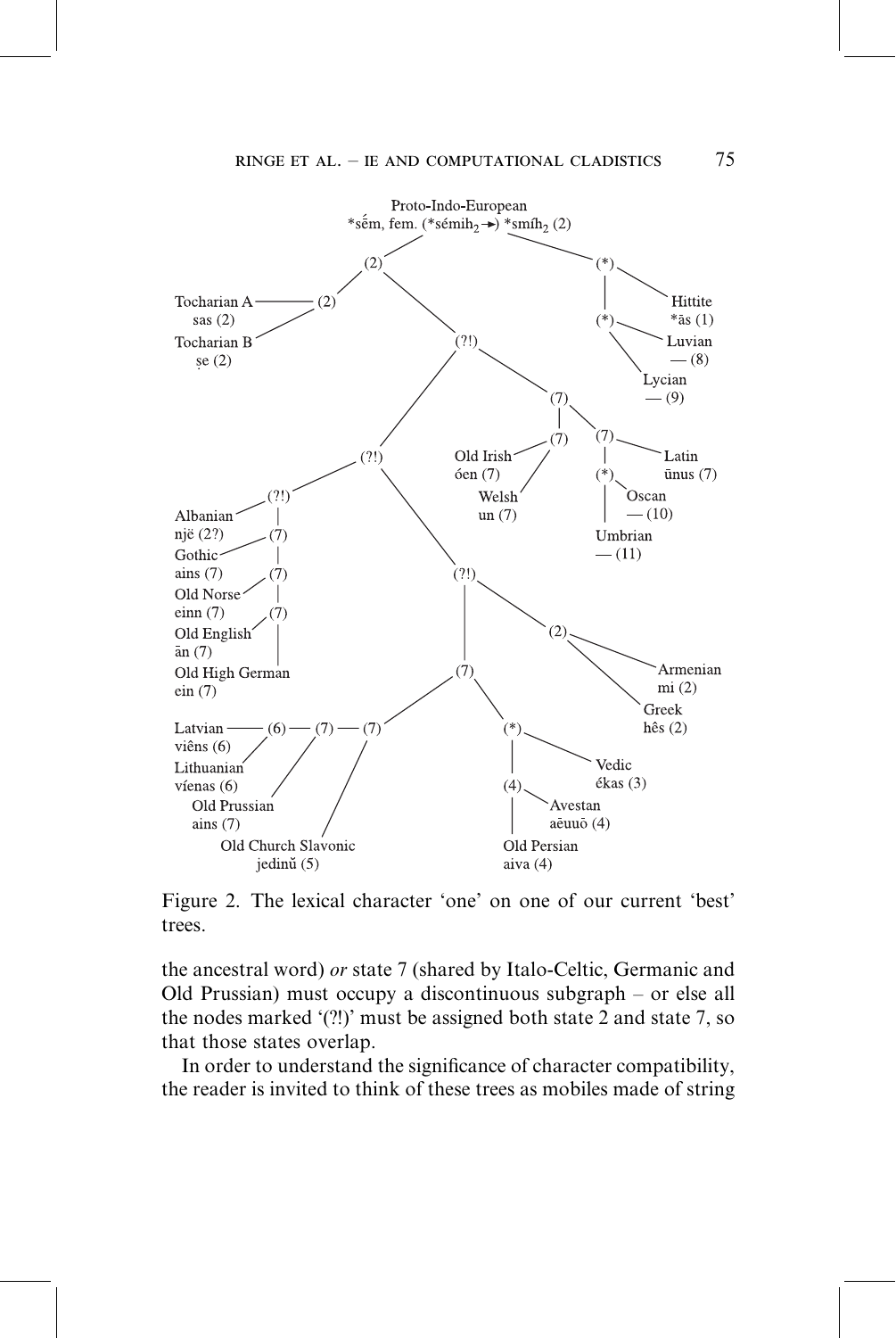which can be picked up at any node or along any edge (i.e., any link joining two nodes), the place at which the tree is picked up being a hypothesised root node from which the whole tree depends. Consider the tree in Figure 1. For the sake of argument let us suppose (contrary to all the evidence!) that the root-node for IE were Vedic Sanskrit, or fell somewhere within the Indo-Iranian branch. If we imagine picking the tree of Figure 1 up at or near the Vedic node, the ancestral state will be hypothesised to be 2 rather than 1; yet all the states will still be convex on the tree, so that the character will still be compatible with the tree. The last statement will be true no matter where we pick the tree up. On the other hand, we can easily convince ourselves by experiment that no possible rerooting of the tree in Figure 2 will make the character compatible with it. Character compatibility is completely independent of rooting; in mathematical terms it has nothing to do with the temporal and developmental directionality which rooting imposes on an evolutionary tree. It is precisely this property that allows us to make use of morphological and lexical characters for which the rooting is unknown; earlier methodologies, by contrast, could not accommodate characters for which the rooting is unknown in the inference stage.

A tree with which all characters are compatible is called a PERFECT PHYLOGENY (PP); the true evolutionary tree of a language family should be a PP if all loanwords and all parallel development can be excluded – that is, if it were possible to do the relevant philological work perfectly!<sup>11</sup> Finding PPs from character data of the leaves of a tree is a known problem in computational cladistics, called (naturally) the perfect phylogeny problem.

Unfortunately the PP problem is NP-hard (Bodlaender et al. 2000). In other words, it is believed that there can be no algorithm

<sup>11</sup> A consequence of this line of reasoning is that character compatibility, rather than parsimony, ought to be the appropriate optimisation criterion for linguistic evolutionary trees found by the analysis of character data. In other words, it should be the case that a 'bad' character – one incompatible with a particular tree – is a serious problem, requiring a non-trivial explanation, even if its non-convexity is very small and limited to a couple of nodes; and if that is true, the 'badness' of a particular tree – the margin by which it fails to be a perfect phylogeny – is best estimated by simply counting the characters that are incompatible with it, not by trying to work out how the number of evolutionary changes which the tree demands can be minimised.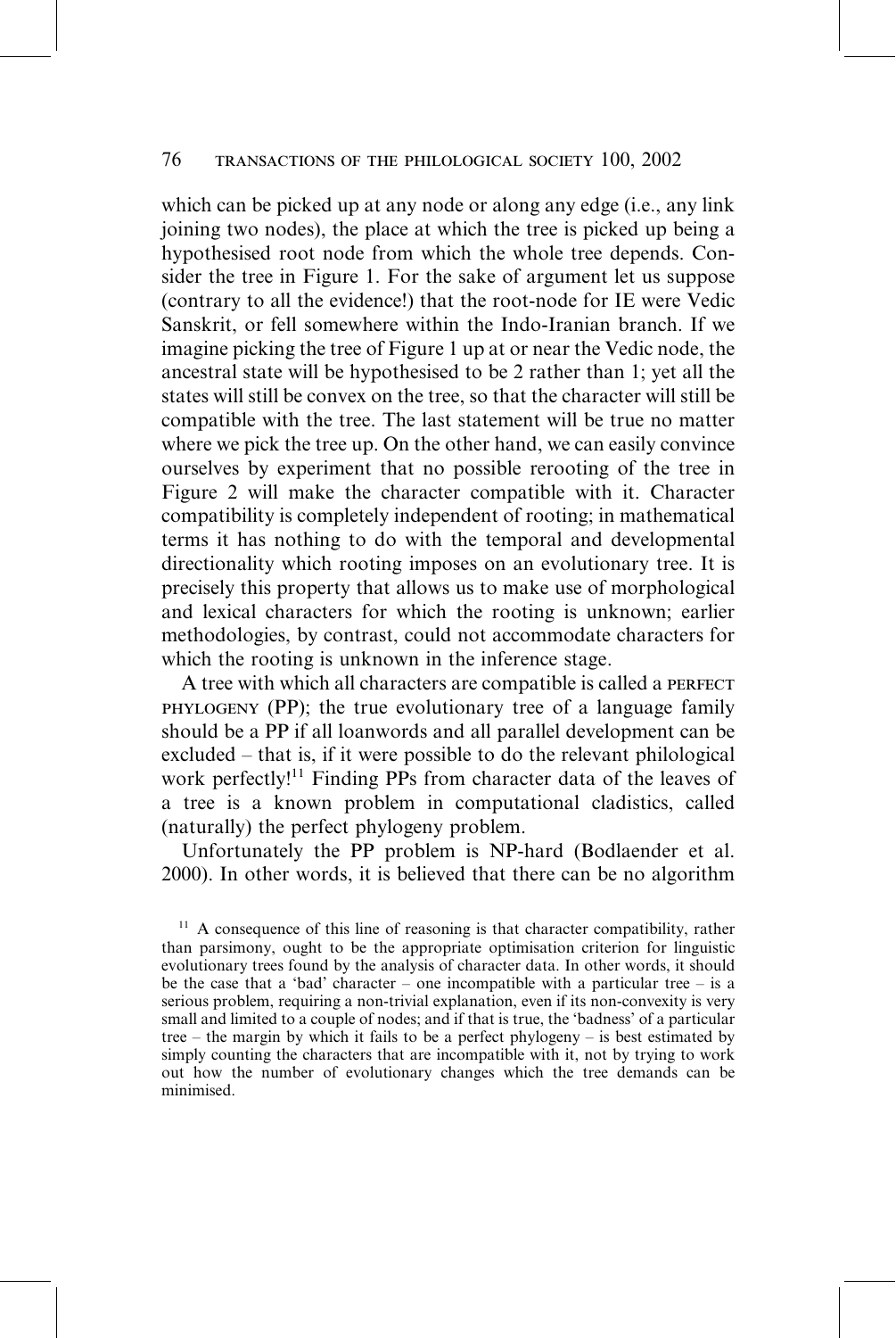that will return the correct answer for all data inputs in polynomial time calculated from the size of the input. (See Garey and Johnson 1979 for the classic discussion of this phenomenon.) Even without examining why that is so in mathematical terms, it is not very surprising intuitively if one considers the foolproof way to find an answer to the problem without regard to how much time it will take. namely exhaustive search of all possible trees. The number of distinct rooted binary-branching trees is given by the expression

$$
(2n-3)(2n-5)\cdot\cdot\cdot 5\cdot 3\cdot 1,
$$

where  $n$  is the number of terminal nodes representing the actually observed taxa (biological species, languages, manuscripts, etc.), while the number of distinct unrooted binary-branching trees is given by the expression

$$
(2n-5)\cdot\cdot\cdot 5\cdot 3\cdot 1;
$$

both numbers thus increase exponentially as additional taxa are added (Embleton 1986: 28–29 with references). For instance, while there is only one unrooted binary-branching tree for three leaves, and only three distinct unrooted binary-branching trees for four leaves, there are 15 for five leaves, 105 for six leaves, 945 for seven leaves, 10,395 for eight leaves, and so on. If we want to find the true tree for only twelve taxa (e.g., for a family of only twelve languages) we must examine well over 650 million such trees.

However, a part of the PP problem has been solved. Agarwala and Fernández-Baca (1994) developed an algorithm for the PP problem in the special case in which the maximum number of states per character is bounded. Their algorithm, which runs in time  $O(2^{3r} (nk^3 + k^4))$ , was subsequently improved by Kannan and Warnow (1997) to an  $O(2^{2r}nk^2)$  algorithm, where *n* is the number of taxa,  $k$  is the number of characters,  $r$  is the maximum number of states per character, and  $O$  is a constant.

Our software implements the algorithm of Kannan and Warnow. The algorithm itself does not produce a tree if no PP can be found, but the software does return a tree under those circumstances by doing a greedy accumulation of compatible characters (i.e., by accessing the characters serially and building a tree as it proceeds). It thus returns a tree which is a PP for some subset of the character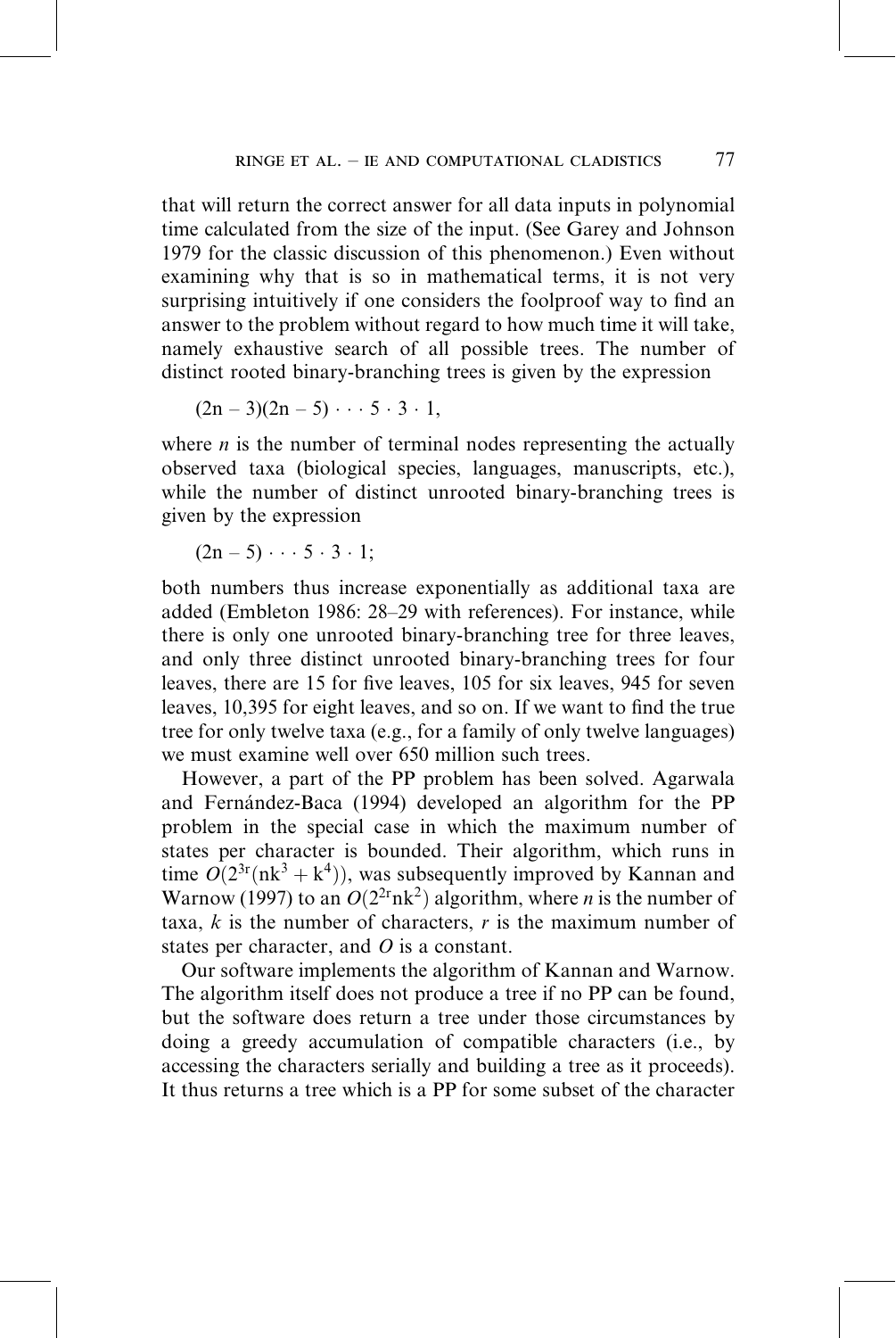#### 78 TRANSACTIONS OF THE PHILOLOGICAL SOCIETY 100, 2002

set if it cannot find one for the whole set. We will return to that point in the following section.

#### 6. A STRATEGY FOR HANDLING RECALCITRANT DATA

The foregoing is the mathematical core of our methodology, but it is not the whole methodology – somewhat to our surprise. Once we were able to state the problem precisely we began to encounter a variety of unforeseen practical problems with the linguistic data. The most obvious has been alluded to above: though we can certainly exclude backmutation from our data, it is far from clear that we can identify all parallel development, so that characters exhibiting parallel development can be left out of the data when we first run the PP software and dealt with later by other, more appropriate means. To be sure, traditional philological work has been able to identify an impressively large number of parallel developments among the phonological and lexical characters, and we have used those results with gratitude; but it is logically impossible to be certain that our predecessors found all the relevant instances (or that we have not overlooked one or more by mistake). Moreover, though most words borrowed from foreign languages can be identified as such in a language's basic vocabulary, there is always the possibility that a few will fail to exhibit the usual diagnostics of loanwords by sheer chance, especially if they were borrowed from closely related languages. That has been known for a long time, though there has never been an effective way of dealing with the problem.

But if we cannot sequester all parallel developments and remove all loanwords, which can be incompatible with a PP, we face a serious difficulty. As we noted at the end of the last section, if our software cannot find a PP for the whole dataset it returns one for a subset of the characters. That tree may or may not be the best tree constructible for the dataset  $-$  that is, the one with which the largest subset of characters is compatible  $-$  and there is no easy way to determine by how much it misses being the best tree. In principle, the alternatives are complete success and a failure the gravity of which cannot readily be estimated. One must construct a strategy to circumvent this problem.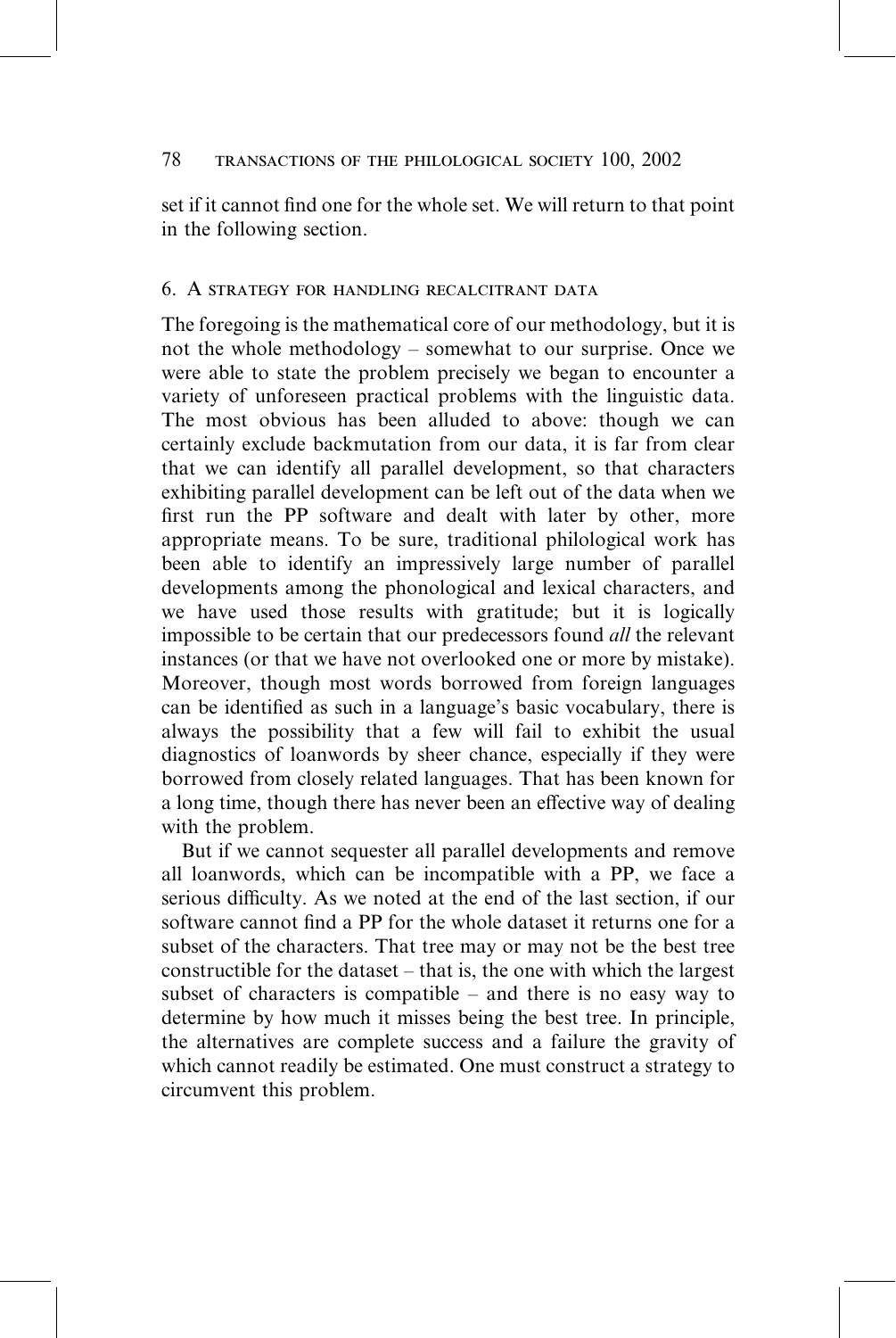A successful strategy must begin with a maximally rigorous coding of the character data that employs all information available from reliable traditional work in the field: that will maximise one's chances of identifying and sequestering clear cases of parallel development. All words known to be borrowed from other languages must be coded with unique states (thus making them compatible with any tree).<sup>12</sup> When parallel developments have been removed and loanwords have been isolated to the greatest extent possible, one inputs the data to software which implements the PP algorithm. The possible outcomes are the following:

- 1) At least one PP is returned (i.e., complete success).
- 2) Many characters are incompatible with the (ostensibly best) tree returned, so that it is completely unclear what the actual best tree is (*i.e.*, complete failure).
- 3) Only a few characters are incompatible with the tree returned.

If the third outcome occurs, there is an obvious way to find the best tree. One identifies the incompatible characters; the remainder will be compatible with a PP. One then runs the software on each possible subset of the characters which is at least as large as that residual set until the largest subset of characters compatible with a PP is found. The PP for that subset is the best discoverable tree.

Of course the strategy just described is computationally acceptable only if the number of incompatible characters is small and the total number of characters reasonably small, because the number of

<sup>&</sup>lt;sup>12</sup> It seems appropriate at this point to emphasise what our strategy does not involve. Clearly we are not attempting to construct a method which will allow us to input raw data to an algorithm and derive a completely mechanical solution, in the belief that that is somehow more 'objective' than using the results of traditional philological work; such a strategy would be justified only if we believed that the traditional approach were on the wrong track, and we do not believe that (see section 3). Of course one result of the decision to make use of traditional philology is that the results of our method can be no better than the philological judgments on which they are based. In fact we think our methodology is actually best used to test complex sets of hypotheses for consistency and work out their consequences as rigorously as possible; it would be naïve to suppose that the output of any run of the software, even if a PP were returned, should settle an argument about subgrouping without any further discussion.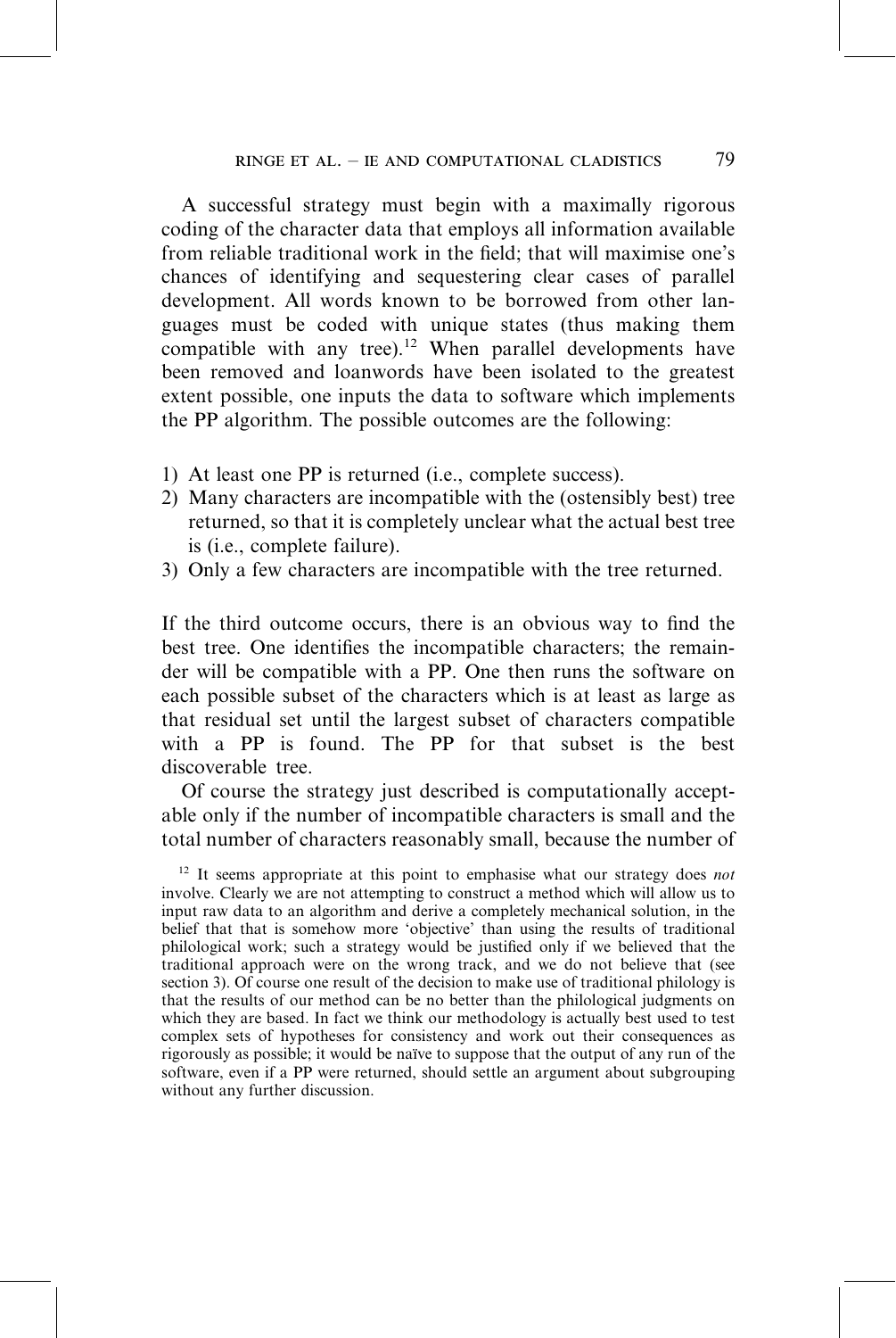subsets on which the software must be run increases exponentially according to the expression

$$
\binom{k}{t} + \binom{k}{t-1} + \dots + \binom{k}{0}
$$

(where  $k$  is the total number of characters and  $t$  is the number of characters incompatible with the tree returned).<sup>13</sup> But this strategy will give the correct result for *all* datasets that meet the (rather restrictive) conditions stated.

The reader must bear in mind that the above discussion is couched in terms of *generally applicable* strategies. Particular datasets can exhibit configurations of character states that will make other strategies feasible in dealing with *them*; but those strategies cannot be generalised to all cases, nor even to all cases meeting certain mathematical requirements (like that discussed above). In effect, the structure of a particular dataset can give the investigator a 'lucky break'. Interestingly, that point will be relevant in the following sections.

### 7 THE INDO-EUROPEAN EXPERIMENT

The remainder of this paper will report the results of a large experiment on the IE family of languages in the context of which the methodology described above evolved. A number of methodological problems in addition to those already noted were encountered as the experiment proceeded; each will be discussed in the relevant context below.

### 7.1. Selection and organisation of data

We chose the IE family not only because it is the best-researched family of human languages and the area of specialisation in which two of us were trained, but also because it poses an interesting problem in subgrouping. The well-attested languages of the family

<sup>&</sup>lt;sup>13</sup> Readers unfamiliar with this notation should be aware that the parentheses containing upper and lower items x and y respectively are read 'x choose  $y$ ', and that that expression means 'the number of different ways there are of choosing  $\nu$  items from a total of  $x'$ .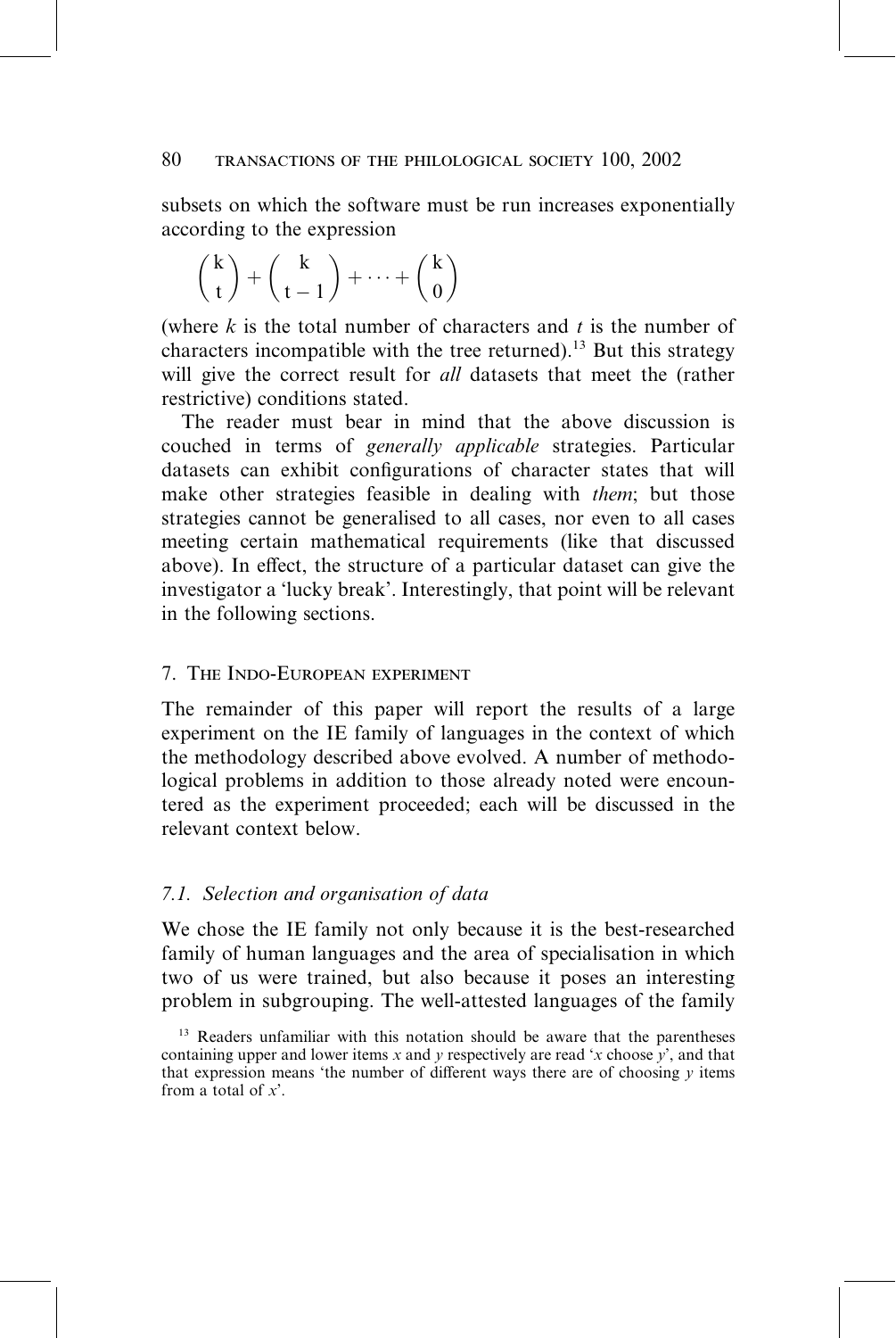| subgroup     | language            | dialect                | earliest date reasonably<br>well attested |
|--------------|---------------------|------------------------|-------------------------------------------|
| Anatolian    | Hittite             |                        | ca. 1400 B.C.E.                           |
| Anatolian    | Luvian              | cuneiform              | ca. 1400 B.C.E.                           |
| Anatolian    | Lycian              |                        | ca. 400 B.C.E.                            |
| Indo-Iranian | Old Indic           | Early Vedic            | ca. 1000 B.C.E.                           |
| Indo-Iranian | Avestan             | 'younger'              | ca. 500 B.C.E.?                           |
| Indo-Iranian | Old Persian         |                        | ca. 500 B.C.E.                            |
| Greek        | (Greek)             | <b>Classical Attic</b> | ca. 400 B.C.E.                            |
| Italic       | Umbrian             |                        | ca. 200 B.C.E.                            |
| Italic       | Oscan               |                        | ca. 100 B.C.E.                            |
| Italic       | Latin               | Classical              | ca. 100 B.C.E.                            |
| Germanic     | Gothic              |                        | ca. 350 C.E.                              |
| Germanic     | Old High German     | East Franconian        | ca. 900 C.E.                              |
| Germanic     | Old English         | Late West Saxon        | ca. 1000 C.E.                             |
| Germanic     | Old Norse           | Old Icelandic          | ca. 1200 C.E.                             |
| Armenian     | (Armenian)          | Classical              | ca. 500 C.E.                              |
| Celtic       | Old Irish           |                        | ca. 800 C.E.                              |
| Celtic       | Welsh               | modern standard        |                                           |
| Tocharian    | Tocharian A         |                        | ca. 800 C.E.                              |
| Tocharian    | Tocharian B         |                        | ca. 800 C.E.                              |
| Balto-Slavic | Old Church Slavonic |                        | ca. 1000 C.E.                             |
| Balto-Slavic | Old Prussian        |                        | ca. 1400 C.E.                             |
| Balto-Slavic | Lithuanian          | modern standard        |                                           |
| Balto-Slavic | Latvian             | modern standard        |                                           |
| Albanian     | (Albanian)          | modern standard        |                                           |
|              |                     |                        |                                           |

Figure 3. Languages in our database.

fall into ten subfamilies which are clear and uncontroversial, but there has never been any consensus on how those ten robust subfamilies are related to one another cladistically. That problem - the first-order subgrouping of IE – is what we hoped to solve.

As work proceeded we steadily enlarged and corrected our database; the latest revision was completed after all previous publications and presentations.<sup>14</sup> We now have data from twentyfour languages representing all ten robust subgroups at the earliest respective dates from which we have a respectably large amount of linguistic documentation. They are listed in Figure 3.

Currently our database includes 370 characters, namely 22 phonological characters, 15 morphological characters, and 333 lexical characters. (See the Appendix for a summary presentation

<sup>14</sup> The principal author ran the software on the latest revision of the database; thus all errors in the results reported here are his responsibility.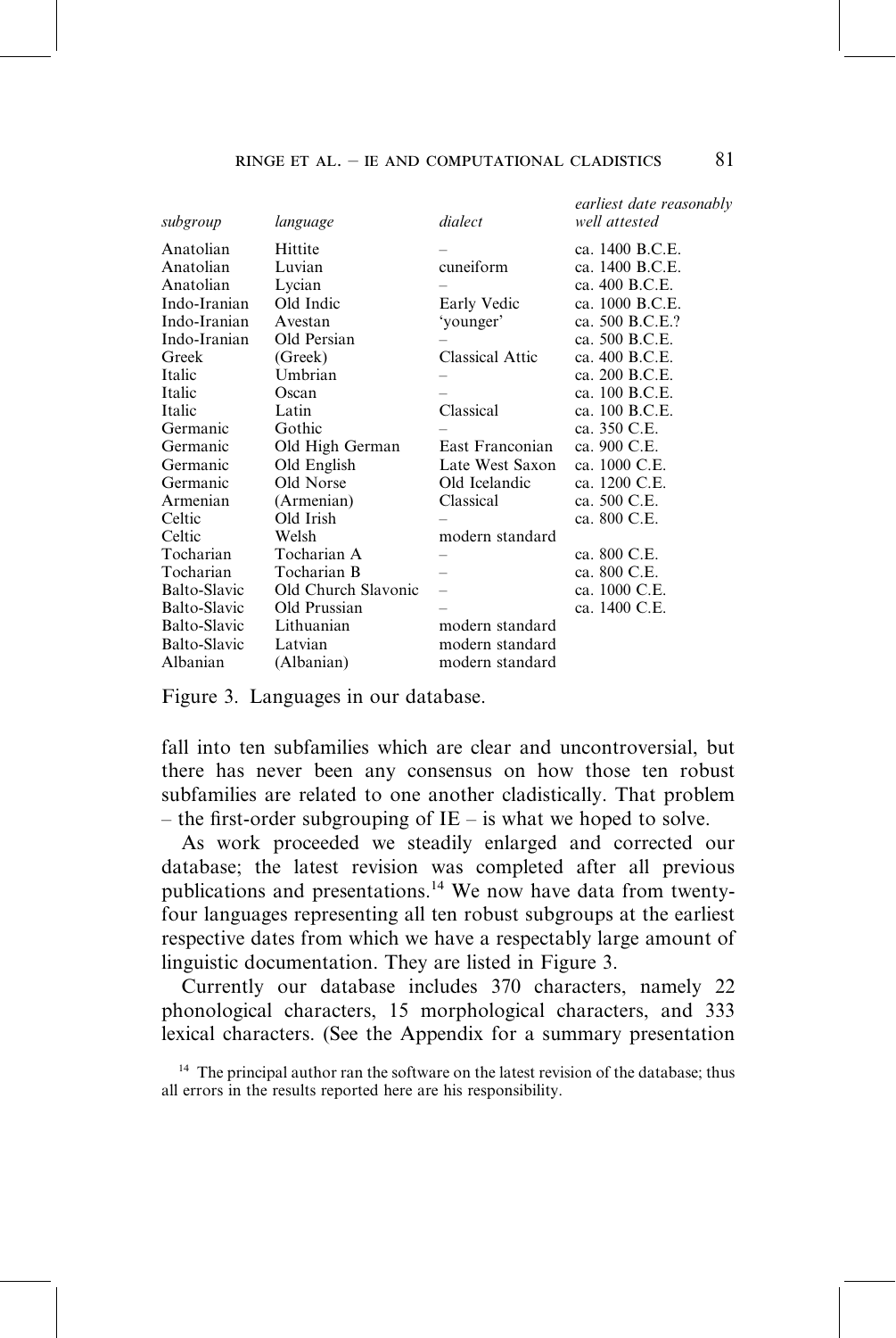of the phonological and morphological characters and a sample of the more interesting lexical characters.) We would have been more than glad to include a much larger number of morphological characters, since they are among the best indicators of linguistic descent (see above), but the structure of the data has defeated us in that respect. In the IE family most distinctive morphological innovations are characteristic of only one of the traditionally recognised subgroups, and most shared characteristics are inherited. We believe that we have employed virtually all the useful morphological characters; in fact, colleagues have persuaded us to omit several that we originally attempted to use, and one of those that remains is suspect (see further below).

On the other hand, many of the lexical characters (and at least one of the morphological characters) can legitimately be coded in more than one way, typically because of cognations between parts of lexemes. The reasons for this procedure are perhaps best explained by illustration. Consider again the character 'hand'. The actual comparative data are given in Figure 4.

The most straightforward coding according to cognation classes is given in Figure 5 (cf. the tree in Figure 1); the ancestral form for each cognation class follows.

But there is uncontroversially some relation between the PIE protoform for state 1 and the Indo-Iranian protoform for state 2: it appears that Indo-Iranian did inherit the PIE word but replaced its second syllable by a process the details of which can no longer be recovered. It follows that states 1 and 2 should together occupy a

|        |                                     | <i>issaris</i>    |
|--------|-------------------------------------|-------------------|
|        | Lycian                              | izre              |
|        | Tocharian A                         | tsar              |
| dorë   | Old Persian                         | dasta             |
| sar    | Old Prussian                        | rānkan [acc. sg.] |
| hástas | Latvian                             | ròka              |
| zastō  | Gothic                              | handus            |
| roka   | Old Norse                           | hond              |
| rankà  | OHG                                 | hant              |
| hand   | Welsh                               | llaw              |
| lám    | Oscan                               | manim [acc. sg.]  |
| manus  | Umbrian                             | manf [acc. pl.]   |
|        | kissar<br>jern<br>k <sup>h</sup> ér | Luvian            |

Figure 4. Data for the lexical character 'hand'.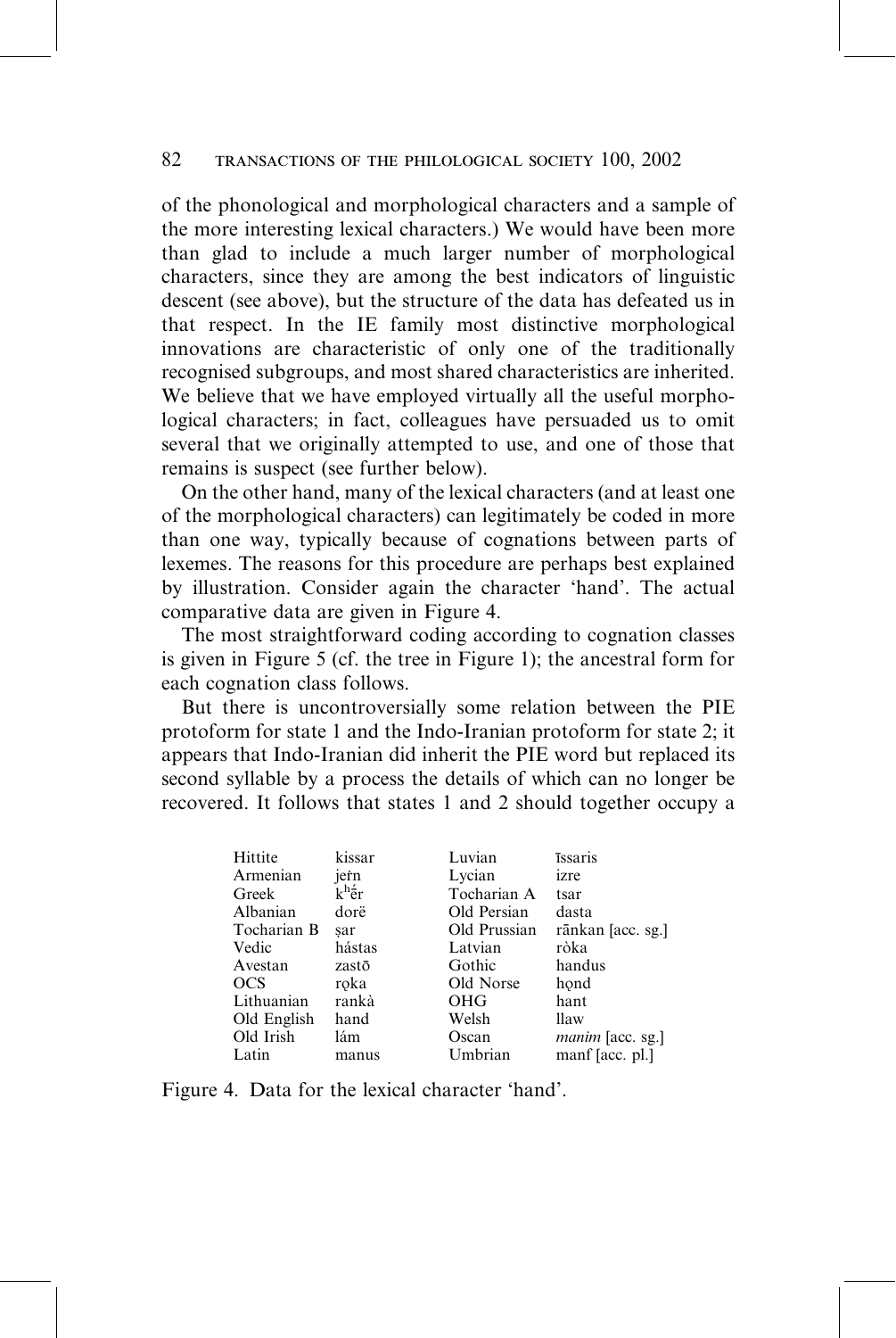| Hitt.                                       |                                  | Av.   |                      | Luv.  |                          | Goth. | $\overline{4}$ |
|---------------------------------------------|----------------------------------|-------|----------------------|-------|--------------------------|-------|----------------|
| Arm.                                        |                                  | OCS   |                      | Lyc.  |                          | OΝ    | 4              |
| Gk.                                         |                                  | Lith. |                      | TA.   |                          | OHG   | 4              |
| Alb.                                        |                                  | OE    | 4                    | OPer. | $\mathcal{D}$            | Welsh | -5             |
| <b>TB</b>                                   |                                  | OІ    |                      | OPru. | 3                        | Osc.  | 6              |
| Ved.                                        |                                  | Lat.  | 6                    | Latv. | 3                        | Umb.  | 6              |
|                                             | Cognation classes:               |       |                      |       |                          |       |                |
|                                             | 1 PIE * $\oint$ <sup>h</sup> ésr |       |                      |       | 4 Proto-Germanic *handuz |       |                |
| 2 Proto-Indo-Iranian * z <sup>h</sup> ástas |                                  |       | 5 Proto-Celtic *lāmā |       |                          |       |                |
|                                             | 3 Proto-Balto-Slavic *rankā      |       |                      |       | 6 Proto-Italic *man-     |       |                |

Figure 5. Coding of the character 'hand'.

connected subgraph of the tree. Therefore it is also reasonable to adopt an alternative coding which combines those two states, as in Figure 6.

So as not to lose any of the subgrouping information present in this character, we employ both codings, thus duplicating the character. This causes no problems until one attempts to calculate how many characters are compatible with a particular tree, or how many force a particular subgroup; then one must be careful not to treat the duplicates as though they were independent.

A further peculiarity of many of the lexical characters (and one morphological character) does cause serious difficulties: they are POLYMORPHIC, in that at least one language must be assigned more than one state. The existence of polymorphic characters is hardly surprising. Even in a language's basic vocabulary there are real synonyms which can be used interchangeably. To cite an obvious modern English example, there is effectively no difference between the adjectives *little* and *small* in their most basic meaning; though

| Hitt. | Av.                                                                                                           |   | Luv.  |                                              | Goth.      | $\overline{4}$ |
|-------|---------------------------------------------------------------------------------------------------------------|---|-------|----------------------------------------------|------------|----------------|
| Arm.  | <b>OCS</b>                                                                                                    | 3 | Lyc.  |                                              | ON         | 4              |
| Gk.   | Lith.                                                                                                         |   | TA.   |                                              | <b>OHG</b> | $\overline{4}$ |
| Alb.  | OE                                                                                                            | 4 | OPer. |                                              | Welsh      | - 5            |
| TB    | ОI                                                                                                            | 5 | OPru. | -3                                           | Osc.       | 6              |
| Ved.  | Lat.                                                                                                          | 6 | Latv. | 3                                            | Umb.       | 6              |
|       | Cognation classes:<br>1 PIE $*$ g <sup>h</sup> ésr<br>3 Proto-Balto-Slavic *rankā<br>4 Proto-Germanic *handuz |   |       | 5 Proto-Celtic *lāmā<br>6 Proto-Italic *man- |            |                |

Figure 6. Alternative coding of the character 'hand'.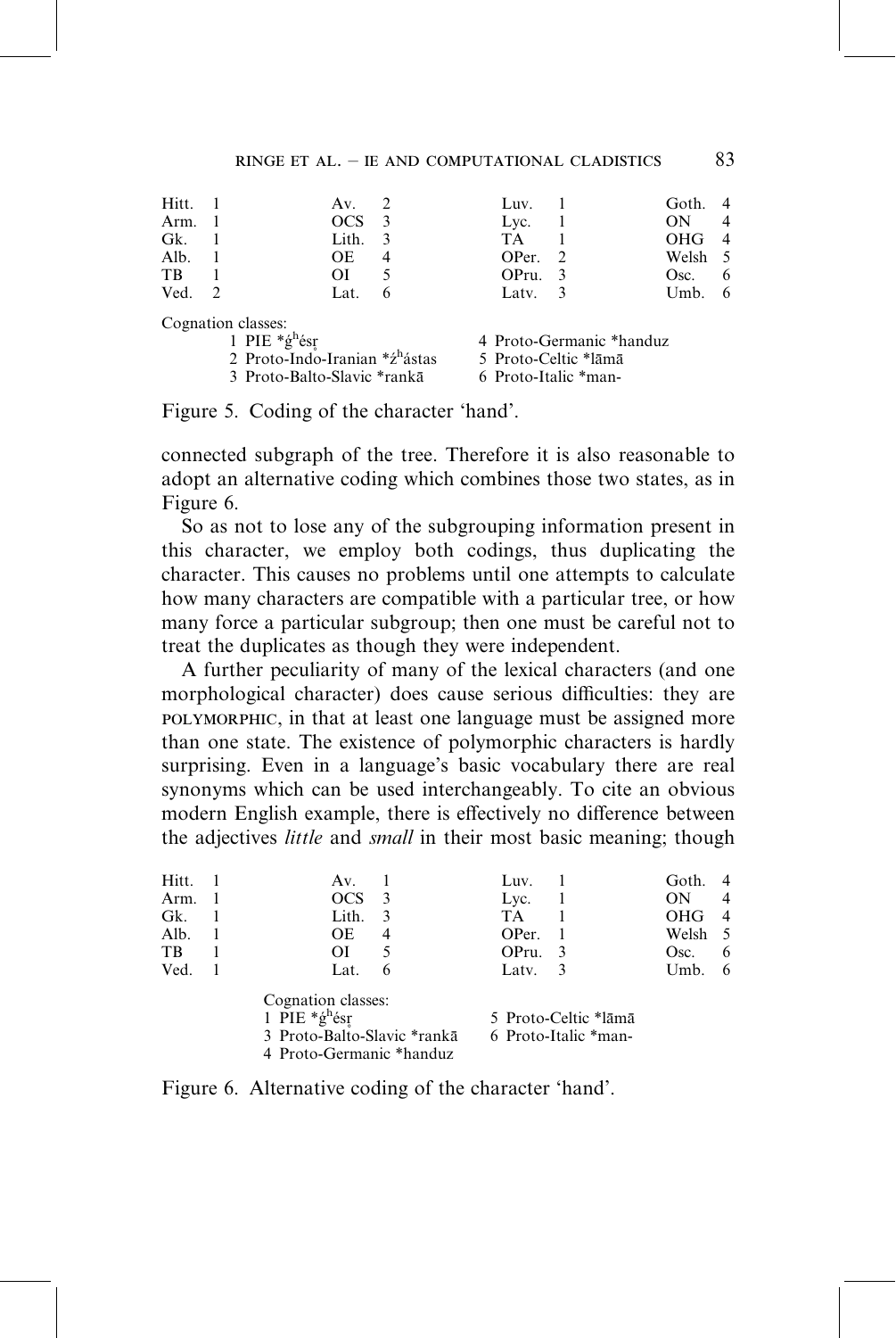there are certainly circumstances in which one would use little rather than *small* or vice versa, for the basic meaning 'not large' either one will do and neither one is clearly preferred. So far as we can tell, that has been true for more than a millennium  $-$  Old English (OE) exhibits the same polymorphism  $-$  so there is nothing unnatural or unstable about such a situation. But consider the consequences of that fact for our coding of the character 'small'. If only one of the Old English words exhibited cognates in the same meaning in any other language, then the one that had no cognates would have to be assigned a unique state. But unique states are compatible with any tree; therefore that unique state could simply be omitted, and the character would not be *effectively* polymorphic. A significant proportion of the polymorphic characters in our data can be resolved into tractable monomorphic characters in precisely that way. Many others, though, including this one, cannot be so resolved. Unfortunately for us, both OE words have cognates in the same meaning in Old High German (lytel is cognate with luzzil, and *smæl* is cognate with *smal*); so both those states of this character must be assigned to both languages, and the character is irresolvably polymorphic.

Most unfortunately, polymorphic characters exhibit different mathematical properties, so that a completely different treeconstruction algorithm is needed to handle them. Such an algorithm does exist (see Bonet, Phillips, Warnow and Yooseph 1996), but it has never been implemented, so there is no available software. Under the circumstances we have a range of options for handling polymorphic characters.

1) In some cases we can recode polymorphic characters as pairs of monomorphic characters in such a way as to preserve all the subgrouping information present. This must be done with extreme caution, so as not to introduce into the coding any additional assumptions;<sup>15</sup> in effect, it can be used only if the polymorphism is confined to a subgroup the evolutionary structure of which is completely uncontroversial. By this means

<sup>&</sup>lt;sup>15</sup> Namely, assumptions about the configuration of the tree, which is the object of the investigation! Our methodological assumptions, which have been discussed above, are of course of a different order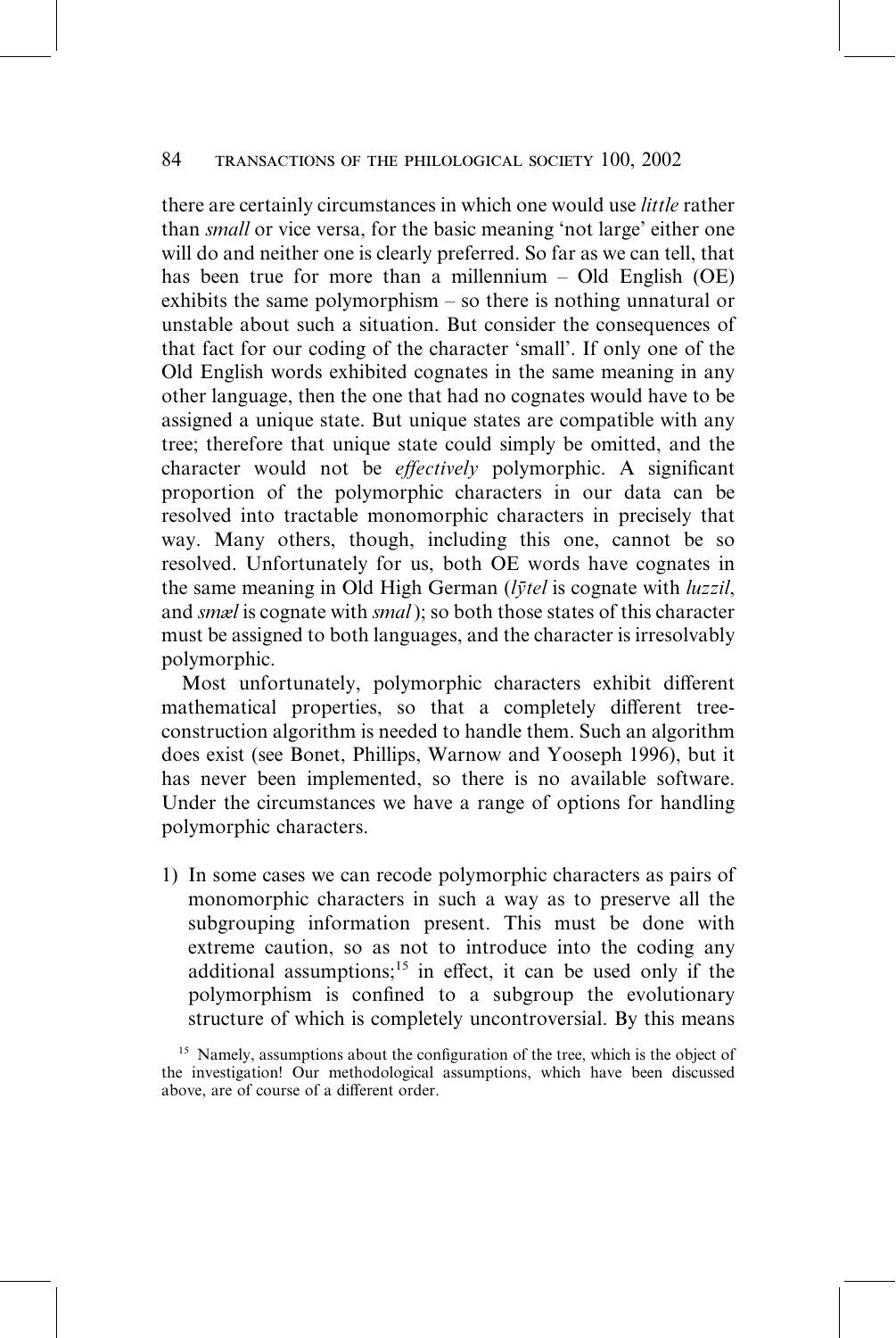we have been able to eliminate the polymorphism of only 16 characters (two of which still exhibit obvious parallel development).

- 2) If the polymorphism is confined to a known subfamily (the internal structure of which is not necessarily uncontroversial). we could suppress one of the states contributing to the polymorphism, since we are interested chiefly in recovering the firstorder subgrouping of the family. We have not adopted this strategy, since it fails to use some information that is clearly present in the data.
- 3) We can set the irresolvably polymorphic characters aside for the purposes of running our software, find the best tree on the monomorphic characters, and then fit the polymorphic characters to that tree, observing reasonable linguistic constraints on the polymorphism that must be posited for internal nodes (so that a character which forces us to posit too much polymorphism on those nodes will be judged incompatible with the tree). We have adopted this tactic, even though we are not satisfied with it; until software to handle polymorphic characters can be developed, this is the best that we can do.

Because we have employed alternative codings (see above) and have resolved some polymorphic characters into pairs of monomorphic characters, our actual total of working characters is 467.

### 7.2. Computational analysis and output

Before running our software we set aside all irresolvably polymorphic characters and attempted to exclude all the characters known to exhibit parallel development. (Though we removed 55 characters on the latter grounds, it appears that we may have missed a couple of cases of independent innovation; see section 7.5 below for further discussion.) The residue, on which the software can be run with a reasonable hope of finding a PP, amounts to 322 characters – still a respectably large number.

Our software does not return a PP for this dataset. In fact the result is not even close to a PP; some 18 characters are incompatible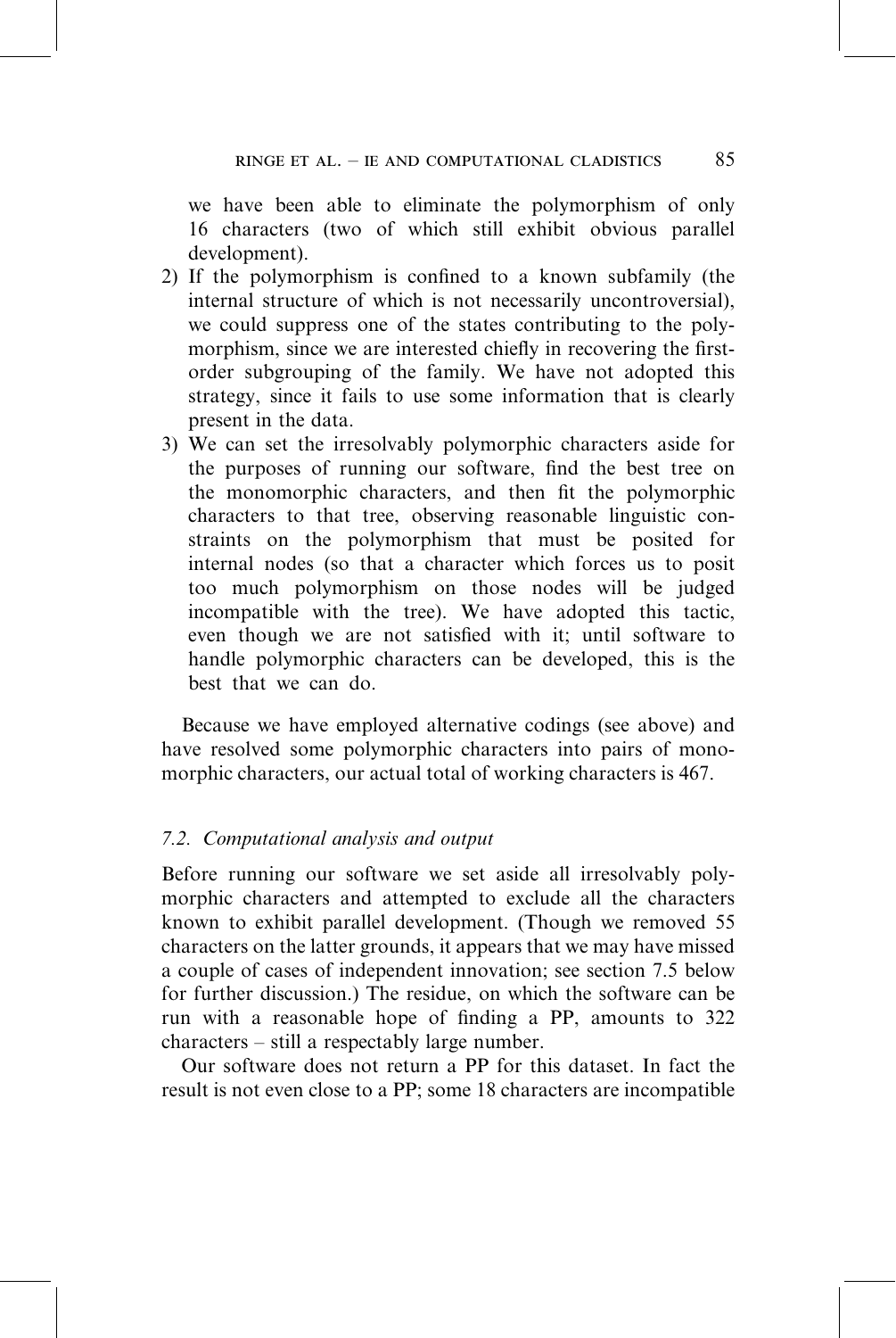with the 'best' tree returned.<sup>16</sup> Since the number of sets of 304 or more characters that can be chosen from a total of 322 is 141,638,934,175,332,712,152,972,803,380 (or about  $1.4 \times 10^{29}$ ).<sup>17</sup> exhaustive search of all such sets is clearly infeasible. Thus we have no reliable means of discovering what the genuinely best tree for this dataset is: in computational terms our result is a total failure.

However, we must bear in mind that this particular dataset may exhibit properties that provide an opportunity for further progress in this particular case (even though we may not be able to generalise our findings to other cases of interest); thus it is worthwhile to examine the ostensibly best tree and the characters that are incompatible with it. The tree is given in Figure  $7<sup>18</sup>$ 

In this and the following sections we will refer to the large subgroup that includes Graeco-Armenian, Balto-Slavic and Indo-Iranian as the 'core' subgroup, so as to simplify our statements of the distribution of states across the tree.

The incompatible characters, all of which are lexical, are the following; they are grouped according to the pattern of incompatibility which their states exhibit.

1) Germanic and Italic share a state in:

- one alternative coding of 'neck' (against a state shared by Iranian and Celtic);
- 'straight' (against a state shared by Indo-Iranian and Celtic); one coding of 'suck' (against a state shared by Celtic and much of the core):
- one coding of 'break' (against a state shared by Celtic, Armenian and Vedic);

'pour' (against a state shared by Tocharian and Greek).

<sup>16</sup> Apparently because so many characters are incompatible, running the software on this dataset on a dedicated state-of-the-art machine takes about eight days.

<sup>17</sup> We are grateful to Beth Randall for writing a computer program to calculate these sums.

<sup>18</sup> Our software actually returns unrooted trees; we have rooted this one on the edge connecting Anatolian with the rest of the family for reasons that will be discussed below. It should be emphasised that in this and all other trees in this paper only the branching structure is significant; distances of any kind are a completely meaningless byproduct of the need to fit the tree onto the page, and whether or not a branch is straight likewise has no meaning at all. (Thus the trees in Figures 1 and 7, for instance are identical)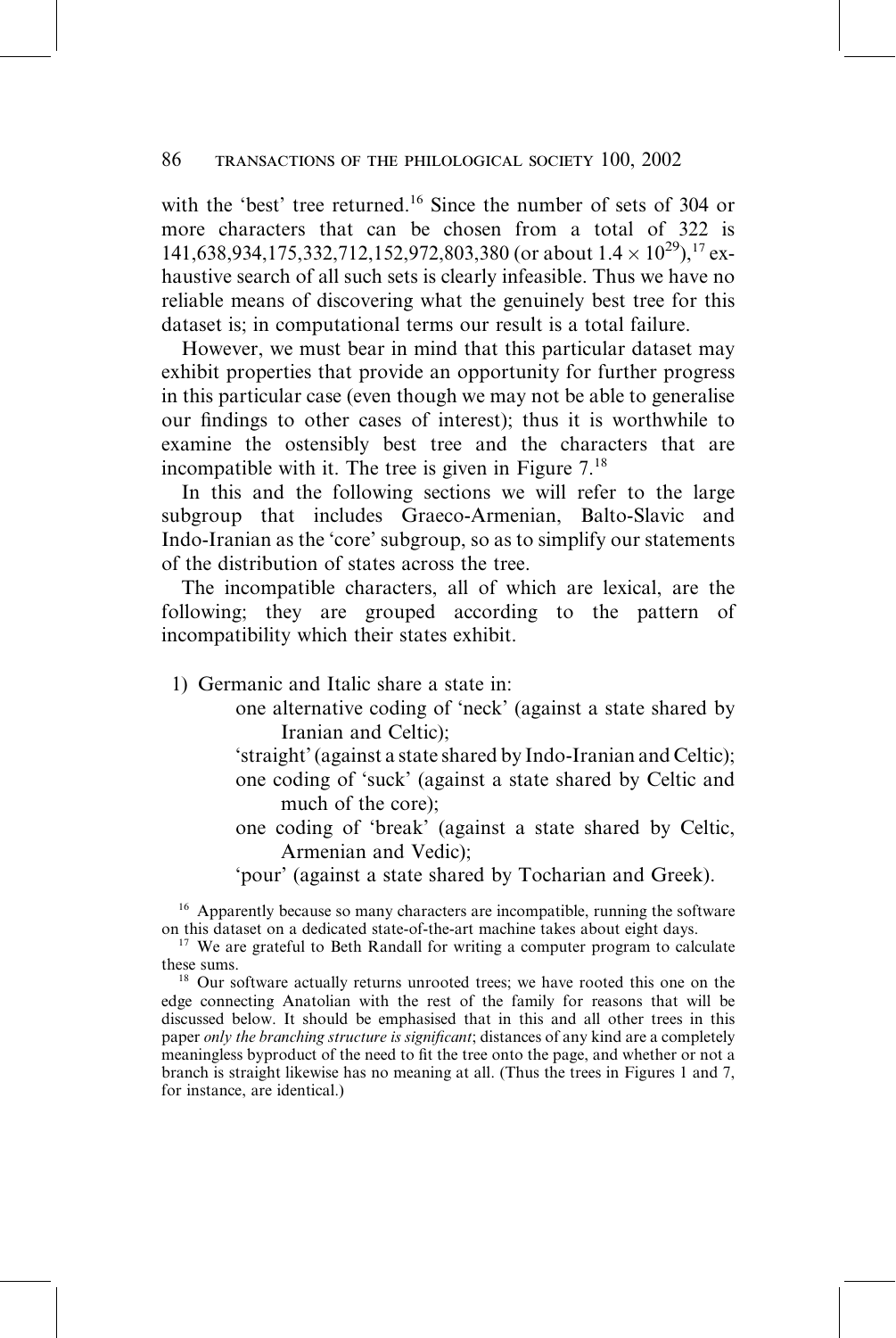

Figure 7. The apparent best tree for the entire Indo-European dataset.

- 2) Germanic and Celtic share a state in:
	- one coding of 'all' (against a state shared by Tocharian and Greek);
	- one coding of 'breast' (against a state shared by Tocharian and Indo-Iranian);

'free' (against a state shared by Italic and Greek);

one coding of 'young' (against a state shared by Italic and most of the core).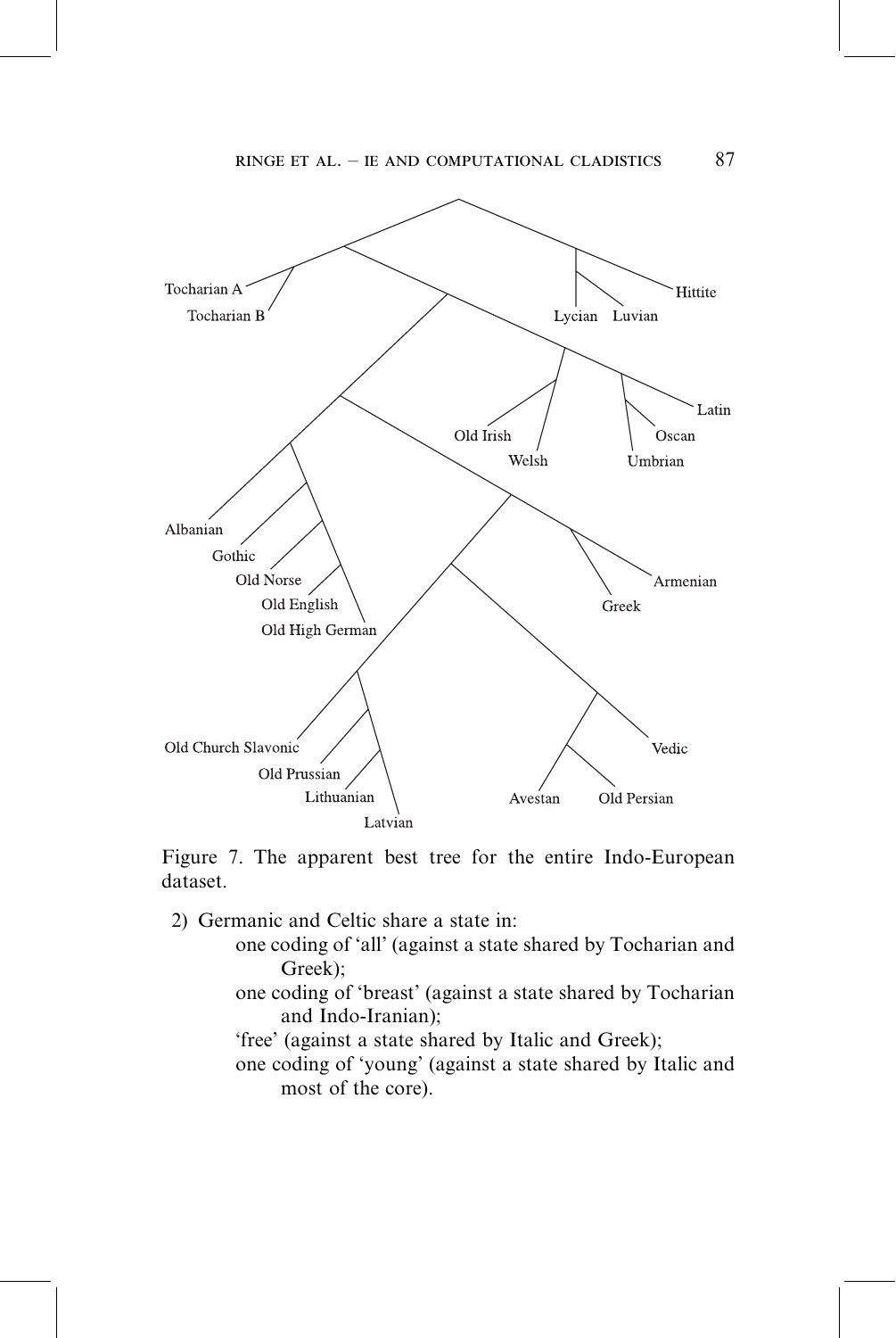#### 88 TRANSACTIONS OF THE PHILOLOGICAL SOCIETY 100, 2002

- 3) Germanic and Baltic share a state in:
	- one coding of 'float' (against a state shared by Slavic and many other languages):
	- 'arm' (against a state shared by Tocharian and Indo-Iranian).
- 4) Germanic and Slavic share a state in: one coding of 'pig' (against a state shared by Tocharian, Greek and Indo-Iranian).
- 5) Germanic and Balto-Slavic share a state in:
	- one coding of 'thousand' (against a state shared by Greek and Indo-Iranian).
- 6) Germanic, Latin and Balto-Slavic share a state in: 'beard' (against a state shared by Anatolian, Albanian, Armenian and Vedic).
- 7) Germanic, Italo-Celtic and Old Prussian share a state in:
	- 'one' (against a state shared by Tocharian, Graeco-Armenian and perhaps Albanian).
- 8) Germanic, Italo-Celtic and Graeco-Armenian share a state in: 'tears' (against a state shared by Tocharian, Indo-Iranian and Baltic).
- 9) Old Norse agrees with Latin against the rest of Germanic in 'head'.
- 10) Slavic and East Baltic, but not Old Prussian, share an irregular phonological innovation in 'nine'.

The last two incompatibilities are internal to uncontroversial subgroups and have no bearing on the first-order subgrouping of the family. Astonishingly, Germanic is implicated in all sixteen of the others; moreover, in only one case – that listed under  $(8)$  – does Germanic share a state with a subgroup not found in northern or western Europe in the last millennium B.C.E. The obvious inference is that there is not necessarily anything 'wrong' with these characters, but there might be something very peculiar about Germanic.

The anomalous behaviour of Germanic first became evident at an early stage of our investigation, when we were running a much smaller set of characters and only twelve languages. Because Germanic shared states with various subgroups not adjacent in any of the 'best' trees returned, its position in the tree shifted from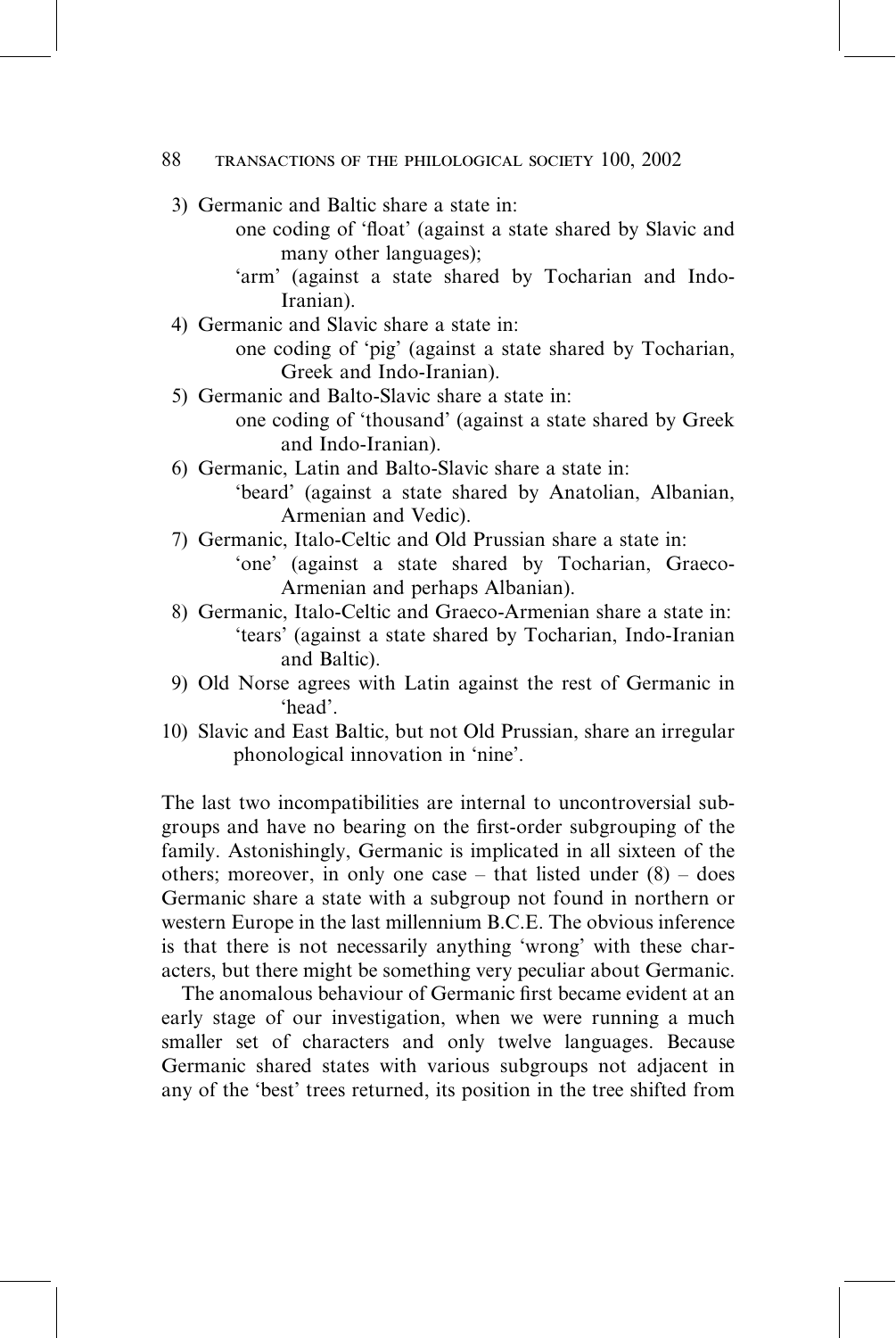run to run of the software; it was variously grouped together with Balto-Slavic and Indo-Iranian, or with Greek and Armenian, or with Italic and Celtic, at widely different positions within the tree. Since then we have greatly expanded and corrected our dataset; we have reconsidered the coding of numerous characters, recognising previously undetected parallel developments, adopting new alternative codings, and devising the system of 'split coding' to recode some polymorphic characters as pairs of monomorphic characters (see above). While the position of Germanic in the tree seems in consequence to have stabilised, the pattern of states shared with disparate subgroups is still the same.

If the pattern in which Germanic shares states with other subgroups is in some sense anomalous, and if the anomaly is responsible for the vast majority of incompatibilities in our dataset, an experiment suggests itself: what happens if we remove the Germanic languages from the dataset and run our software on the remaining languages?

If Germanic is removed, we are able to find a tree with which only four characters are incompatible.<sup>19</sup> Such a tree is given in Figure 8.

The four characters incompatible with this tree, all of which are lexical, are the following:

- the distribution of states for 'beard' groups Latin and Balto-Slavic against Anatolian, Albanian, Armenian and Vedic;
- 'one' groups Italo-Celtic and Old Prussian against Tocharian, Graeco-Armenian and perhaps Albanian;
- 'tears' groups Tocharian, Indo-Iranian and Baltic against Italo-Celtic and Graeco-Armenian;
- 'nine' groups Slavic and East Baltic against Old Prussian and virtually all the non-Balto-Slavic languages.

Note that the first two are characters in which Germanic contributes to the incompatibility of the entire set: thus whatever the correct explanation for the peculiar behaviour of Germanic turns out to be, it will probably account for the anomalies in 'beard' and 'one'. Of the remaining two incompatible characters, the last represents a problem internal to Balto-Slavic (as we remarked above).

<sup>&</sup>lt;sup>19</sup> The running time for this dataset is less than 24 hours.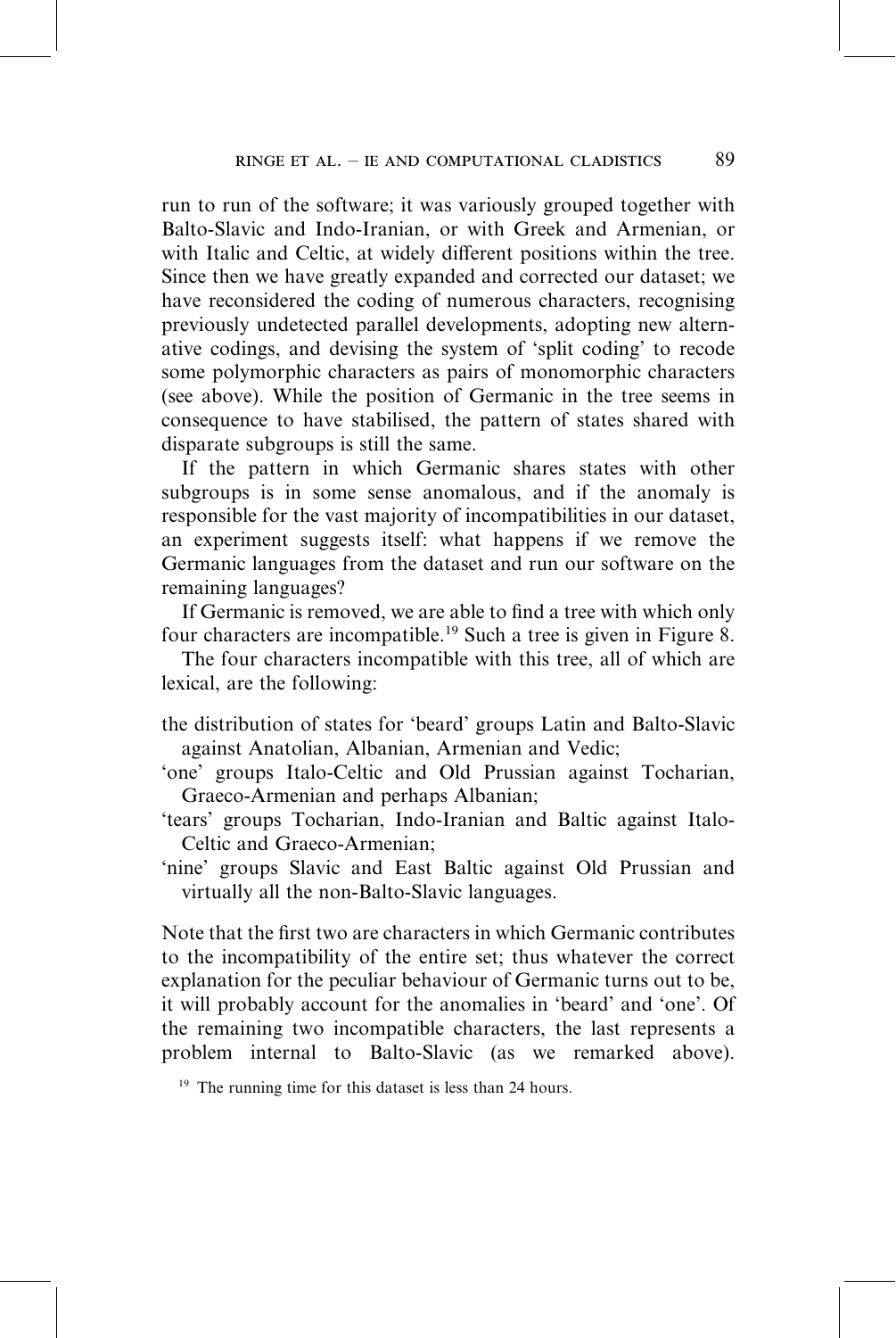

Figure 8. One of the best trees with Germanic omitted.

Moreover, those two characters are very similar linguistically: the initial consonant of 'nine' has been replaced by that of 'ten' in Slavic and East Baltic, while the initial consonant of 'tears' has been dropped in Tocharian, Indo-Iranian and Balto-Slavic. Though we have cautiously treated those changes as shared innovations (which therefore create incompatibilities with the tree), it is possible that they are in part contact phenomena, a lexical irregularity having been borrowed from one dialect or language into another that was at the time still reasonably closely related. Thus it seems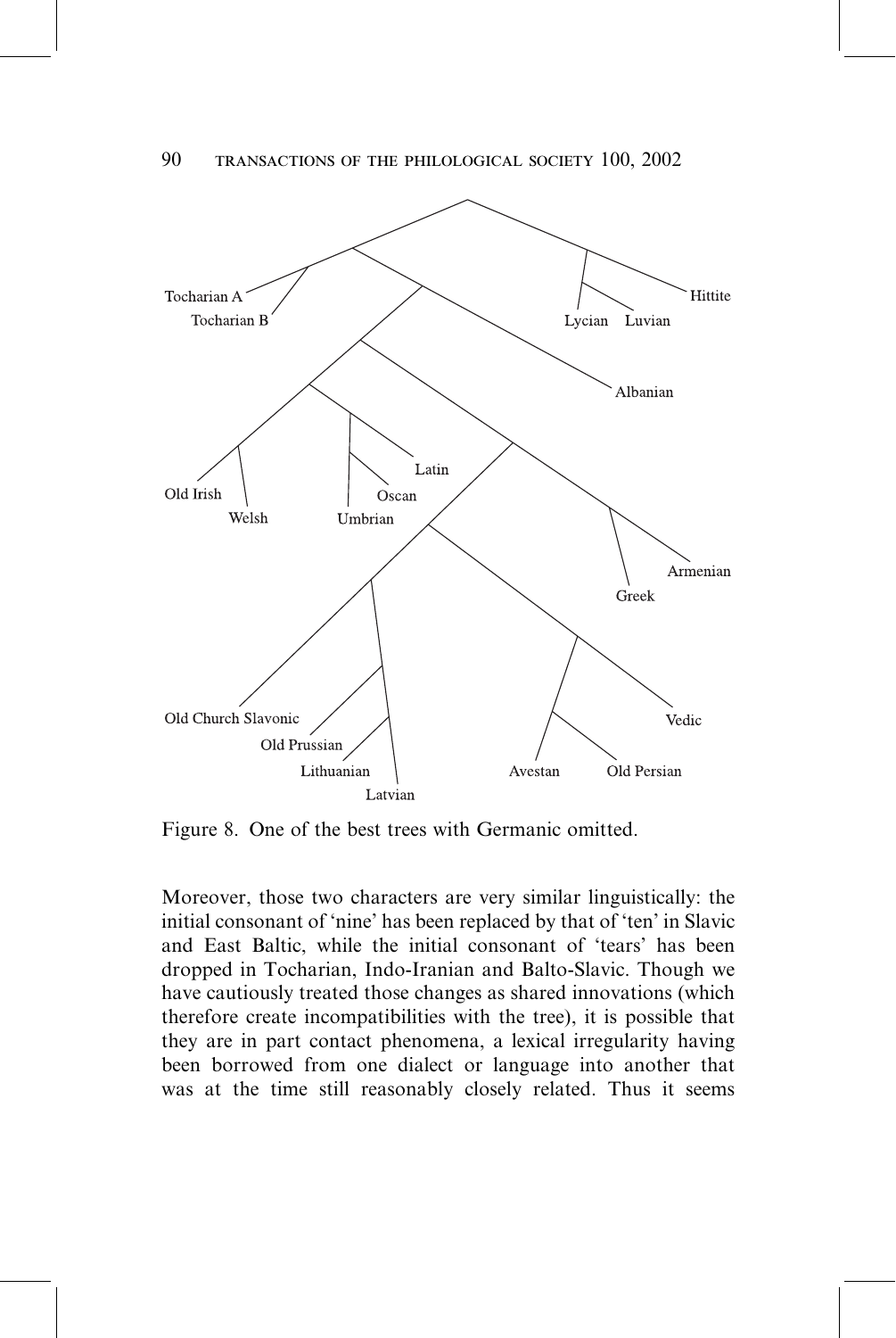possible, at least, that we have plausible explanations for all these incompatibilities.

But is this the best tree without Germanic? The number of sets of 318 characters that can be chosen from 322 is  $445.197.684$  still too large to render feasible the generally applicable strategy for finding the best tree (since an exhaustive search of more than 400 million sets simply takes too long). However, the distribution of states in the incompatible characters shows clearly that no better tree can be constructed by accepting any of those characters and rejecting some others. In the first place, note that each of the four incompatible characters shows a different distribution of states, only the first two being partly similar. Thus it cannot be the case that adjusting the tree to fit all four of these characters, or any three, will give a tree which is a plausible candidate for the best tree. Moreover, it turns out that adjusting the tree to fit any one of these characters, or the first two, amounts to constructing a tree which is incompatible with a larger number of characters and/or at least one phonological or morphological character (which are better indicators of linguistic descent). For instance, in a tree that is compatible with the character 'nine' Slavic and the East Baltic languages must constitute a subgroup within Balto-Slavic, the Baltic language Old Prussian being the 'outlier' which is less closely related to the other members of the subgroup. But such a tree is incompatible with our morphological character M14 (reflecting a startling syncretism of 3sG, 3DU and 3PL verb endings shared by all the Baltic languages, but not by Old Church Slavonic); it is also incompatible with the lexical characters 'hear', 'sea', 'daughter-in-law' and 'wood', in all of which OCS preserves an inherited word which the Baltic languages have replaced with a new lexeme; and it is incompatible with one alternative coding of 'long', reflecting the fact that OCS preserves an inherited initial  $*d$ - (found also in Indo-Iranian) which the Baltic languages have lost. Further, the tree accommodating 'nine' is incompatible with 'bee' and with one alternative coding each of 'green', 'sun' and 'yellow' (as we have coded them), reflecting the fact that the Baltic languages share a distinctive derivative of an inherited root while OCS does not: though each of these last characters could be impugned on the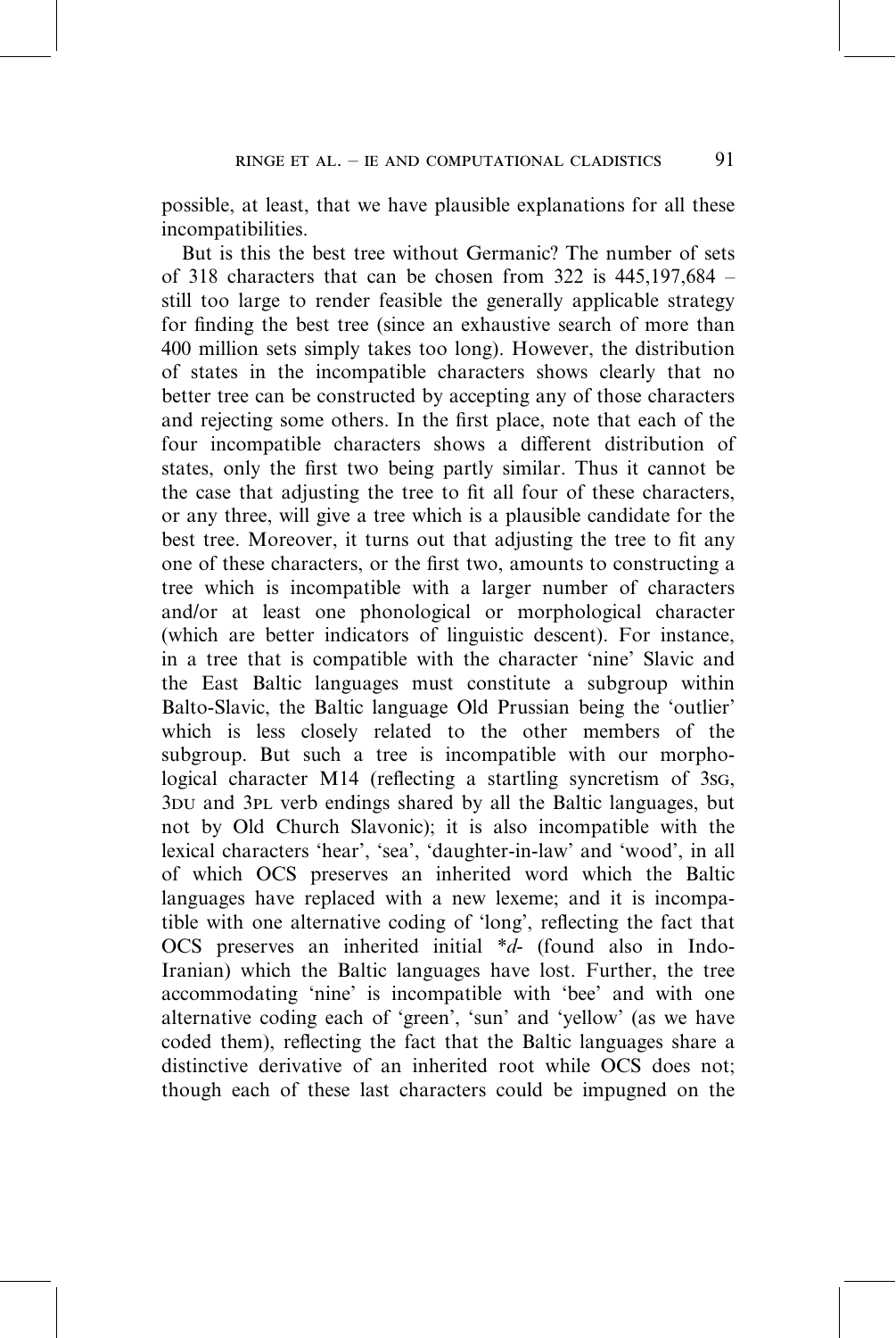grounds that OCS exhibits a unique derivative (for which we did not code), which could conceivably have replaced the one still shared by the Baltic languages, it is unlikely that that is the correct explanation for all four. In sum, it is clear that a tree which accommodates 'nine' will exhibit greater non-convexity than a tree which with which 'nine' is incompatible.<sup>20</sup> Similar arguments demonstrate that adjusting the tree to fit any of the other incompatible characters gives a tree substantially worse than the one returned.

It is also true that all the polymorphic characters and characters exhibiting known parallel development can be fitted to this tree observing linguistically reasonable constraints (though that is not particularly impressive, given that long-term polymorphism and parallel development are common and natural among lexical characters).

We are therefore confident that we have the best tree obtainable for our dataset – once Germanic has been removed. More exactly, we have one of the best trees, for the following reason.

<sup>&</sup>lt;sup>20</sup> One nolymorphic morphological character appears at first glance to support the tree suggested by 'nine': for M7, reflecting the genitive singular ending of nominal ostems, Old Prussian exhibits a reflex of PIE  $*$ - $osyo$  (the PIE pronominal ending), as do numerous non-Balto-Slavic languages, while OCS and the East Baltic languages exhibit reflexes of \*- $\bar{a}$  < PIE \*-e-ad (the ablative singular ending). However, there are at least two historical scenarios consistent with our best tree that can account for that distribution of states. Though genitive and ablative have undergone syntactic merger throughout Balto-Slavic, it is not certain that the merger had already occurred by the Proto-Balto-Slavic stage; conceivably it was a parallel development within the independent histories of the languages, and in that case different daughters can have generalised the same ending independently. (After all, precisely the same syntactic merger occurred independently in Greek as well.) Alternatively, it is possible that the merger had occurred in Proto-Balto-Slavic, that the genitive ending was generalised in the pronouns and the ablative ending in nouns, and that different daughters levelled in favor of one ending or the other independently. This particular character is interesting because of what it implies about polymorphic characters in general. Though the overt polymorphism is confined to Latin, parallel development and a number of other problems are strongly suspected in various other languages of the family; notoriously, no ending for this category is securely reconstructable for PIE. We have found this situation to be fairly typical of polymorphic characters: the overt polymorphism is, so to speak, just the tip of the iceberg. We suspect that polymorphic characters will never be very useful in reconstructing linguistic evolutionary trees, simply because they reflect an irreducibly 'messy' aspect of linguistic evolution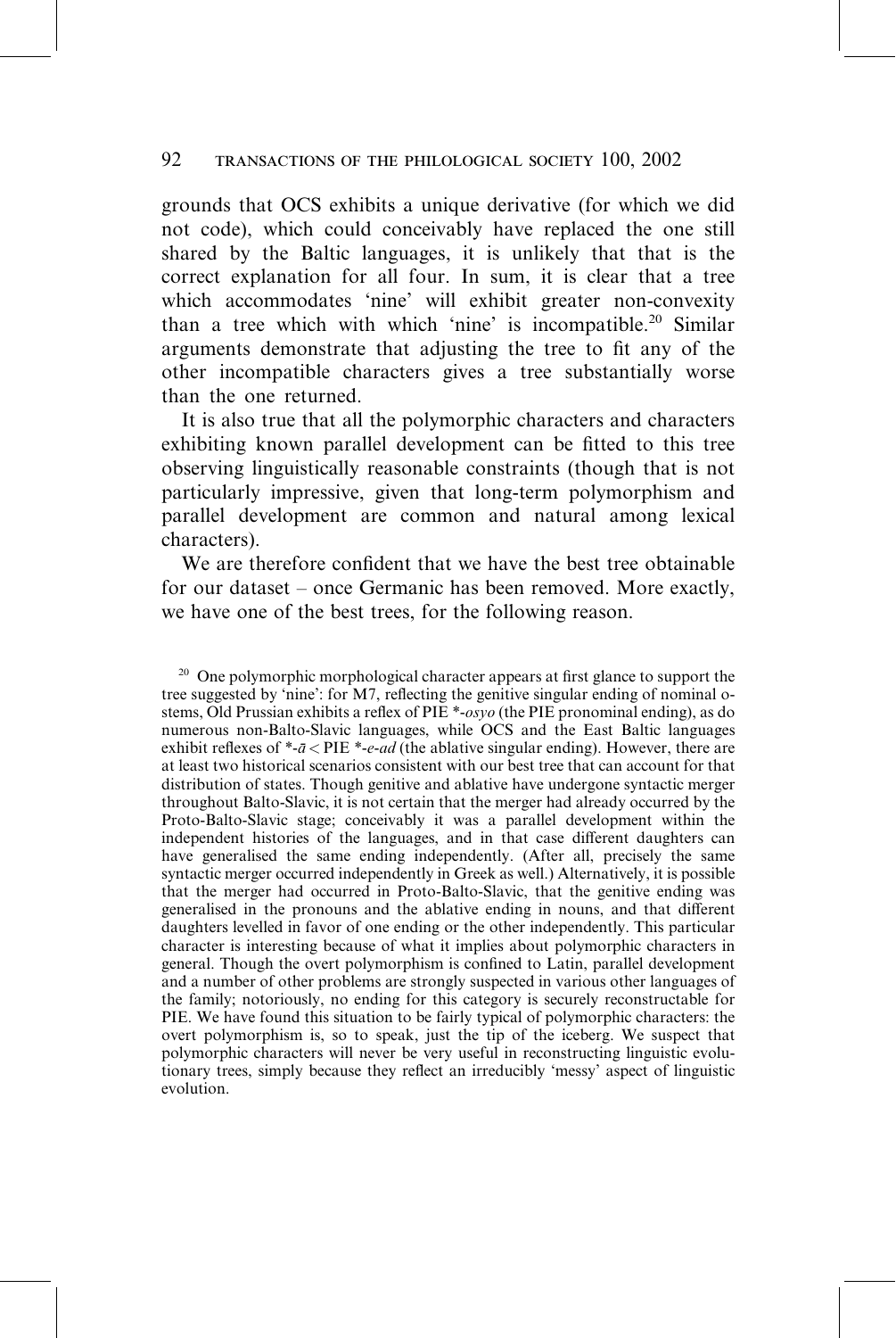#### 7.3. Indeterminacies in the tree

Like other computational algorithms that construct phylogenetic trees, the PP algorithm which our software implements constructs a tree in which all branchings are binary and assigns a definite position as a leaf-node to every input language. In some cases those decisions are arbitrary, since the data do not fully determine a particular branching or position. The indeteminacies must be discovered by inspection of the distribution of states on the tree returned at every pair of internal nodes that are joined by an edge. The best tree returned by our software for this dataset includes two indeterminacies, only one of which can be resolved by further analysis.

In the trees in Figures 1, 2, 7 and 8 Luvian and Lycian form a subgroup within Anatolian, while Hittite is the outlier within that subgroup. However, our software typically returns a tree in which Hittite and Luvian are grouped together, with Lycian as the outlier. This surprised us at first, since traditional work overwhelmingly finds that Luvian is very close to the ancestor of Lycian. We therefore examined the distribution of states among the Anatolian languages for every character and discovered that the grouping of Hittite and Luvian is an artefact of the algorithm's obligatory binary branching: in fact there are no monomorphic characters that group any two of the Anatolian languages against the third. The real subgrouping of Anatolian returned by the algorithm on monomorphic characters is the unresolved ternary branching given in Figure 9.

In this case two characters which cannot be used when running the software  $-$  one because it is polymorphic, the other because it exhibits obvious parallel development – force the resolution that we have presented in the other trees in this paper. For 'year', which is polymorphic in Gothic, both Luvian and Lycian exhibit reflexes of a unique derivative \*utsis, which has replaced the inherited term \*wet-; reflexes of the latter appear not only in Hittite but also in Vedic, Greek and Albanian, thus forcing Hittite into peripheral position within the Anatolian subgroup. For 'father' both Luvian and Lycian exhibit reflexes of a 'nursery' term \*dada, whereas Hittite, Albanian, Gothic and Old Church Slavonic exhibit reflexes of an older nursery term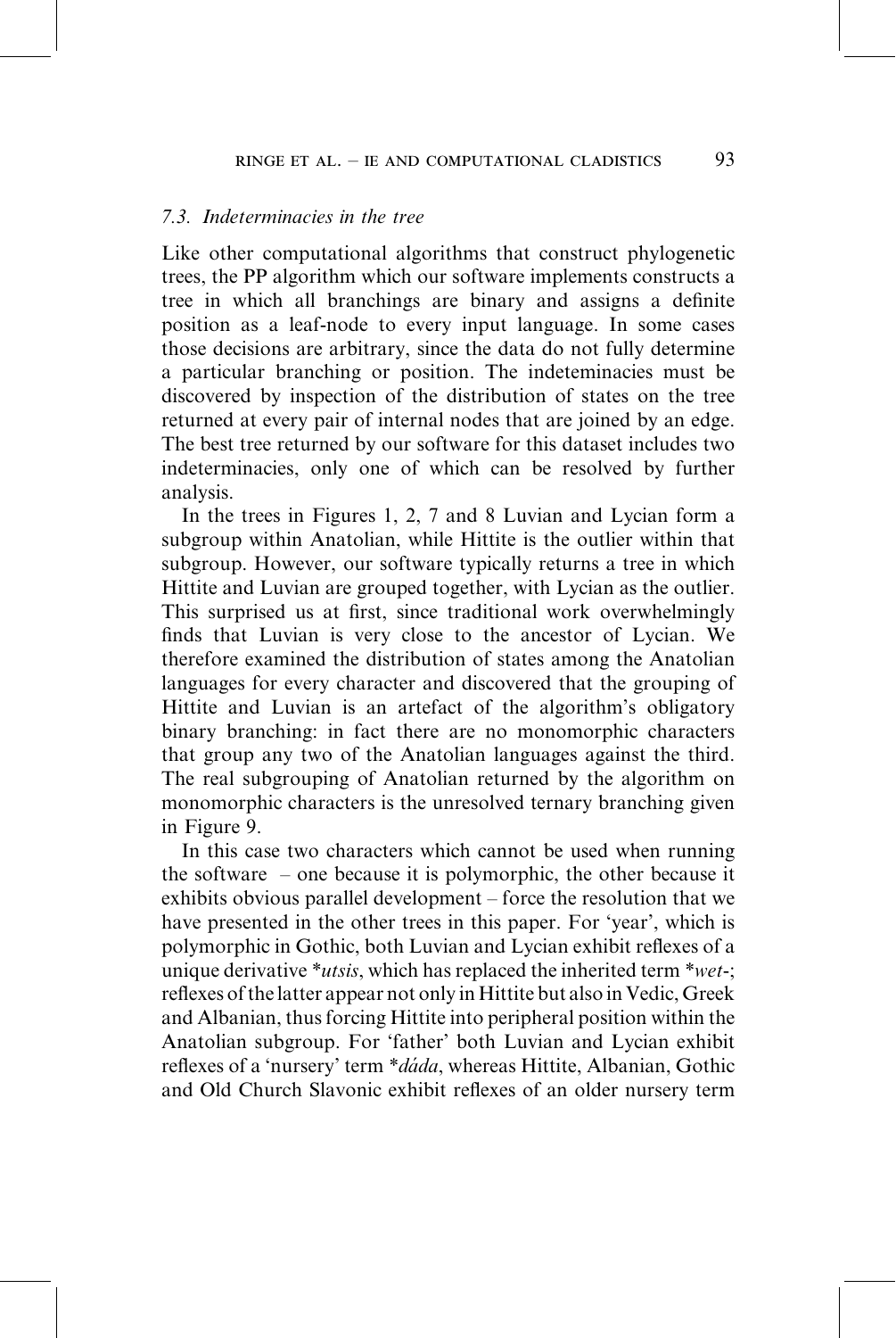

Figure 9. Subgrouping of Anatolian by the monomorphic characters alone.

\**atta* (still attested in the meaning 'dad' in Greek and Latin). The latter character could not in itself be probative: after all, the older nursery term must have replaced the inherited word  $*_{ph,1}t\acute{e}r$  independently several times in the history of the family, so it is at least conceivable that Luvian and Lycian carried out a similar replacement independently. But the distribution of states does support that of 'year', which does not seem to be impugnable. In sum, the indeterminate subgrouping of Anatolian can be resolved, though the evidence for its resolution is very slender.

The other indeterminacy in our tree is much more serious. Readers will have noted that the position of Albanian is not the same in Figures 7 and 8: in Figure 7 it would constitute a subgroup with the core languages against Italo-Celtic even if Germanic were removed, whereas in Figure 8 its position in the tree is higher than that of Italo-Celtic. We have found that to be typical: different runs of the software assign different positions to Albanian.<sup>21</sup>

 $21$  The reasons for this will become clear from the following discussion, but note that there is also a further factor which tends to give the opposite result. In analysing a dataset as large as ours, our software is constrained to operate in a 'greedy' fashion, accessing the characters one by one and building the tree as it proceeds. Though it is possible to 'fix' individual characters, forcing the software to make any tree returned compatible with them (and we have in fact fixed all the phonological and many of the morphological characters), it is obvious that the order in which the characters are accessed might occasionally influence the output. That problem can largely be obviated by randomising the order of characters repeatedly and running the software with a variety of different orders, and we have done so. But the number of characters that offer information about the position of Albanian is so small that they can reappear in the same relative order in multiple randomisations. We have therefore been obliged to reckon with the possibility that to the extent that different runs assign the *same* position to Albanian, that is purely an artefact of how the software accesses the data. No other language in our database poses a problem of this kind.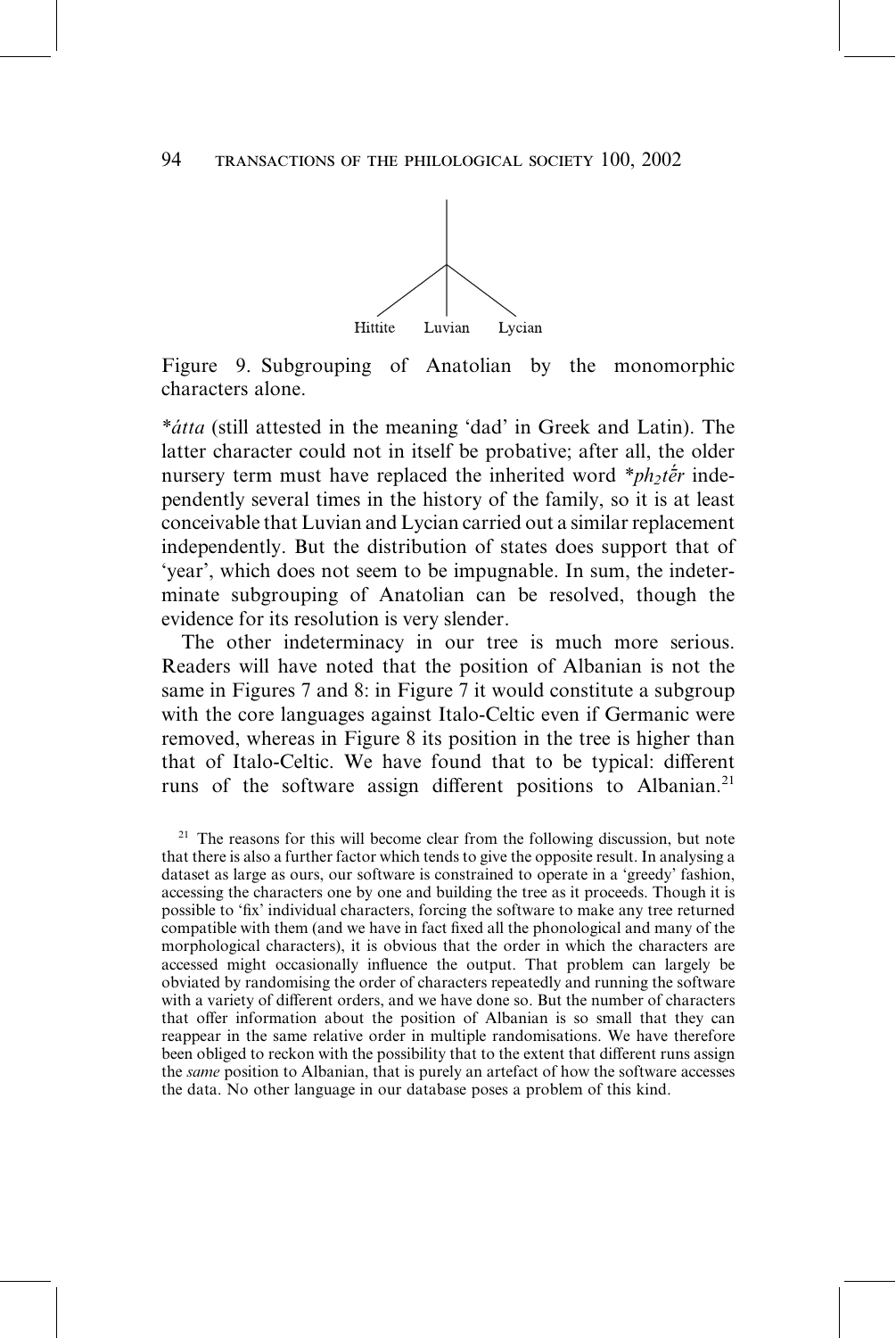Examination of the distributions of states in which Albanian is implicated reveals the following picture. The phonological characters and a few of the morphological characters place Albanian outside all the generally recognised subgroups, the 'satem' group (which includes Indo-Iranian and Balto-Slavic) and Italo-Celtic. Since Albanian exhibits unique states for all the morphological characters which define large subgroups in our tree, all the remaining evidence is lexical. A considerable number of lexical characters confirm its exclusion from all the generally recognised subgroups (since most of the inherited words which Albanian still preserves are widely attested in the family rather than being characteristic of some particular subgroup). In addition, the lexical characters 'not' and one alternative coding of 'day  $[=24$  hours' exclude Albanian from our tentative Graeco-Armenian subgroup (on which see section 7.5). 'Drink' groups Albanian with a large majority of the languages against Anatolian and Tocharian; thus Albanian must belong to the residual group that excludes those two divergent subgroups, and the highest position it could occupy in the tree is the position it does occupy in Figure 8. One alternative coding of 'leave' groups Albanian with Germanic against Latin, Graeco-Armenian and the satem group; that character is responsible for the position of Albanian in Figure 7. 'Worm' groups Albanian with the satem languages and Celtic against Latin and Germanic (!); see section 7.6 on possible explanations for this distribution. The remaining halfdozen characters that offer any putative information at all about the subgrouping of Albanian exhibit rampant polymorphism and/or parallel development, so that shared states cannot be taken as evidence of shared ancestry. The most we can say is that Albanian cannot occupy a position higher in the tree than in Figure 8 and cannot be a member of the Italo-Celtic, the Graeco-Armenian or the satem subgroup.

#### 7.4. Rooting the tree

Our PP algorithm returns unrooted trees: the branching structure is fully defined, but there is no indication of where the root node, representing the protolanguage, is located within the tree. This is because the algorithm exploits only information about the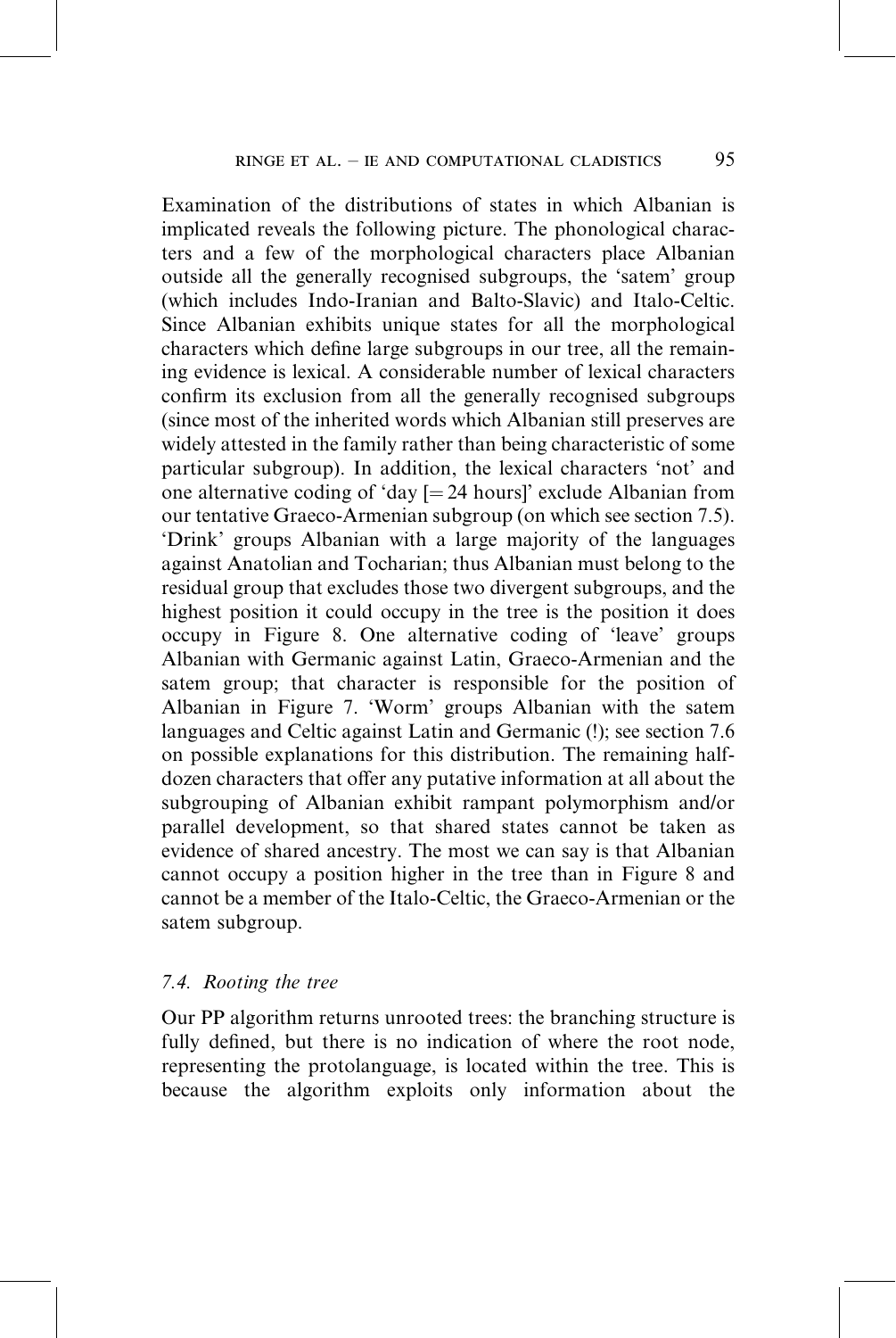distribution of states; information regarding the direction of replacement of one state by another within a character (if there is any) is not accessed. It is therefore necessary to root the tree by some other means.

A mechanical means of rooting the tree which will give reliable results under any circumstances is the following.

- 1) Create a new taxon representing the protolanguage.
- 2) For each character for which the ancestral state is known, assign that state to the protolanguage.
- 3) For all other characters, assign a unique state to the protolanguage.

The algorithm will then return a tree with the protolanguage as one of the leaf nodes. The actual root node will of course be an internal node, namely the node at which the leaf node representing the protolanguage is joined to the rest of the tree.

If the pattern of ancestral states were complex enough, the approach just described would be indispensable; but in fact the pattern of ancestral states in our database is simple and straightforward, so that it is easy to work out by hand where the root node must fall. We do not venture to suggest an ancestral state for any of the lexical characters as input for determining the rooting of the tree (though of course once the tree has been rooted on the basis of the phonological and morphological characters it will automatically give the ancestral states for various lexical characters, as in Figure 1). The derived states of the phonological characters and of morphological characters M11 through M15 exclude the root node from all the generally recognised subgroups, as well as from Italo-Celtic and the satem group. (See the Appendix for our coding of the phonological and morphological characters). The only other morphological characters for which we believe we know the ancestral state are M5 and M3. The ancestral state of M5 defines that end of the unrooted tree in which Anatolian. Tocharian and Italo-Celtic are located: thus the root node must fall somewhere within that portion of the tree, or between that part of the tree and the remainder. Examination of the tree in Figure 8 shows that one of the following must then be true: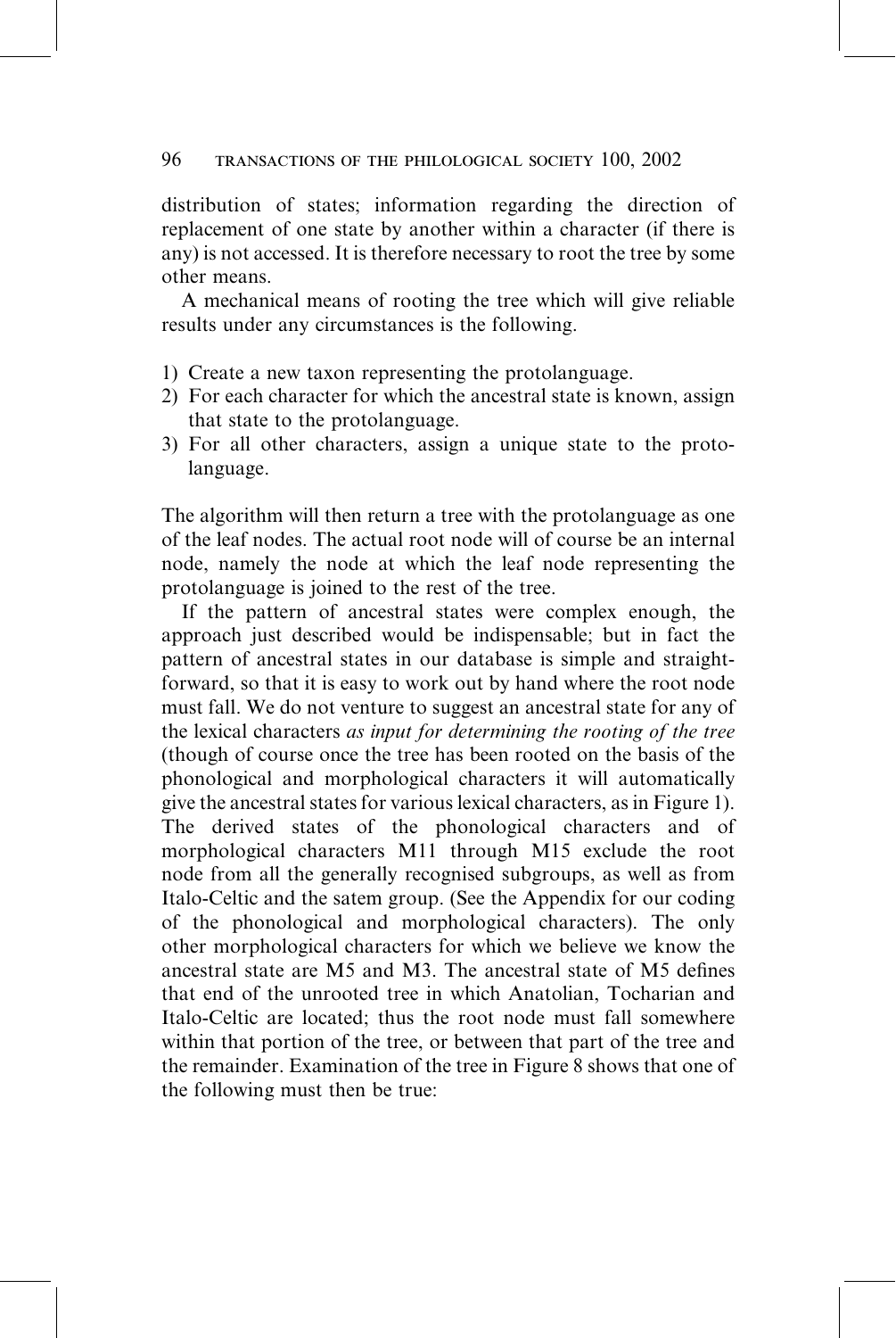- 1) Anatolian is one first-order subgroup of the family, and all the other languages together constitute the other first-order subgroup: or
- 2) Anatolian and Tocharian together constitute one first-order subgroup of the family, and all the other languages together constitute the other first-order subgroup; or
- 3) Anatolian, Tocharian and Italo-Celtic together constitute one first-order subgroup of the family (with Anatolian and Tocharian more closely related within it), and all the other languages together constitute the other first-order subgroup; or
- 4) Tocharian is one first-order subgroup of the family, and all the other languages together constitute the other first-order subgroup; within this residual group, Anatolian is one subgroup and all the other languages together constitute the other: or
- 5) Italo-Celtic is one first-order subgroup of the family, and all the other languages together constitute the other first-order subgroup; within this residual group, Anatolian and Tocharian together constitute one subgroup, and all the other languages together constitute the other.

Character M3 decides in favor of the first alternative. As Cardona (1960) demonstrates, the thematic aorist is an innovative inflectional category, almost certainly not present in PIE; yet at least one such aorist.  $*h_l l u d^h \acute{e}t$  '(s) he arrived', is attested in Tocharian and Celtic. Anatolian exhibits no thematic aorists, and does not certainly exhibit simple thematic verb stems of any kind; we therefore suggest that Anatolian preserves the ancestral state of this character. It follows that the root node must fall between Anatolian and the rest of the tree. Admittedly this coding of M3 is open to dispute, since it rests on an inference regarding the prehistory of Anatolian with which we expect some qualified colleagues to disagree. On the other hand, the first of the five alternatives outlined above is by far the most probable in any case, since it is difficult at best to find any innovations shared by Anatolian and any other generally recognised subgroup. In any case, our rooting of the tree is supported in detail by exactly one character.

In sum, our rooting of the evolutionary tree of IE is highly probable but weakly supported by the character data (though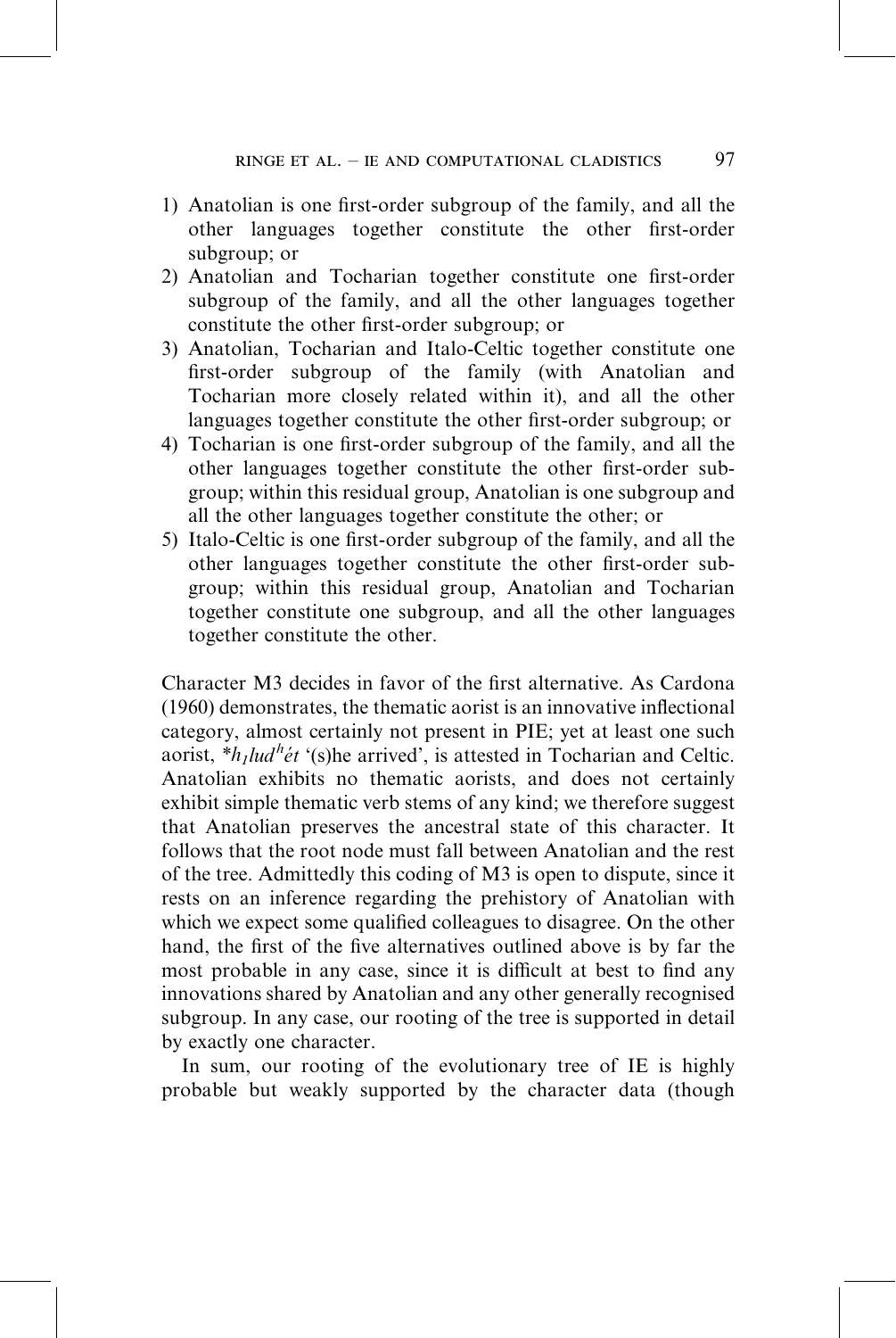data of other kinds, such as the pattern of innovations in the verb system argued for in Ringe 2000, may offer further support for it). We do not expect our colleagues to regard this as 'the last word' on an issue which remains a matter of disagreement among specialists.

### 7.5. The robustness of the tree

Though the best trees which our software returns (both with and without Germanic) are for the most part stable, the mere existence of the indeterminacies noted in section 7.3 above shows that we do need to ask how robust each subgrouping in the tree is – that is, how many characters actually force each branching node. This is not only an important question, but also one to which the 'raw' data are likely to give a misleading answer. Recall that some 322 characters remain to be input to the software after most polymorphic characters and all characters believed to exhibit parallel development have been removed. In only two of these characters ('three' and 'who') all the languages share the same state, and there is only one ('play') for which each language exhibits a unique state – fortunately for our investigation, since characters with those distributions of states obviously offer no information about the subgrouping of the family. But another 36 well-behaved monomorphic characters have only one state that is shared by more than one language, all the other states being unique. Those characters too are compatible with any tree, since each unique state can be confined to a leaf node and the sole shared state assigned to all the internal nodes; in the technical terminology of computational cladistics, they are UNINFORMATIVE. In other words, though more than 300 characters are compatible with our best tree, nearly forty of them would be compatible with any tree.

But the worst news is yet to come: the vast majority of our wellbehaved monomorphic characters simply define one or more of the ten uncontroversial subgroups of the family, contributing nothing to their higher-order subgrouping. It is clear that the higher-order subgrouping of the IE family has remained an unsolved problem for so many generations partly because the evidence is genuinely meagre. In the following paragraphs we will describe in detail the evidence for specific internal nodes in our best tree; it will be seen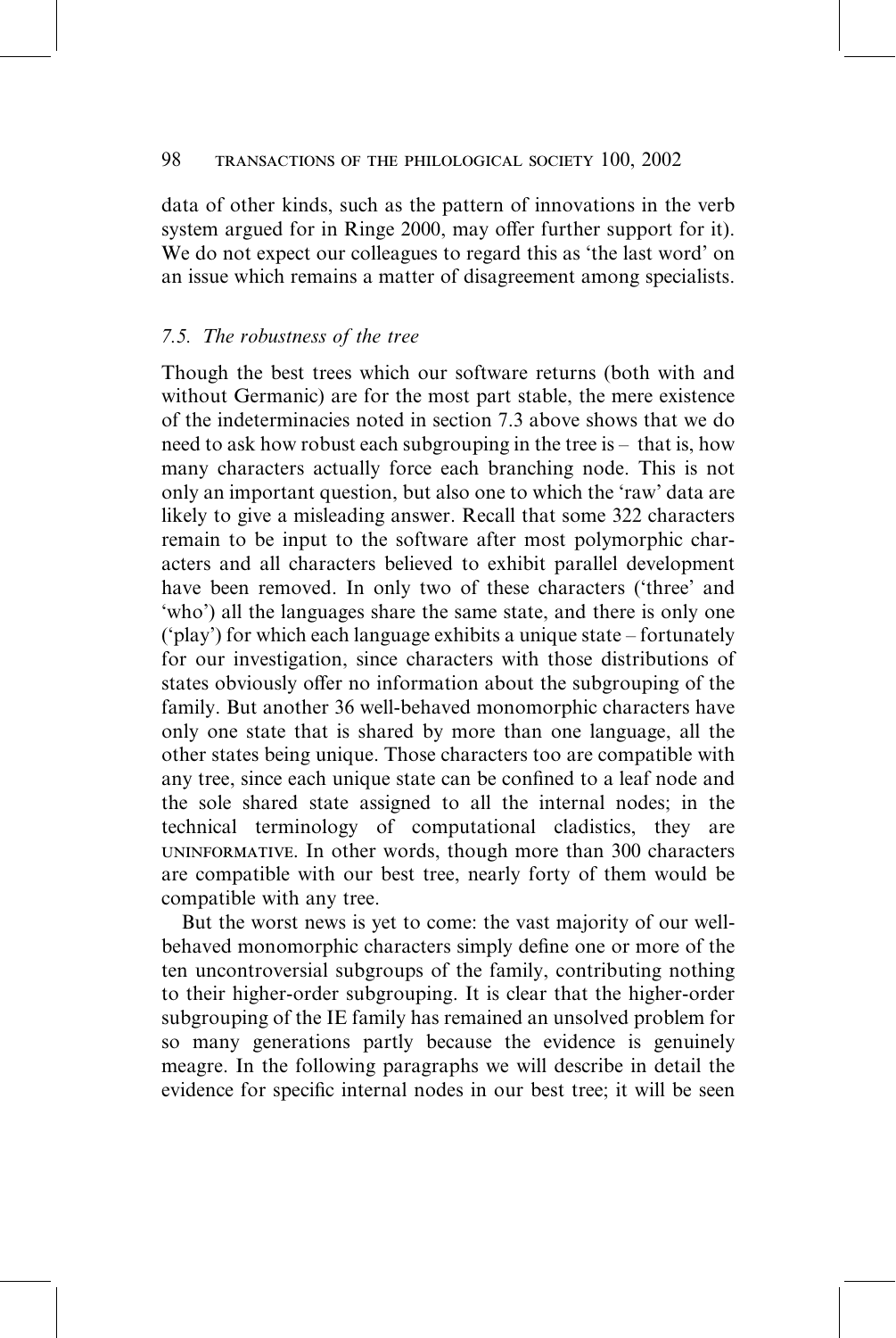that the evidence in particular cases ranges from modest to severely limited. What that means will be considered further at the end of this section.

We have already seen that the status of Anatolian as one of the first-order subgroups of the family depends on the single character with which we have rooted the tree. If that rooting is correct, the position of Tocharian will be fixed by characters in which it shares a state with Anatolian against Italo-Celtic and other languages. There are four such characters, all lexical:

- 'die', in which the Luvian group and Tocharian A share a state  $(*wel-)$  against Latin, Welsh, Armenian and the satem group (\**mer*-, meaning 'disappear' in Hittite); $22$
- 'drink', in which Anatolian and Tocharian share a state (\* $\acute{e}h_2g^{wh}t$ i; see Kim 2000) against all the other major subgroups except Armenian and Germanic (\*peh<sub>3</sub>- $\sim$ \*pī-, orig. pres. \*pibeti, meaning 'swallow' in Anatolian);
- one alternative coding of 'give', in which Anatolian and Tocharian share a state  $(*a_{v})$  against all the other major subgroups except Albanian and Germanic (\*deh<sub>3</sub>-, orig. pres. \*dédeh<sub>3</sub>ti, meaning 'take' in Anatolian; orig. meaning \*'trade'?);
- 'many', in which Hittite and Tocharian share a state (\**megh*<sub>2</sub>meaning 'big' in most subgroups) against Old Irish, Germanic, Greek and Iranian  $(*p\acute{e}lh_1u - \sim *plh_1\acute{e}w -$ .<sup>23</sup>

It is at first disappointing that the position of Tocharian is fixed only by lexical characters, which in general provide the least secure evidence for subgrouping. Moreover, the last of these characters is doubtful evidence for the position of Tocharian: the word shared by Tocharian and Anatolian probably meant 'big' in the protolanguage

<sup>&</sup>lt;sup>22</sup> The other Anatolian, Tocharian and Italo-Celtic languages exhibit unique states. This character is polymorphic, but the polymorphism is confined to Germanic. We have employed alternative codings of 'die', so that technically there are two characters that support the position of Tocharian by this configuration of states, but of course that is precisely the sort of duplication that must be eliminated in determining the robustness of the tree (see above). The reconstructable meanings of the roots strongly suggest that the word meaning 'die' in the 'nuclear' branches of the family was originally a euphemism.

<sup>&</sup>lt;sup>23</sup> This character is polymorphic, but the state that gives rise to the polymorphism is shared only by Old Church Slavonic and several Germanic languages; it does not impinge on the question at issue here.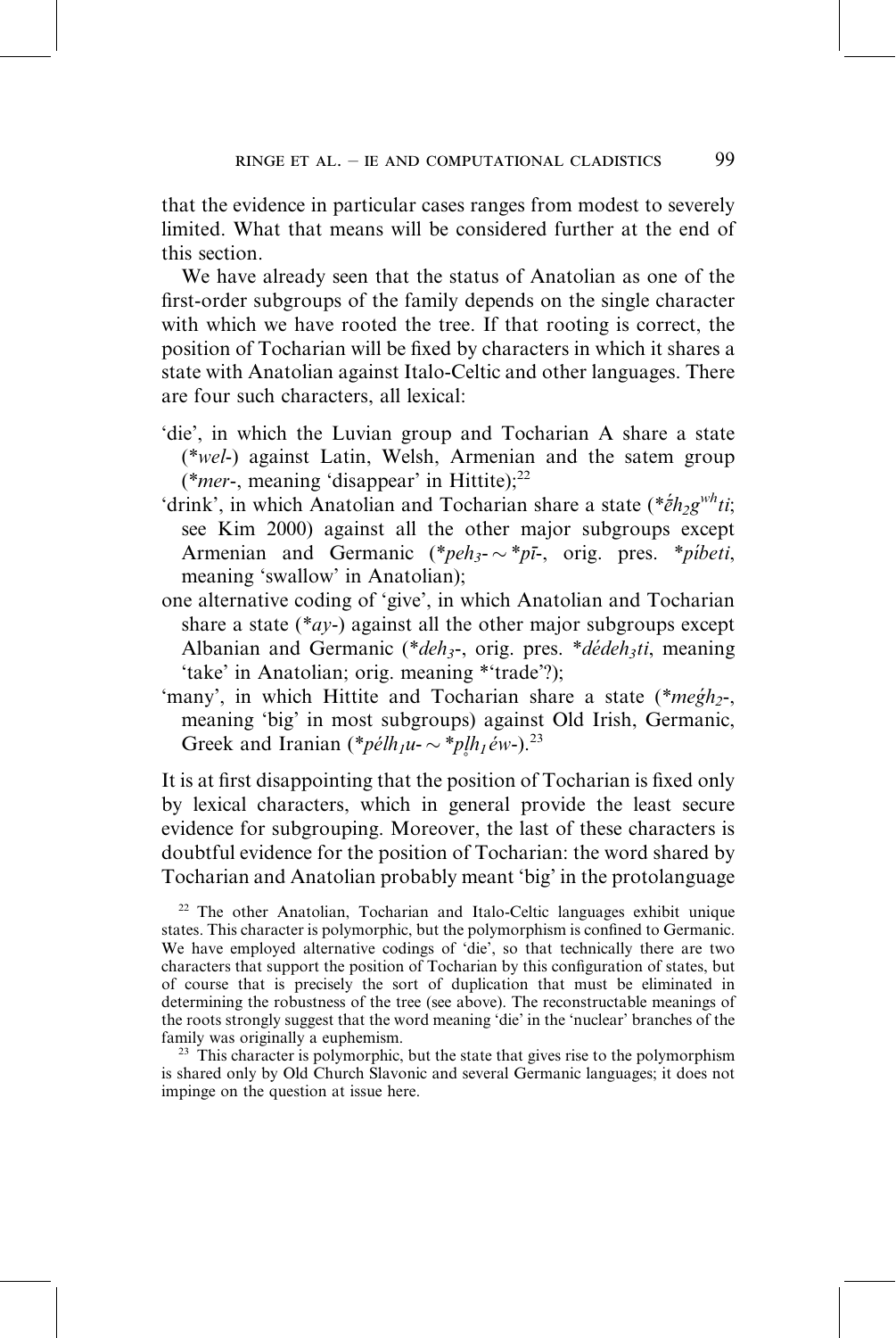- note that it is also the basis of a derivative meaning 'older' in Tocharian  $B$  – and a shift to 'much' (plural 'many') could have occurred independently in the two subgroups. On the other hand, the remaining characters are all basic verbs, which we expect to be better than usual lexical indicators of genetic descent. On balance, we can say that the position of Tocharian in our tree is modestly supported by the evidence. $24$ 

Our Italo-Celtic subgroup is forced by four characters in which Italic and Celtic share a state against either Tocharian or Anatolian and at least one other subgroup (so that the last common ancestor of Italic and Celtic must be off the line of descent linking those subgroups with the core subgroups of the family). The characters are of all types:

- phonological character P1, encoding the change of the sequence  $*_p$ ...  $k^w$  to  $* k^w$ ...  $k^w$  – a regular sound change shared by Italic and Celtic, but not by Tocharian, nor by any of the core subgroups; $^{25}$  the PIE root-constraint prohibiting two oral stops at the same place of articulation within a root guarantees that the Italo-Celtic state is innovative:<sup>26</sup>
- morphological character M11, encoding the partial replacement of the abstract noun suffix  $*$ -ti- (attested in all the subgroups except Albanian) by the Italo-Celtic suffix complex \*-ti-Hen- (but see further below);

<sup>24</sup> For one other basic verb, 'make', Tocharian A shares a state with Anatolian  $(*h_1$ yeh<sub>1</sub>-, meaning 'throw' in Greek and Latin); but no two of the other subgroups share a state, so that character does not force the position of Tocharian. Much more often we find that Tocharian shares states of lexical characters with Italo-Celtic and the other subgroups against Anatolian; characters exhibiting that distribution of states include at least 'breast', 'eye', 'four', 'moon', 'mother', 'tongue', 'brother', 'carry', 'pour' and 'sister'. In those cases we cannot determine whether it is Anatolian or the non-Anatolian subgroup that has innovated, with the result that the ancestral state is unrecoverable

<sup>25</sup> None of the relevant words is attested in Anatolian (Craig Melchert, p. c.). The merger of labials and labiovelars in the Osco-Umbrian subgroup of Italic also eliminates evidence from those languages. Welsh does provide evidence, however, since inherited \*p had been lost in Celtic long before the British Celtic shift of \*k<sup>w</sup> to  $\ast_p$ .

 $\int_{0}^{\frac{\pi}{26}}$  The few exceptions to this generalisation involve apical stops (as would be expected on typological grounds); the most secure example is  $*$ tewd- 'push, knock' (which might be onomatopoeic).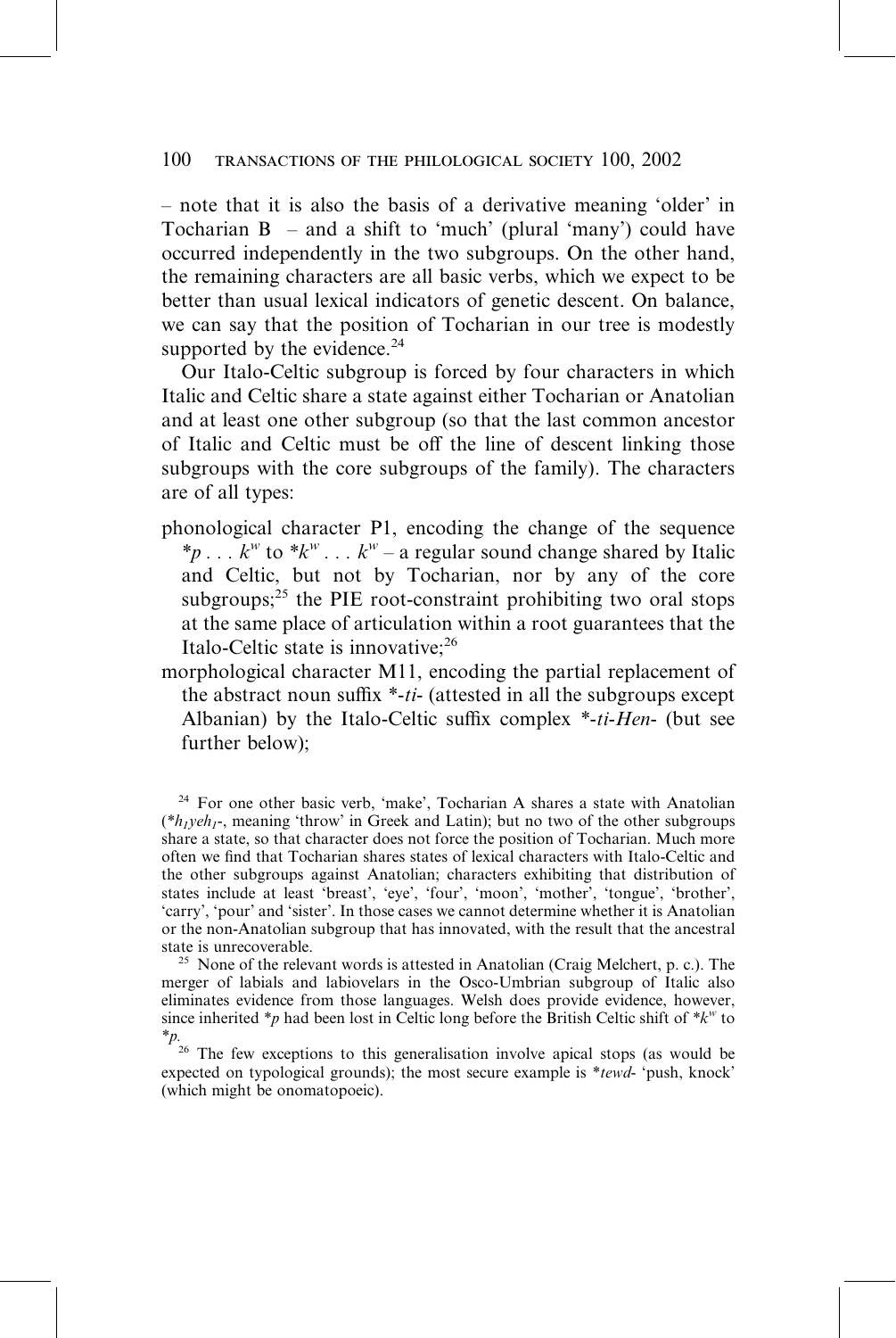'lake', in which Latin and Old Irish share a state (\*lóku ~ \*lkéw-) against Tocharian and Greek (\*léymon- $\sim$ \*limn- $\prime$ , loc. \*limén);

'sing', in which Italic and Celtic share a state (\*kan-) against Tocharian and Old Church Slavonic (\*peyH-).

The quality of this evidence is rather uneven, the morphological character being especially vulnerable. The problem is not merely that it reflects a point of derivational morphology, which is not nearly so reliable an indicator of descent as inflectional morphology. A further difficulty is that Armenian exhibits a derivational suffix *owt* <sup>h</sup>iwn of very similar function which likewise includes the inherited suffix \*-ti- and a further n-stem formative. It is not likely that Armenian and Italo-Celtic actually share an innovation in this instance; note that the Armenian suffix includes yet a third piece of morphological material before \*-ti-, suggesting strongly that its history was more complex.<sup>27</sup> But the fact that the Armenian suffix is even partly comparable to the Italo-Celtic one raises the possibility of independent parallel development in Italic and Celtic, substantially weakening the evidence of the character. On the other hand, it does not appear that the phonological and lexical characters can be impugned. Note in particular that though the root \*kanappears in nominal derivatives in a wide range of IE languages, it is only in Italic and Celtic that it appears as a verb (Rix et al. 1999) s.v.); and the fact that the nominals in question usually refer to animals with distinctive voices suggests that  $**kan*$ - originally denoted something other than human singing  $-$  in which case its shift to that meaning can be a shared Italo-Celtic innovation. In sum, the evidence for Italo-Celtic is quite slender but fairly solid.<sup>28</sup>

The position of Italic and Celtic in the tree, regardless of whether they constitute a subgroup, is also reasonably firm. On the one hand, the same lexical characters which force Tocharian up the tree (see above) force Italic and Celtic down. On the other hand, morphological character M5 excludes Italo-Celtic from the core,

<sup>28</sup> Other researchers have come to the same conclusion from very different assessments of the evidence; see e.g. Cowgill (1970) and Jasanoff (1997).

<sup>&</sup>lt;sup>27</sup> We are not fully convinced by Godel's argument that *ardiwnk*<sup>h</sup> 'agricultural' products, deed, demonstration' exhibits the same suffix complex \*-ti-Hen-without the preceding material (see Olsen 1999: 490 with references). We are grateful to James Clackson for calling this datum to our attention.

<sup>101</sup>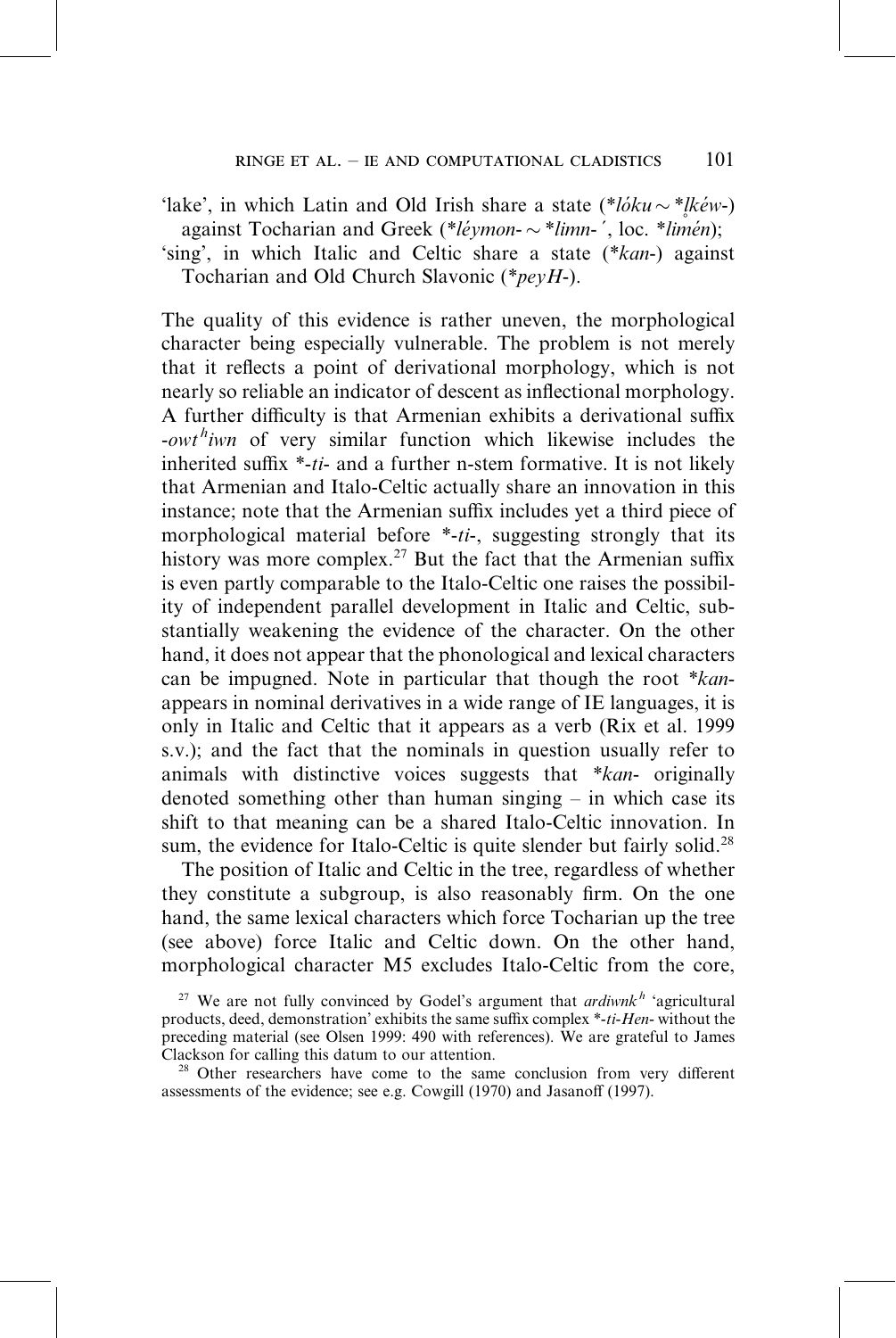forcing it up toward Tocharian; the evidence of this character is qualitatively excellent, since it is a 'clean' and well-understood inflectional character that should reflect genetic descent straightforwardly.

The evidence for a Graeco-Armenian subgroup is significantly poorer than for Italo-Celtic. Half a dozen lexical characters ostensibly support such a subgroup:

- 'day  $[= 24$  hours]', in which Greek and Armenian share a state (\* $\frac{1}{2}$ amr) crucially against Latin and Vedic (\* $\frac{1}{2}$ ve $\frac{1}{2}$ ye<sup>29</sup>)
- 'husband', in which Greek and Armenian share a state  $(*h_2n\acute{e}r)$ crucially against Tocharian and Indo-Iranian  $(*p\'otis)$ ;<sup>30</sup>
- 'not', in which Greek and Armenian share a state  $(*h_2 \circ \nu u)$  against nearly all the other languages (which exhibit \*né except for Tocharian, which exhibits \*ma);
- 'wind', in which Greek and Armenian share a state  $(*h_2ónh_1mos)$ against virtually all the other languages (which exhibit derivatives of  $*h_2weh_1$ - 'blow', of which the most ancient is the participle  $*<sub>h</sub>$ <sub>v</sub> $\forall$ <sub>l</sub> $\forall$ <sub>l</sub> $\forall$ <sub>l</sub> $\forall$ is);
- 'grind', in which Greek and Armenian share a state  $(*h_2elh_1-)$ against Hittite. Italo-Celtic. Germanic and Balto-Slavic  $(*molh_{2}~ \sim *mell_{2}$ :
- 'young', in which Greek and Armenian share a state (\*néwos and one of its derivatives) against Italic and the satem group  $(*h_2$ vu-Hén-; if a derivative of the latter is included, also against Celtic and Germanic).

But two of these characters can be dismissed out of hand. In the case of 'husband' the supposed Graeco-Armenian state is simply the most archaic inherited word for 'man' (i.e., 'adult male human being'), and its extension to 'husband' can easily have been a parallel innovation; in the case of 'young', the inherited word for 'new' has

<sup>&</sup>lt;sup>29</sup> In this case as in several others below, alternative codings are ignored so as not to multiply artificially the characters supporting particular subgroups. In the 'broader' coding of this character (in which derivatives are coded together with the basic root-noun), the Graeco-Armenian subgroup is defined against a more conservative group including not only Latin and Vedic but also Hittite. Albanian, Osco-Umbrian and Balto-Slavic

<sup>&</sup>lt;sup>30</sup> Other groups of languages share other states that do not contribute to forcing a Graeco-Armenian subgroup.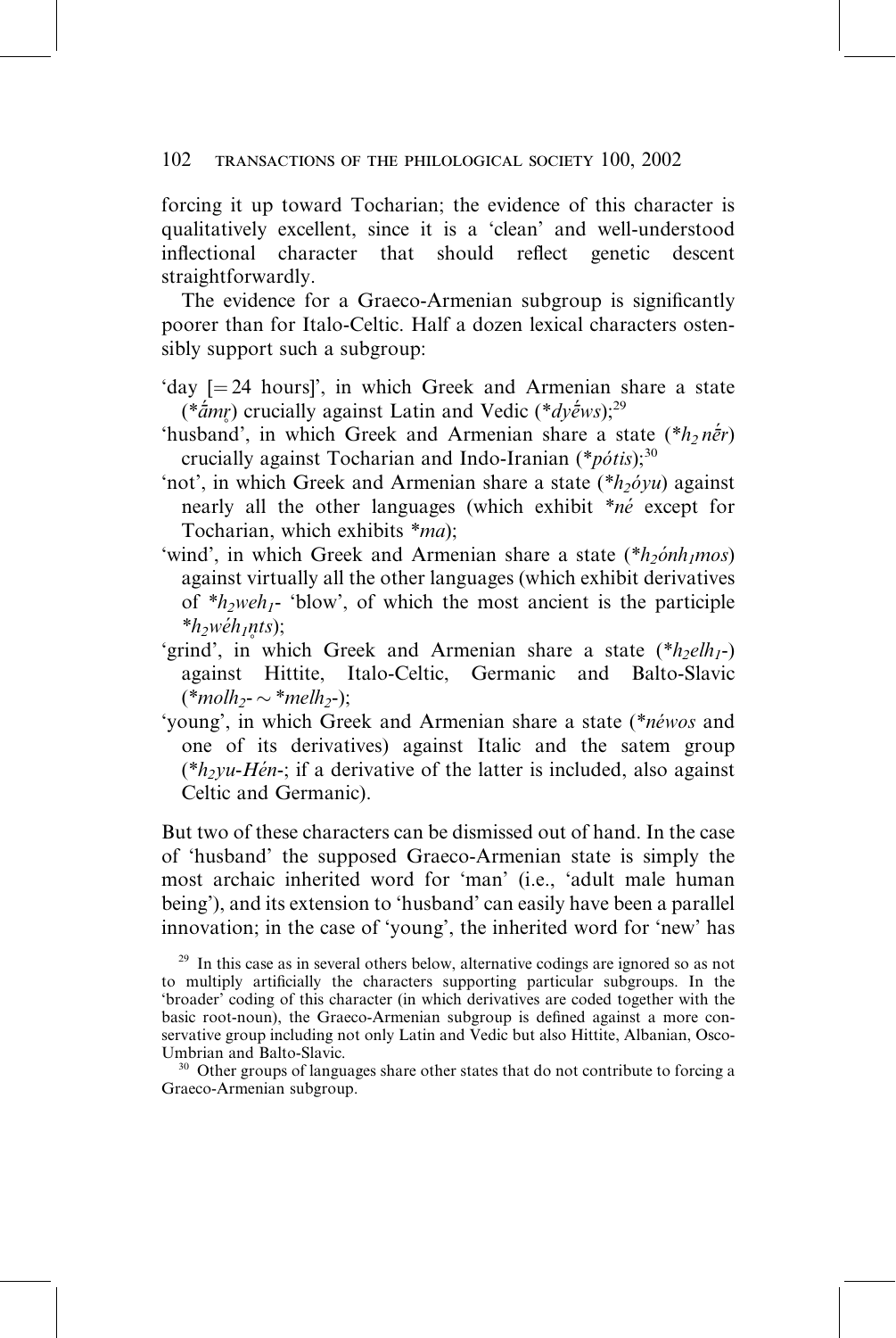$103$ 

similarly been extended, perhaps independently. It appears that we have overlooked, and thus failed to exclude, at least two characters exhibiting parallel development.<sup>31</sup> Possibly 'wind' is a similar case, since the etymological meaning of the Graeco-Armenian word is transparently 'breath' (cf.  $*h \neq h_1 t$ '(s) he breathes'), though in that case the semantic shift is unusual enough to suggest a shared development. The other characters are not so easily disposed of, however. The Graeco-Armenian word for 'day' is attested nowhere else and in no other meaning. The peculiar words for 'not' appear to reflect an archaic noun meaning 'life' (!!; Cowgill 1960); the semantic shift that must be posited in that case depends on syntax and pragmatics to a degree that renders shared development the only really likely explanation, and for that reason 'not' is the best support for Graeco-Armenian – unless, of course, one rejects Cowgill's etymology. 'Grind' is weaker, since probable cognates of the Graeco-Armenian root can be found in Middle Iranian languages (Clackson 1994: 90 with fn. 20, p. 219) and are clearly the usual words for 'grind' in at least some (see especially Bailey 1979 s.v. *ārr*-); though lexical borrowing cannot completely be excluded (nor can chance resemblance in the case of a root whose reflex almost everywhere is the short sequence  $al(V)$ -), it is equally likely that this particular root was not a purely Graeco-Armenian innovation. The upshot is that Graeco-Armenian is supported by at least two lexical characters, one of which ('not') has some morphosyntactic content, and probably by three such characters. But though the quantity of the evidence is comparable to that for Italo-Celtic, the absence of any phonological or inflectional character makes it qualitatively poorer. In sum, though we think that Clackson (1994) has overstated his case in denying any evidence for Graeco-Armenian, we readily admit that the evidence is disappointingly meagre; in effect, he and we seem both to be quite close to the line that divides our positions, even though we are on opposite sides of it.

Finally, we need to consider the status of the satem group, including Indo-Iranian and Balto-Slavic – that is, the sister

<sup>&</sup>lt;sup>31</sup> Though it is of course annoving to discover such an oversight, it is encouraging to find that it can be discovered after the fact by a careful analysis of one's results. The discussion of the robustness of other subgroups shows that none is crucially supported by a similar oversight.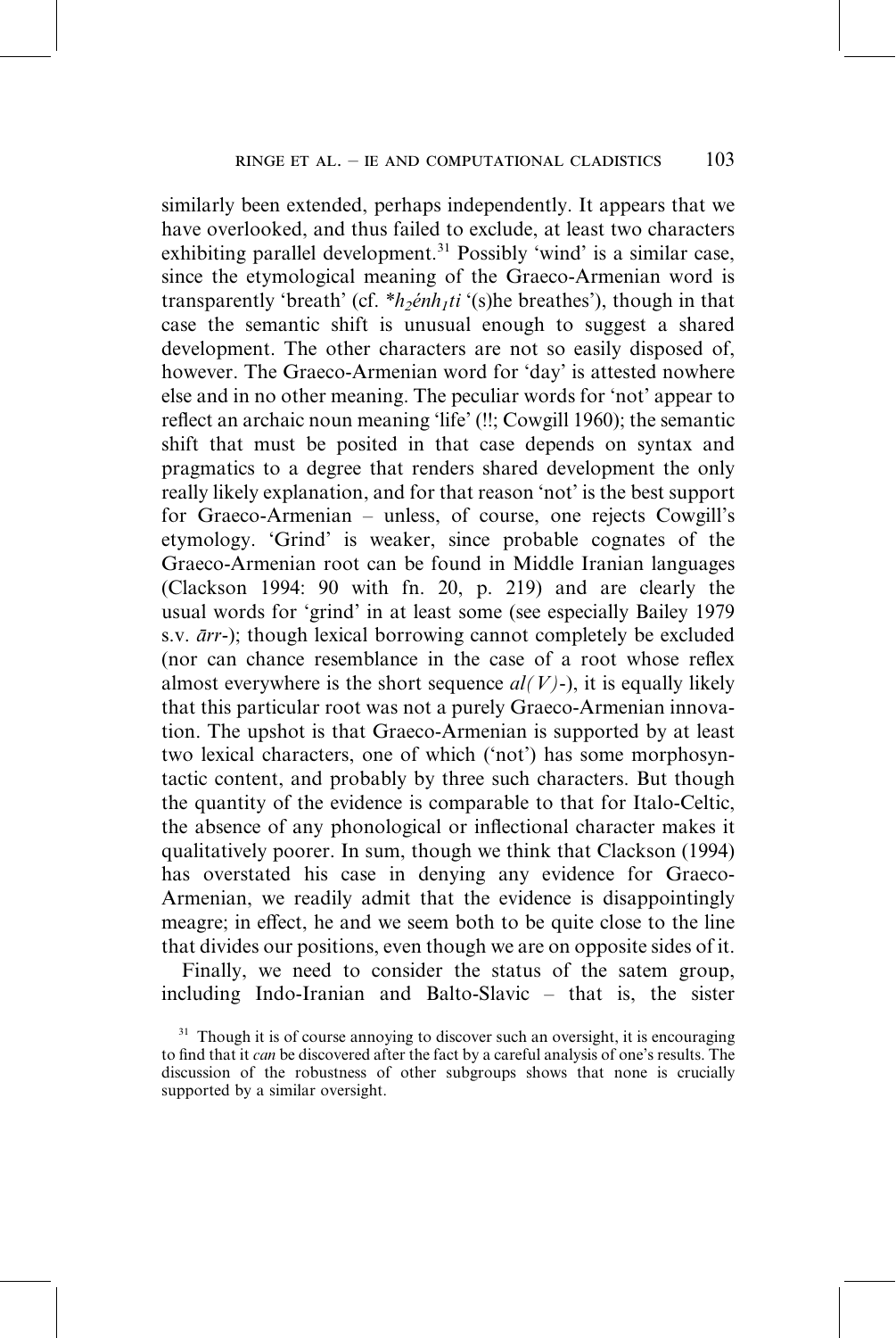#### 104 TRANSACTIONS OF THE PHILOLOGICAL SOCIETY 100, 2002

subgroup of Graeco-Armenian within the core of the family. It is forced by three characters:

phonological character P2, encoding the complete merger of velar and labiovelar stops and the fronting of palatals, in which only Indo-Iranian and Balto-Slavic share the innovative state;<sup>32</sup>

- phonological character P3, encoding the retraction of \*s after high vocalics, rhotics and dorsals, with an identical distribution of states:
- 'all', in which Indo-Iranian and Balto-Slavic share a state (\*wi-, variously extended) against several other groupings (crucially Tocharian and Greek; also Germanic and Celtic, and the Luvian group) in the 'broader' alternative coding.

Again the evidence is slender but includes phonological characters, rendering it fairly solid. In this case, however, the distribution of evidence for the states of phonological character P2 raises the question of what it actually means to posit an internal node in an evolutionary tree of this kind. We will address that question in the following section.

We must also ask why the evidence for virtually all the larger, non-traditional subgroups that our algorithm posits is so slender. As we suggested above, the evidence is fairly sparse no matter what method of subgrouping one employs, but there is also a further, and very important, factor at work. That is best demonstrated by considering the distribution of states of the character 'fear' among the core subgroups of our tree. In the broader of the two alternative codings of this character, Balto-Slavic and Indo-Iranian exclusively share a state  $(*b^h evH-)$ ; in both codings Greek and Armenian exclusively share another  $(*dwey-)$ . Thus the character neatly divides these languages into Graeco-Armenian and the satem grouping; yet we have cited it as evidence for neither subgroup in the discussion above. That is because it does not *force* either subgroup; it is possible to accommodate this distribution of states in a tree in which one or the other of those larger subgroups is not posited, as can be seen from Figure 10.

<sup>&</sup>lt;sup>32</sup> Though both Armenian and Albanian front the PIE palatal stops, neither exhibits a complete merger of the other dorsals; see the discussions of Demiraj (1997: 63–65) and Olsen (1999: 805–808 with references).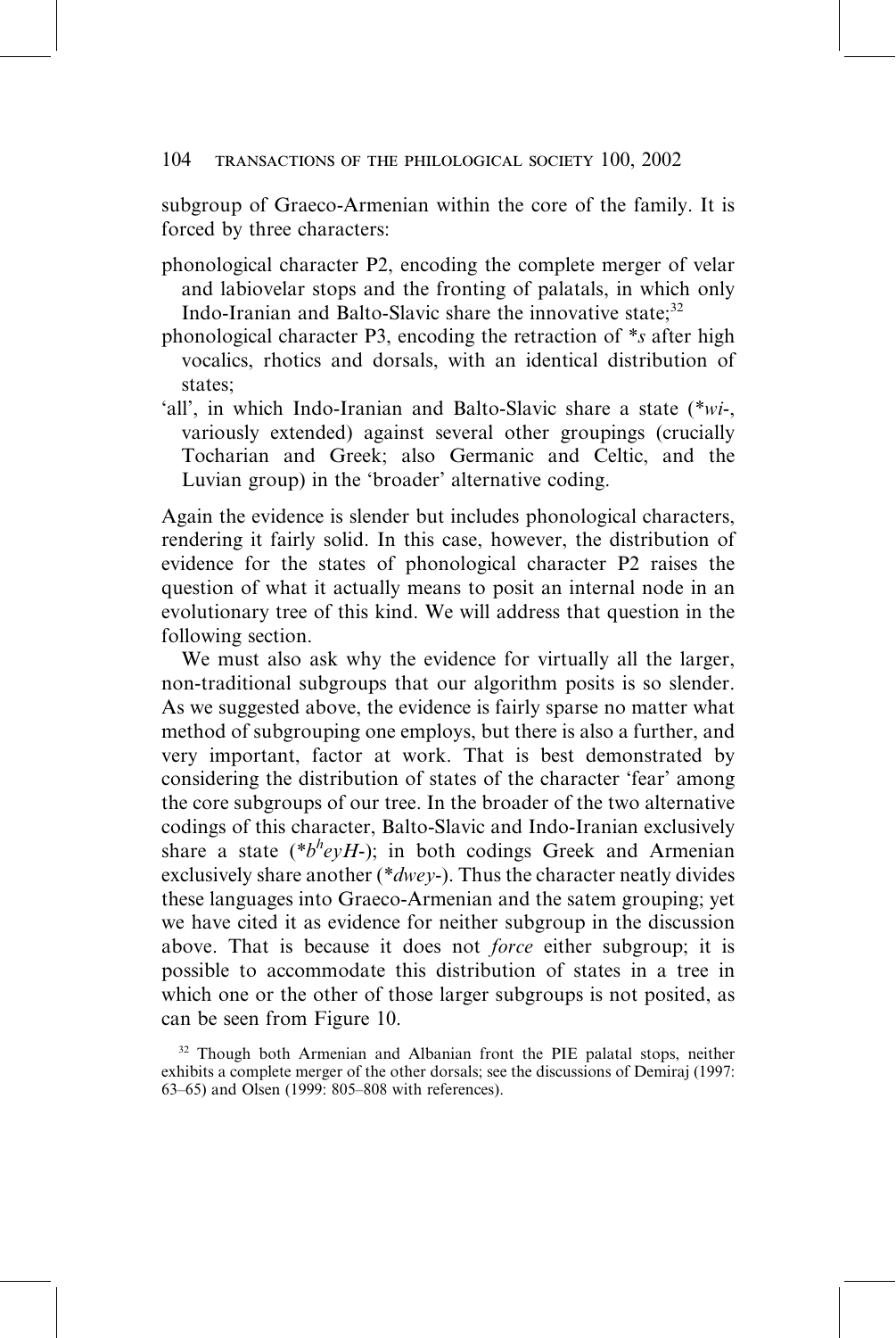

Figure 10. Two alternative subgroupings of the core permitted by the character 'fear'.

Cases like this one are fairly common in our data, and some are spectacular. For instance, perusal of the morphological characters will show that Italic and Celtic exclusively share states of characters M6 (the thematic optative, in which the Italo-Celtic state is  $*$ - $\bar{a}$ -) and M8 (the superlative, in which the Italo-Celtic state is \*-*ismo*-). In both cases the core subgroups agree in exhibiting a different state  $(*-ov$ - and \*-*isto*- respectively). But because Tocharian exhibits other states for both  $(*-ih_1$ - and null respectively; and note that Anatolian has a null state for both characters), these characters do not force the Italo-Celtic subgroup: it is possible that the common ancestor of Italic. Celtic and the core  $-\alpha$  even the common ancestor of the entire family  $-$  exhibited the states actually attested only in Italic and Celtic, and that those states were replaced by the (obviously innovative) states of the core languages. There is no positive reason to believe that, and most specialists will find it utterly implausible; indeed, the states shared by Italic and Celtic are sometimes taken as indications of an Italo-Celtic subgroup. But the point is that the implausible alternative *cannot be excluded* on rigorous mathematical grounds, and for that reason the algorithm does not use these characters in constructing Italo-Celtic.

It can thus be seen that a major reason for the paucity of evidence for various subgroups is that our methodology accepts as 'evidence' only those pieces of evidence that are mathematically ineluctable. Taking that into account, one might argue that the fact that we have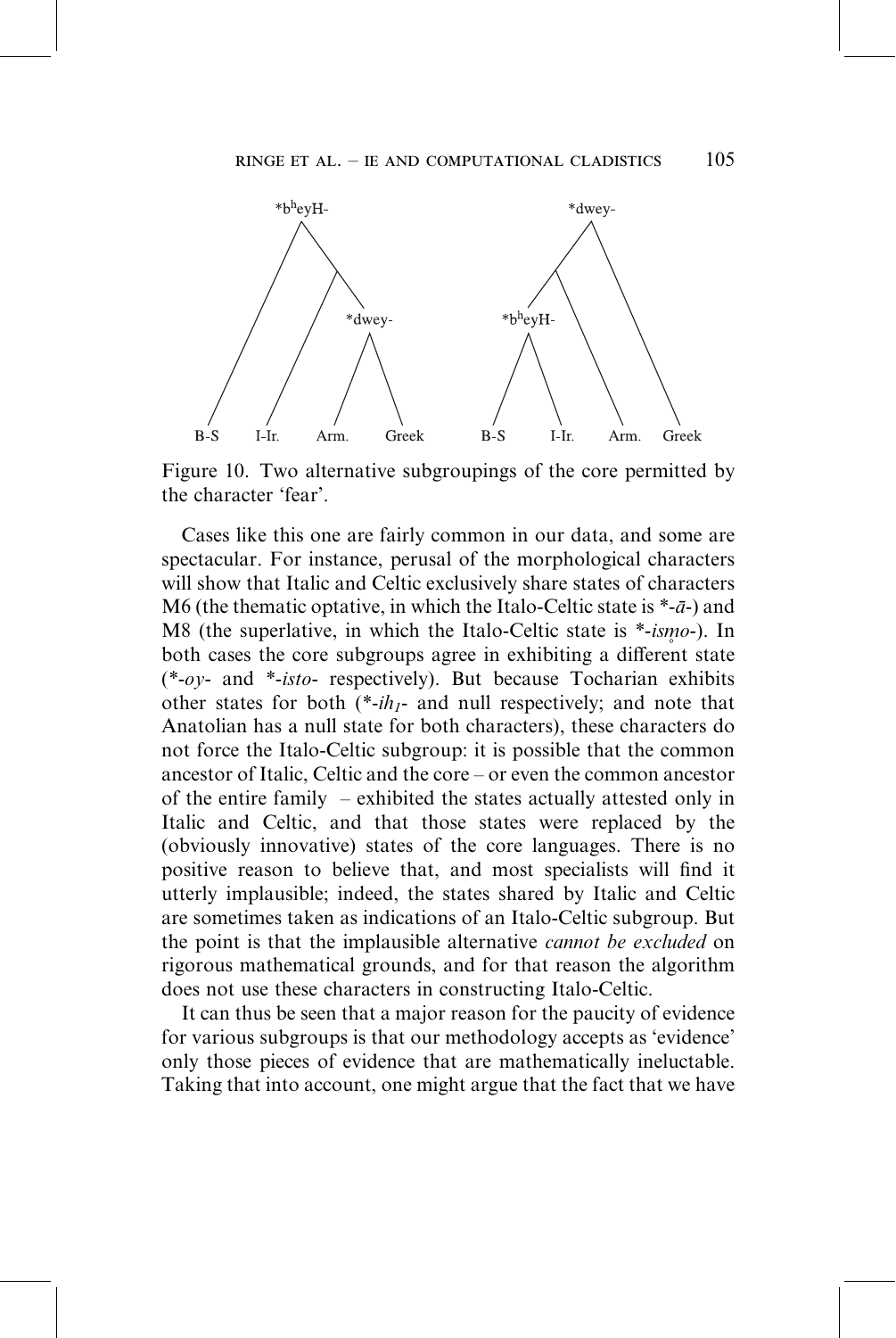found any evidence at all for, say, a Graeco-Armenian subgroup is highly significant. On the other hand, the quantity and quality of the evidence that supports (but does not force) each controversial subgroup are also highly variable. Some half-dozen additional characters offer ancillary support for Italo-Celtic, and (as we have seen) two are exceptionally clear monomorphic inflectional characters. About a dozen and a half additional characters support the satem grouping, but all are lexical, and many are also polymorphic or exhibit obvious parallel development; this pattern tends to reinforce the impression that the unity of the satem group is rather loose, probably reflecting extensive borrowing between already differentiated dialects. Graeco-Armenian is supported by only a handful of further lexical characters, and so remains by far the weakest of the larger subgroups our methodology has found.

### 7.6. The meaning of internal nodes and of the Stammbaum generall $v^{33}$

Exactly what it means to posit an internal node in a linguistic evolutionary tree requires some further discussion. There is a widespread and long-standing conviction among historical linguists that an evolutionary tree (or *Stammbaum*) is hardly ever an appropriate model for the diversification of a language family; for instance, the introductory sections of Porzig (1954) give the impression that the tree model has been completely superseded by a network model representing diversifying dialects that share innovations in overlapping patterns (not representable by a tree). This conviction could be correct only if (1) the speciation of languages never proceeded by an abrupt and final separation of parts of a speech community and (2) each internal node of the tree were constrained to represent a virtually undifferentiated dialect  $-$  that is, had to be interpreted as a linguistic unity in the strictest possible sense. But it should be uncontroversial that condition (1) is not met; at least part of the diversification of the Oceanic family, for instance, must have consisted of abrupt losses of contact between groups of speakers,

<sup>&</sup>lt;sup>33</sup> The reader will find in this section numerous points of contact with Ross (1997), which we did not become aware of until after this paper had been submitted for publication. We are grateful to an anonymous reviewer for that reference.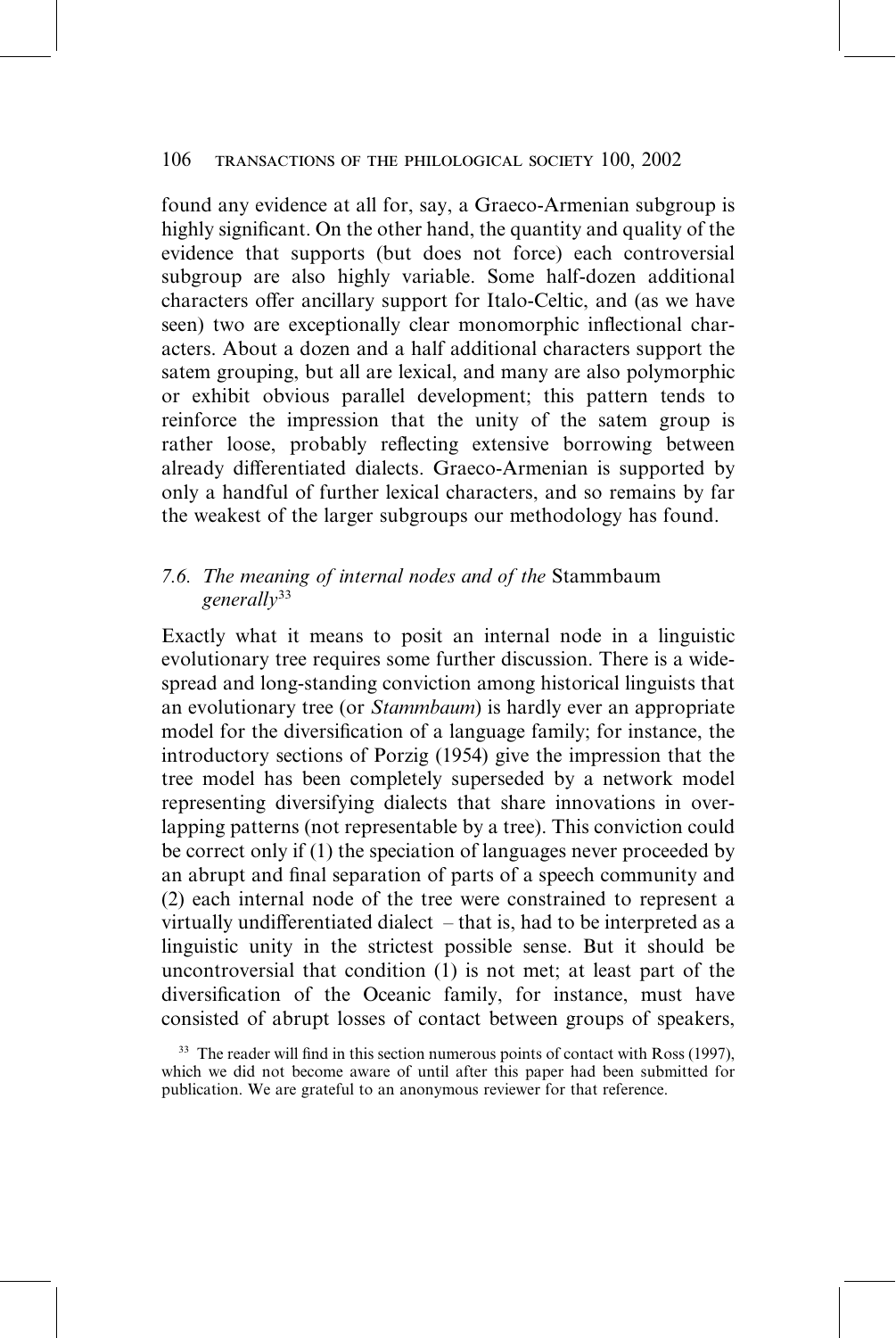and other instances of 'clean' speciation are known from the historical record. It is the second condition that needs to be considered in depth.

It is easy enough to suggest a rationale for the requirement that two languages not be said to descend from the same ancestor unless they are descended from precisely the same dialect: how else can we constrain the notion of common descent? For historical linguists who believe that practically any part of the lexicon or grammar can be borrowed between different speechforms – even different languages – the partial 'mixing' of speechforms in contact constitutes a problem for the tree model that can be avoided only by requiring that no mixing at all be present in an ancestral node (even if that means abandoning the tree model altogether). But as we noted at some length in section 2, modern research on bilingualism does not suggest that absolutely anything can be borrowed into one's native language. On the contrary, bilingual speakers normally borrow lexemes into their native language, but import their native phonemic system and morphosyntax into an imperfectly learned (i.e., nonnative) second language; only from dialects closely related to one's native dialect are new phonology and morphosyntax normally incorporated into one's native dialect to a degree approaching complete success. To be sure, the effects of imperfect secondlanguage learning strongly resemble 'borrowing of morphosyntax' after the fact, if the imperfectly learned second language eventually becomes a community norm. But in our view such a pattern in the data reveals a discontinuity of transmission which should exclude the language in question from any strict 'family tree'.<sup>34</sup>

The importance of this consideration is that it places a natural and rather narrow constraint on what an internal node in a linguistic evolutionary tree can represent. So long as the phonology and morphosyntax that have to be posited for any node are internally consistent (or nearly so), that node can be taken to represent a group of closely related and mutually intelligible dialects  $-$  a genuine linguistic unity, in fact a speech community in the broad sense.

<sup>34</sup> Somewhat paradoxically, this means that we wish to strengthen the general conclusion of Thomason and Kaufman (1988) – namely, that the importance of contact phenomena in historical linguistics has been underestimated  $-\mathbf{b}$  rejecting some of their specific arguments.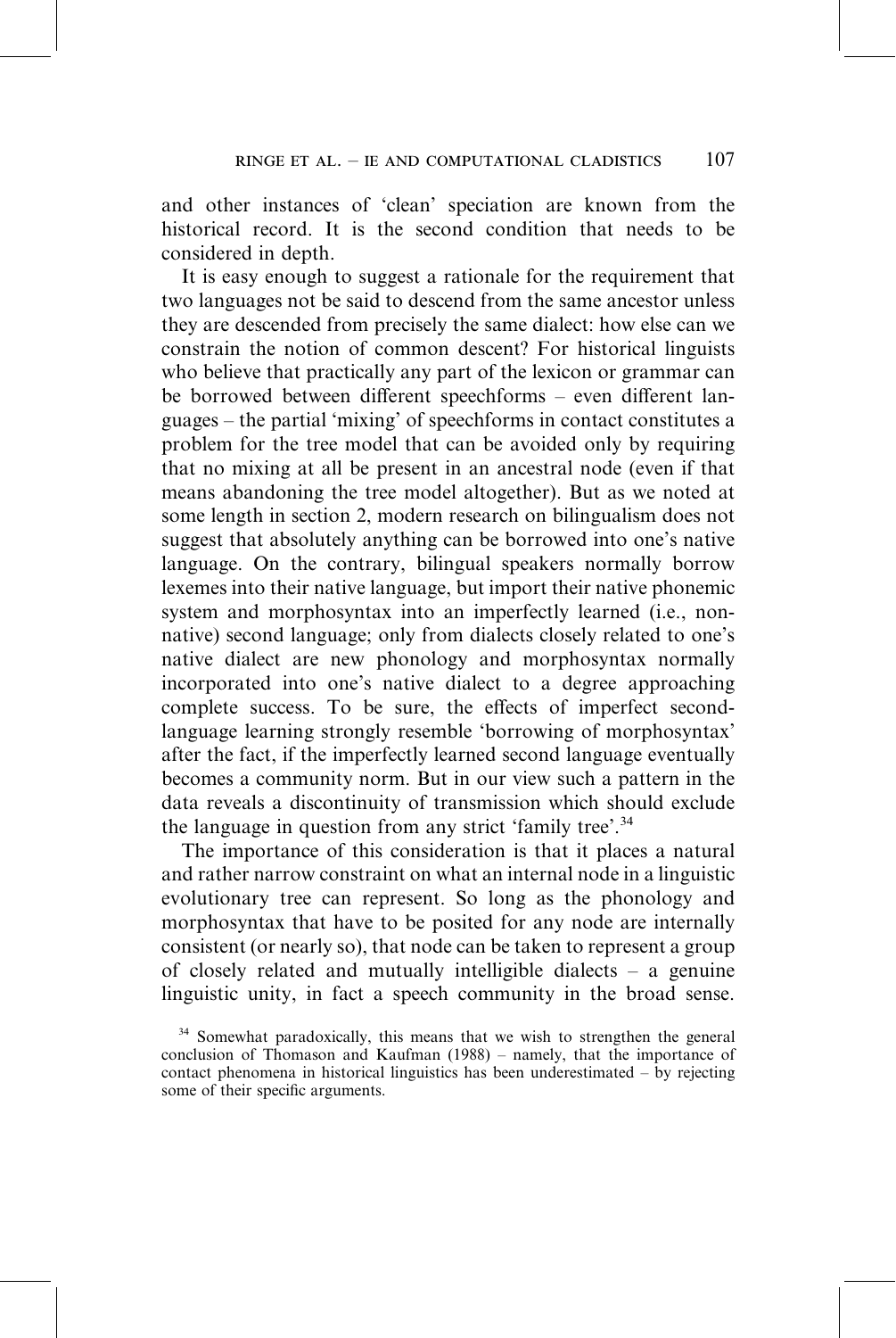Not only do we not need to require that no internal variation have been present, we should assume that such variation was present in the absence of evidence to the contrary (since variation is ubiquitous in languages still spoken natively); but that by no means vitiates the claim that the node in question represents a single coherent language of the past.

Recent proposals that various subgroups of IE arose by 'convergence' need to be evaluated in the light of these considerations. For instance, Garrett (1999), whose discussion is unusually clear and well articulated, suggests that various subgroups of IE arose by borrowing of innovations among closely related dialects which were not very different from other, neighbouring dialects. That is certainly plausible (whether or not one accepts his arguments in detail), but it does not necessarily lead to the rejection of a *Stammbaum* for the IE family. Significantly more extreme convergence hypotheses are, in our view, not plausible because they appear to violate the UP

Of course it is not hard to think of scenarios that will still pose considerable problems for the tree model. Very large geographic dialect continua, in which adjacent dialects are mutually intelligible but more distant ones are not, cannot be represented insightfully by the tree model; a network model (about which we will say more below) must be employed instead. Imperfectly learned second languages which by accident become standard in a community and are then learned natively cannot be accommodated in a tree representing only genetic descent (nor, a fortiori, can strict creoles); the genuine infiltration of one grammar by another that can occur when bilingualism persists for centuries poses further problems that must be addressed on an ad hoc basis. But when all these types of cases have been set aside, it is clear that there will still be many cases of linguistic diversification that can be modelled successfully as evolutionary trees.

Unfortunately it does not follow that the interpretation of a *Stammbaum* is always straightforward. In the simplest case two or more sister nodes and their mother can represent a relatively abrupt separation of a speech community (as defined above) into descendant communities. But it is also possible (and usually more likely) that the diversification was gradual, at first yielding a continuum of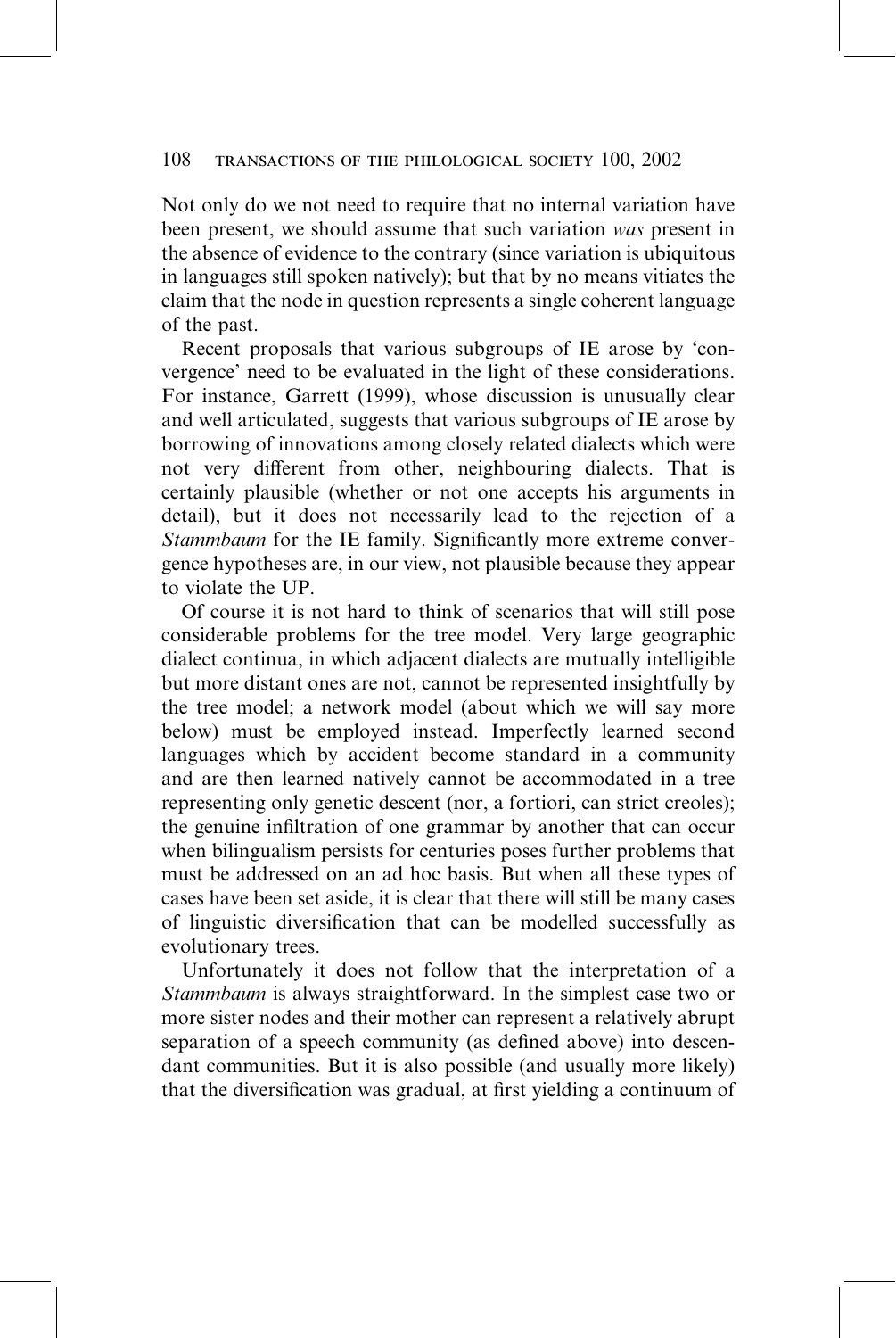dialects trading innovations with close neighbours, and that only dialects from distant parts of the original continuum survived to leave descendants; if the overlapping pattern of innovations that occurred in the dialect continuum is not apparent from an examination of the few survivors, we will be led to posit a 'clean' speciation. and thus a tree, which reflects not the original diversification of the languages but the end product of a complex series of events of differentiation and survival. This will be relevant in our discussion of the position of Germanic in the following section.

There is at least one other type of complication that must be borne in mind in considering what a branching structure in a Stammbaum can represent: the character states that appear to define the subgroup can actually reflect innovations that spread through the subgroup after its member dialects had diversified significantly (but were still, of course, mutually intelligible). There is some likelihood that our satem grouping is such a case. While we agree with Andersen (1968) that the retraction of  $*_s$  (character P3) was originally uniform in Balto-Slavic (as it unarguably is in Indo-Iranian), there is some evidence that the characteristic pattern of development of dorsal stops (character P2) spread from Indo-Iranian to Balto-Slavic after they had begun to diverge (as suggested by Hock 1986: 442-444 with references p.  $667.35$ 

Thus even the clear results of our methodology require intelligent interpretation. The position of Germanic can be understood, if at all, only by carefully considering the unique pattern of data that characterises it.

The difficulty is that some palatal stops emerge as velars in Balto-Slavic – that is, they develop according to the pattern typical of more westerly European languages; and even after we have eliminated those Slavic forms that could easily be loans from pre-Proto-Germanic, such as OCS svekry 'mother-in-law' and gost 'goose' (plausible because other words must have been borrowed later from Proto-Germanic – e.g. OCS mlěko 'milk', which has actually undergone Grimm's Law!), we are left with a residue of examples like Lithuanian akmuo 'stone' which are difficult to explain as borrowings. It is likely that the fronting of PIE palatal stops and the merger of velars and labiovelars reflect different linguistic events, and it seems at least possible that the fronting spread through a diversifying dialect continuum in such a pattern that dialects very far from its point of origin (such as the dialect that would eventually become Proto-Baltic) underwent the change inconsistently. Palatals that were unaffected in those dialects could then have merged with the velars.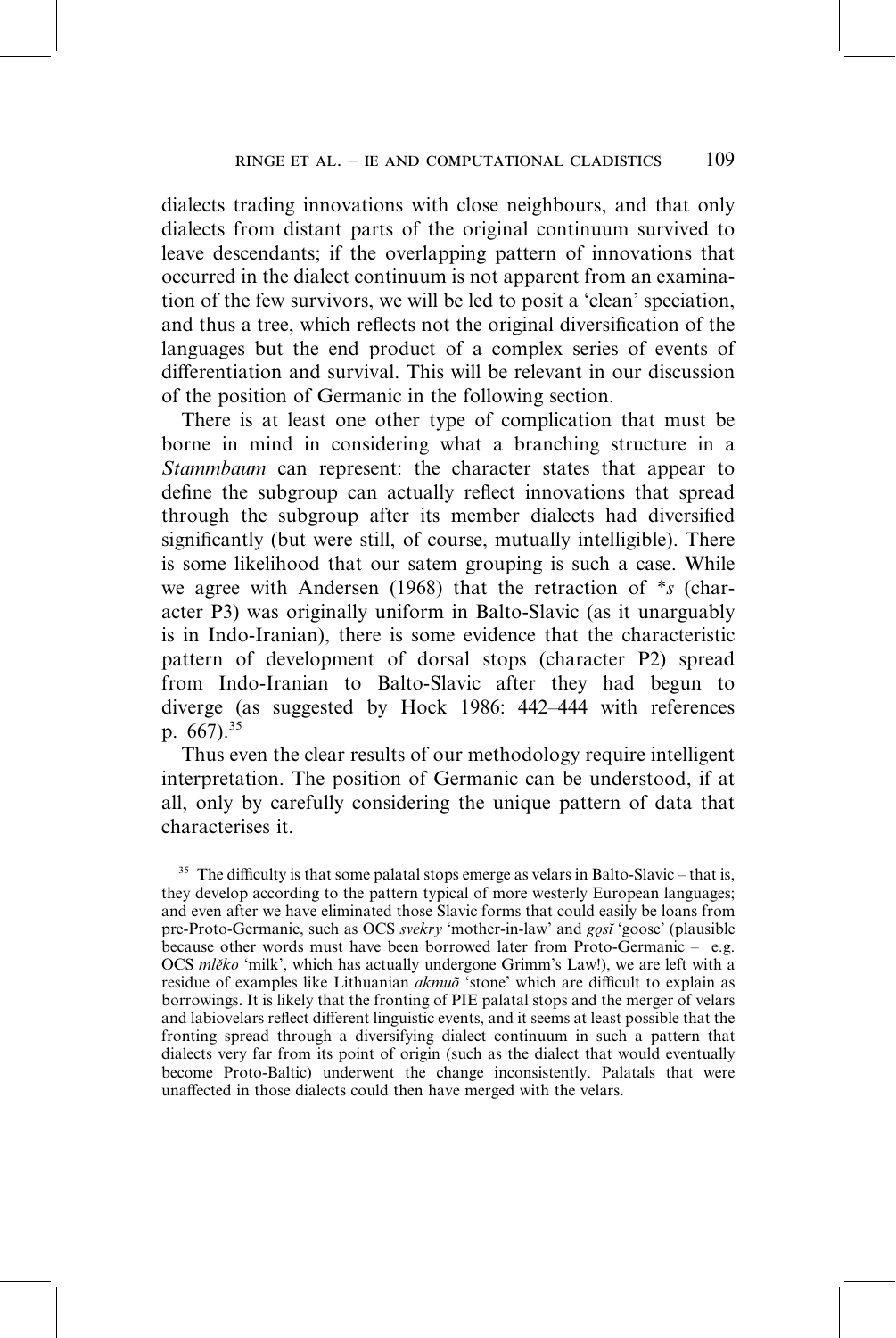#### 110 TRANSACTIONS OF THE PHILOLOGICAL SOCIETY 100, 2002

#### 7.7. The problem of Germanic

There are at least two scenarios that might have given rise to the peculiar pattern of data involving Germanic. One is that the diversification of the IE family must be modelled at least in part as a network rather than a tree (as discussed in the previous section). We know what happens when we apply our methodology to such a case because we deliberately set out to do so early in our research, so as to see what pattern would emerge and to learn to recognise the results of this phenomenon. We attempted to find the internal subgrouping of the West Germanic subfamily. Our IE database includes only two West Germanic languages. Old English and Old High German, and they are at the extremes of the West Germanic subgroup. What we did in the earlier experiment was to construct a database including several West Germanic languages and two North Germanic languages to serve as an outgroup, and we used modern languages, both because the early data for many West Germanic languages are too sparse and because we wanted to see what two millennia of development in contact would lead to. The results were a mess. The three best trees we could find were all very bad, all about equally bad, all very different, and each impugned by a quite different set of non-convex characters. The failure was total, and we were not able to find a better tree by omitting any one language. It is possible that the position of Germanic in the IE family is a problem of this sort, but only if it occupied so central a position in the family during its early diversification that its removal from the data would resolve the remainder into a relatively clean tree. Whether that is plausible either mathematically or archaeologically is unclear to us.

But there is also a more interesting possibility, because the pattern of character states exhibits an interesting structure. All the inflectional characters that give any precise information about the position of Germanic – namely M5, M6 and M8 – place it in the large subgroup that also includes Balto-Slavic, Indo-Iranian and Greek: and since those are the characters that are the most reliable indicators of genetic descent, it appears that Germanic should be placed in what we are calling the core of the family  $-$  the residue after the departure of Anatolian, Tocharian and Italo-Celtic. Of the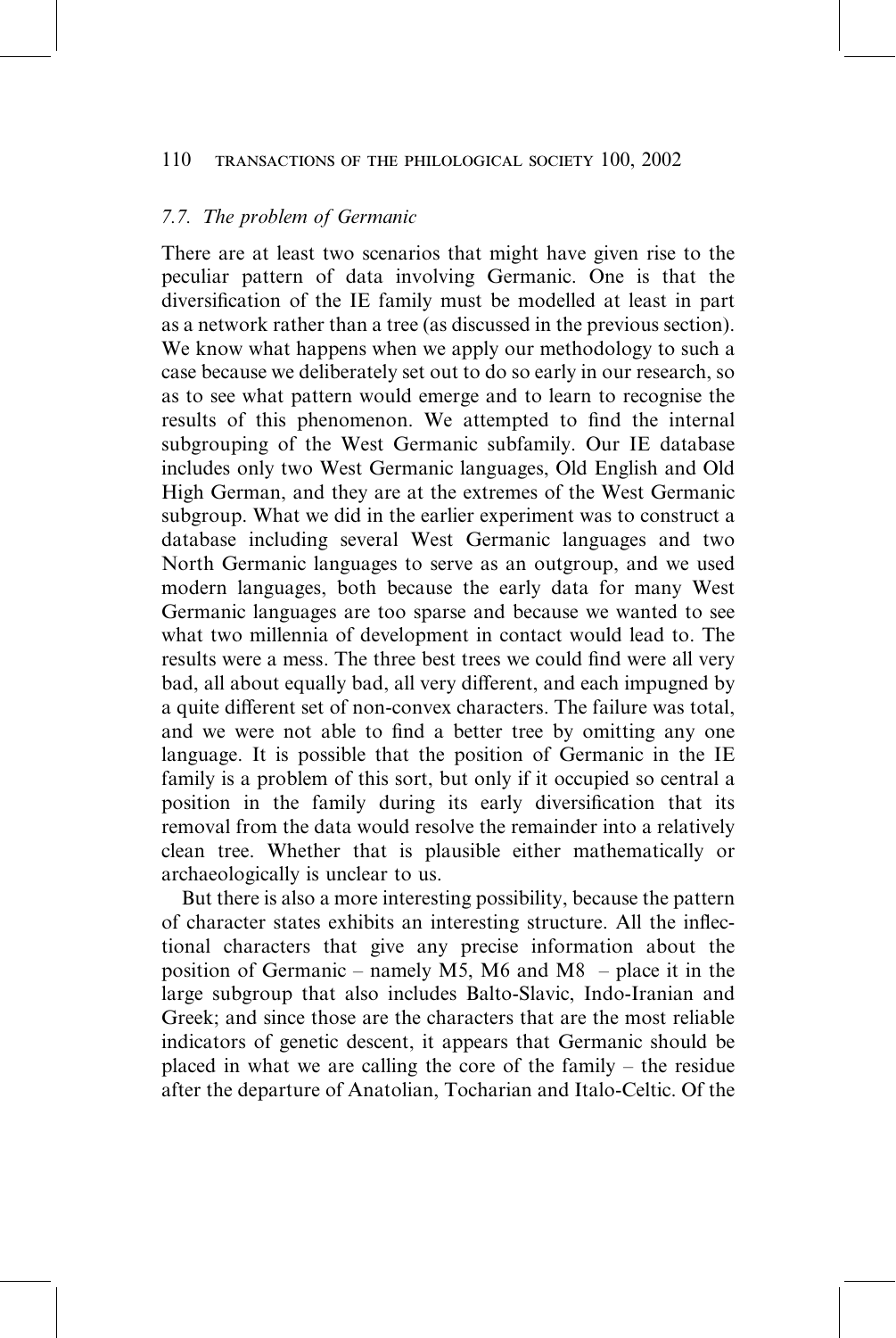16 lexical characters in whose incompatibility the position of Germanic seems to be implicated,  $36$  three are non-convex on any plausible tree (namely 'beard', 'one' and 'tears'; see section 7.2). Of the remaining 13, Germanic shares a state with Baltic, Slavic or the whole Balto-Slavic subgroup in four, conformably to its probable position in the core: in the other nine. Germanic shares a state either with Italic or with Celtic. This split distribution of character states leads naturally to the hypothesis that Germanic was originally a near sister of Balto-Slavic and Indo-Iranian (possibly before the satem sound changes spread through that dialect continuum, if that is what happened); that at a very early date it lost contact with its more easterly sisters and came into close contact with the languages to the west; and that that contact episode led to extensive vocabulary borrowing at a period before the occurrence in any of the languages of any distinctive sound changes that would have rendered the borrowings detectable. The states of 'beard' and 'one' shared by Germanic can also owe part of their anomalous distributions to the same episode of contact. In short, we are led to posit an episode of intensive language contact between Germanic and the western languages well before the known periods of intensive contact with Celtic that have been established by earlier researchers. Unfortunately it is still unclear to us how this hypothesis can be tested.

In sum, it is clear that the development of Germanic exhibits some characteristics which cannot realistically be modelled with a 'clean' evolutionary tree, but it is not clear what historical developments have given rise to those anomalies.

#### 8 CONCLUSIONS

The most interesting result of our experiment is that we have been able to construct a stable evolutionary tree for most of the IE family, contrary to one widespread view of how the family diversified. Since a tree is more tightly constrained mathematically than a network, our hypothesis is in principle more easily falsifiable than, say, that of

<sup>36</sup> We do not count 'head', in which the incompatibility appears to be a problem internal to Germanic.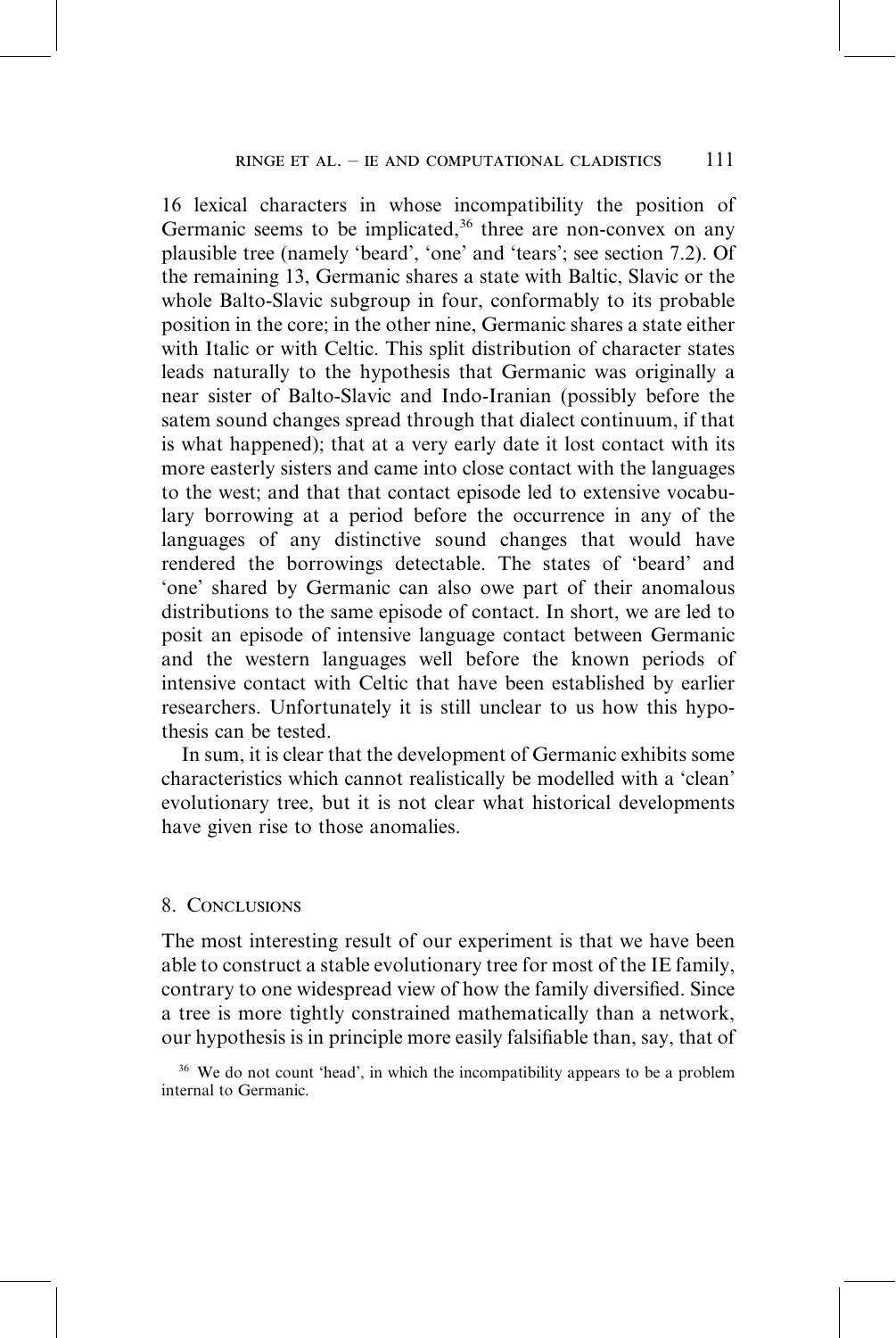Porzig (1954), and so should be preferred if it can be shown to be accountable to all the relevant data. Respectable support for Italo-Celtic and the persistent recalcitrance of Germanic are also interesting results.

On a methodological level, we have learned that the problem of subgrouping by character compatibility is much more difficult than we had initially supposed. Though the principles are clear, numerous practical problems intervene, including widespread character polymorphism, rampant parallel development of states, and possibly undetectable lexical borrowing. On the other hand, it is also reasonably clear that the idiosyncratic pattern of data that led us to discover the problematic behaviour of Germanic is the signature, in a character database, of some specific type of linguistic event. Though for a mathematical methodology it amounts to a 'lucky break' (since one would not necessarily expect a difficult dataset to exhibit any such pattern), it is fortuitous only in the sense that we did not foresee it. One desideratum of future research is a better understanding of the linguistic events that give rise to such patterns so as to identify them correctly in other cases.

The most important direction for future research is also clear; we need to devise appropriate methods for inferring non-treelike networks of linguistic diversification from character data, and a means of deciding whether a tree or a network is appropriate in difficult cases. Work on those problems is proceeding with all deliberate speed.

Don Ringe Department of Linguistics University of Pennsylvania Philadelphia, PA 19104-6305  $IISA$ Email: dringe@unagi.cis.upenn.edu Tandy Warnow Department of Computer Sciences University of Texas at Austin **USA** 

Email: tandy@cs.utexas.edu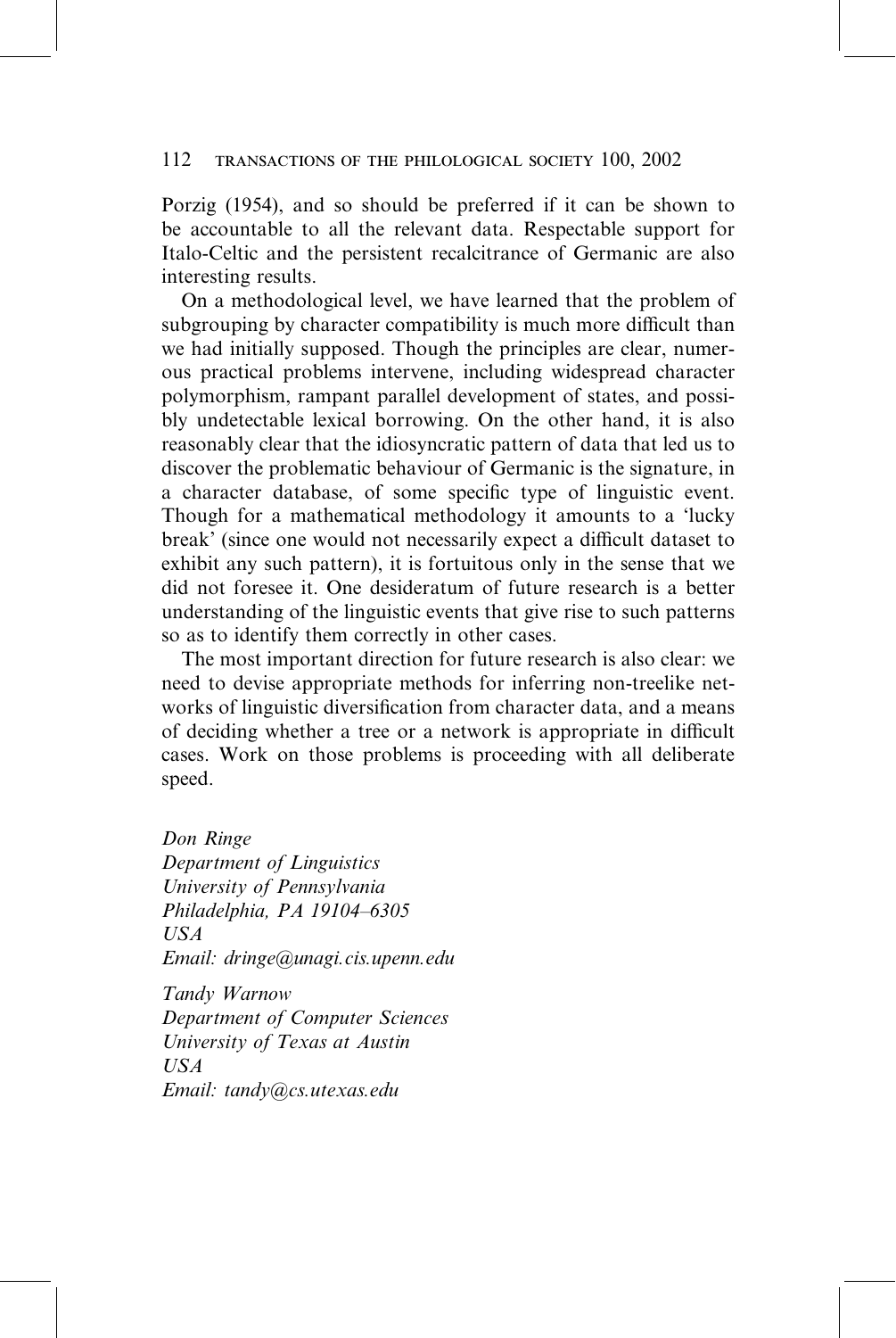Ann Taylor Department of Language and Linguistic Sciences University of York Heslington, York YO10 5DD  $U K$ Email: at9@york.ac.uk

#### APPENDIX: PARTIAL REPORT OF CHARACTER DATA

The phonological characters and their states:

|    | $P1 \quad *p \ldots k^w > *k^w \ldots k^w$                                        |
|----|-----------------------------------------------------------------------------------|
|    | 1, absent [ancestral]; 2, present; 3, obscured by merger; $^{37}$ 4               |
|    | &c., no evidence                                                                  |
| P2 | full 'satem' development of dorsals                                               |
|    | 1, absent [ancestral]; 2, present                                                 |
|    | P3 'ruki'-retraction of $*_s$                                                     |
|    | 1, absent [ancestral]; 2, present; 3, 4, obscured by merger or                    |
|    | orthography                                                                       |
| Р4 | lenition of stops after long vowels and unstressed vowels (only;                  |
|    | Melchert 1994: 60–63)                                                             |
|    | 1, absent [ancestral]; 2, present                                                 |
| P5 | medial $*k^w > *g^w$ unless $*$ follows immediately (Melchert                     |
|    | $1994: 61-62$                                                                     |
|    | 1, absent [ancestral]; 2, present                                                 |
| Р6 | 'limited' Cop's Law (* $e^{\epsilon}C$ > * $e^{\epsilon}CC$ ); Melchert 1994: 62) |
|    | 1, absent [ancestral]; 2, present                                                 |
| P7 | word-initial $*_{ye->*_e}$                                                        |
|    | 1, absent [ancestral]; 2, present                                                 |
| P8 | merger of $*_i$ , $*_e$ , $*_u$ and merger of $*_a$ , $*_\sigma$ .                |
|    | 1, absent [ancestral]; 2, present                                                 |
| P9 | *mbh > *m (but not *nd <sup>h</sup> > *n, etc.; Ringe 1996: 42–43)                |
|    | 1, absent [ancestral]; 2, present                                                 |

<sup>37</sup> As an anonymous reviewer emphasises, this coding does (intentionally) imply that the merger of labials and labiovelars was a historically shared change in the Osco-Umbrian group. Note that our coding for character P3 carries a reverse implication for the loss or non-writing of distinctions between sibilants in the Baltic languages.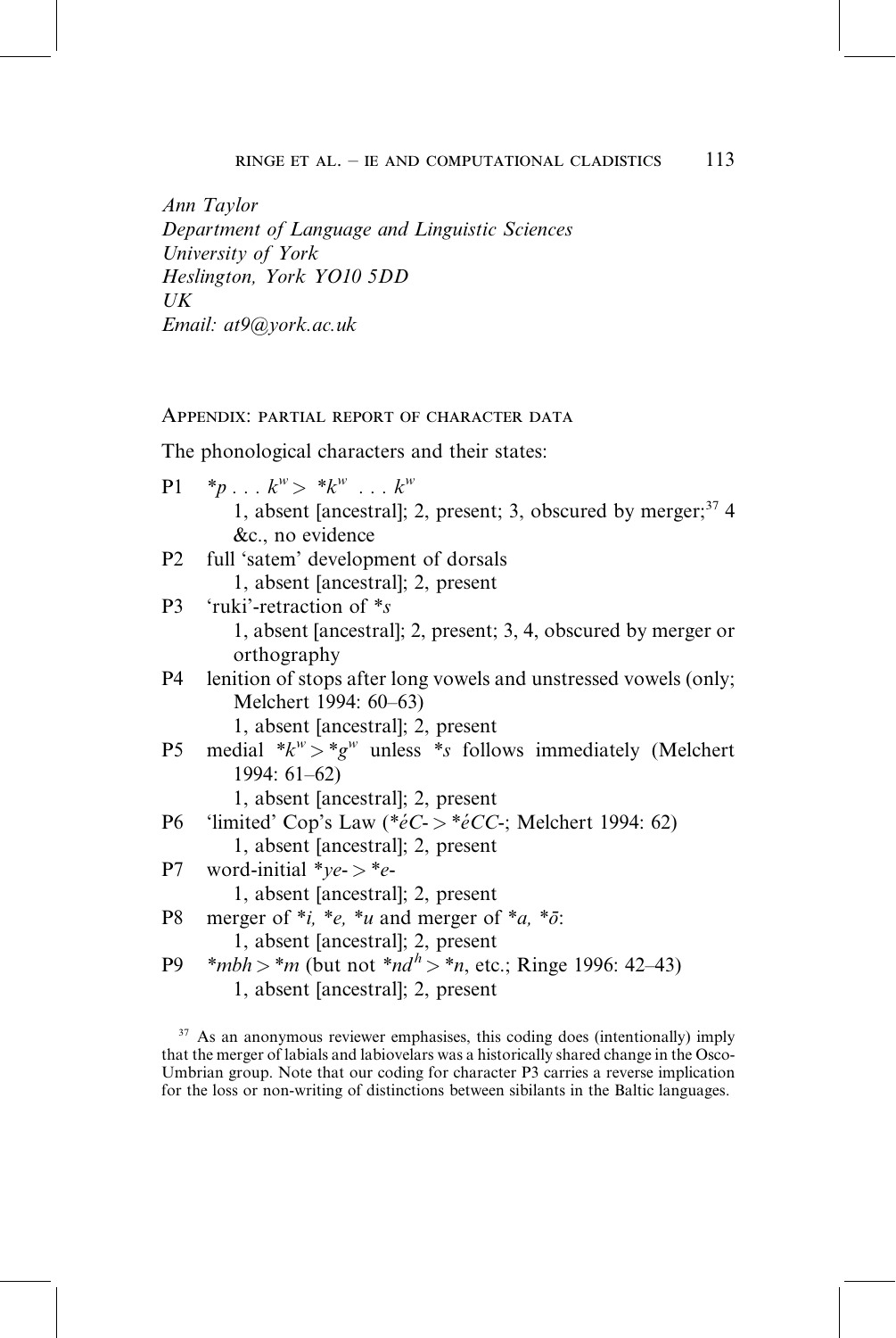- 114 TRANSACTIONS OF THE PHILOLOGICAL SOCIETY 100, 2002
- P10  $*d > \emptyset$  before conss., affrication of other  $*d$ , merger of palatalised \*d with palatalised dorsals (Ringe 1996: 64–65,  $146 - 150$ 
	- 1, absent [ancestral]; 2, present
- P11 \*tsk > \*tk, but \*kst > \*k $\sigma$ st (Ringe 1996: 71–72) 1, absent [ancestral]; 2, present
- P12 merger of all non-high vowels and svllabic nasals 1. absent fancestrall: 2. present
- P13 Bartholomae's Law (rightward assimilation of aspiration) 1, absent [ancestral]; 2, present; 3, no evidence
- P14 merger of voiceless aspirated stops and preconsonantal voiceless stops as fricatives
	- 1, absent [ancestral]; 2, present
- P15 development of acute vs. circumflex contrast in non-final heavy syllables
	- 1, absent [ancestral]; 2, present
- P16 sequence of changes: (a) Grimm's Law; (b) Verner's Law; (c) initial-syllable stress; (d) merger of unstressed  $*$ e with  $*$ i except before  $*_r$ 
	- 1, absent [ancestral]; 2, present
- P17 sequence of changes: (a) loss of intervocalic  $*_i$  unless  $*_i$ precedes and does *not* follow immediately; (b1)  $*ai > *ai$ , and (b2)  $* \bar{\sigma} V > * \bar{\sigma}$  (Coweill 1959, bórhallsdóttir 1993) 1. absent [ancestral]: 2. present
- P18 merger of final non-nasalised  $\overline{v}$  with  $\overline{u}$ :  $\overline{v}$   $\overline{e}$  in stressed syllables, but merges with \*ai in unstressed syllables 1, absent [ancestral]; 2, present
- P19 merger of  $* \partial w$  and  $* zw$  with  $* ww$  (Stiles 1985: 89–94) 1, absent [ancestral]; 2, present
- P20 merger of  $* \bar{e}$  with  $* \bar{i}$ ; merger of  $* \bar{o}$  with  $* \bar{u}$  in final syllables, but with  $*{\bar a}$  elsewhere
	- 1, absent [ancestral]; 2, present
- P21  $*_p$  >  $*_k$  before obstruents,  $*_b$  before liquids,  $*_w$  before nasals and after  $*_s$ ,  $\emptyset$  elsewhere
	- 1, absent [ancestral]; 2, present
- P22 syncope of short vowels in final syllables next to \*s and after semivowels
	- 1, absent [ancestral]; 2, present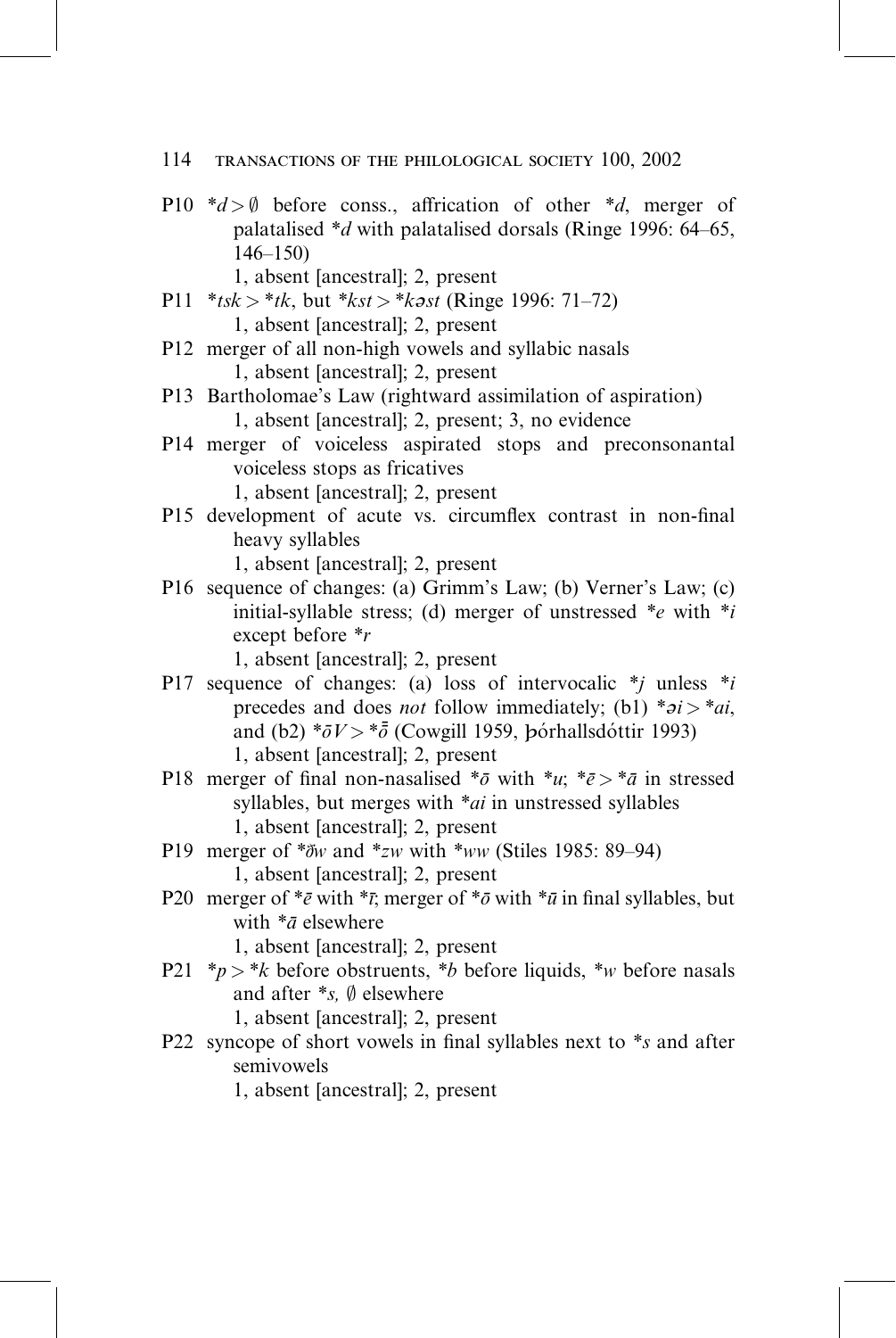# Matrix of character states:

|            | P1             | P <sub>2</sub> | P <sub>3</sub> | P <sub>4</sub> | P5             | P <sub>6</sub> | P7             | P8             | P9             | P <sub>10</sub> | P11 |
|------------|----------------|----------------|----------------|----------------|----------------|----------------|----------------|----------------|----------------|-----------------|-----|
| Hitt.      | 4              | 1              | 1              | $\overline{2}$ | $\overline{2}$ | $\overline{c}$ | $\overline{2}$ | 1              | 1              | 1               | 1   |
| Arm.       | 1              | 1              | 1              | $\mathbf{1}$   | $\mathbf{1}$   | $\mathbf{1}$   | 1              | 1              | 1              | 1               |     |
| Grk.       | 1              | 1              | 1              | 1              | 1              | 1              | 1              | 1              | 1              | 1               |     |
| Alb.       | 1              | 1              | 1              | 1              | 1              | 1              | 1              | 1              | 1              | 1               |     |
| TB         | 1              | 1              | 1              | 1              | 1              | 1              | 1              | $\overline{2}$ | $\overline{2}$ | $\overline{2}$  | 2   |
| Vedic      | 1              | $\overline{2}$ | 2              | 1              | 1              |                | 1              | 1              | 1              | 1               |     |
| Av.        | 1              | $\overline{2}$ | $\overline{c}$ | 1              | 1              | 1              | 1              | 1              | 1              | 1               |     |
| <b>OCS</b> | 1              | $\overline{c}$ | $\overline{c}$ | 1              | 1              |                | 1              | 1              | 1              | 1               |     |
| Lith.      | 1              | $\overline{2}$ | $\overline{c}$ | 1              | 1              | 1              | 1              | 1              | 1              | 1               |     |
| <b>OE</b>  | 1              | 1              | 1              | 1              | 1              | 1              | 1              | 1              | 1              | 1               |     |
| OIr.       | $\overline{c}$ | 1              | 1              | 1              | 1              | 1              | 1              | 1              | 1              | 1               |     |
| Latin      | $\overline{c}$ | 1              | 1              | 1              | 1              | 1              | 1              | 1              | 1              | 1               |     |
| Luv.       | 5              | 1              | 1              | 2              | 2              | 2              | 2              | 1              | 1              | 1               |     |
| Lyc.       | 6              | 1              | 1              | $\overline{2}$ | $\overline{2}$ | $\overline{c}$ | 2              | 1              | 1              | 1               |     |
| TA         | 1              | 1              | 1              | 1              | 1              | $\mathbf{1}$   | 1              | 2              | 2              | 2               | 2   |
| OPer.      | 1              | 2              | 2              | 1              | 1              | 1              | 1              | 1              | 1              | 1               |     |
| OPru.      | 1              | $\overline{c}$ | 3              | 1              | 1              | 1              | 1              | 1              | 1              | 1               |     |
| Latv.      | 1              | $\overline{2}$ | 4              | 1              | 1              | 1              | 1              | 1              | 1              | 1               |     |
| Goth.      | 1              | 1              | 1              | 1              | 1              | 1              | 1              | 1              | 1              | 1               |     |
| ON         | 1              | 1              | 1              | 1              | 1              | 1              | 1              | 1              | 1              | 1               |     |
| OHG        | 1              | 1              | 1              | 1              | 1              | 1              | 1              | 1              | 1              | 1               |     |
| Welsh      | $\overline{2}$ | 1              | 1              | 1              | 1              | 1              | 1              | 1              | 1              | 1               |     |
| Osc.       | 3              | 1              | 1              |                |                |                | l              | l              | l              | l               |     |
| Umb.       | 3              |                |                |                |                |                | 1              | 1              | 1              | 1               |     |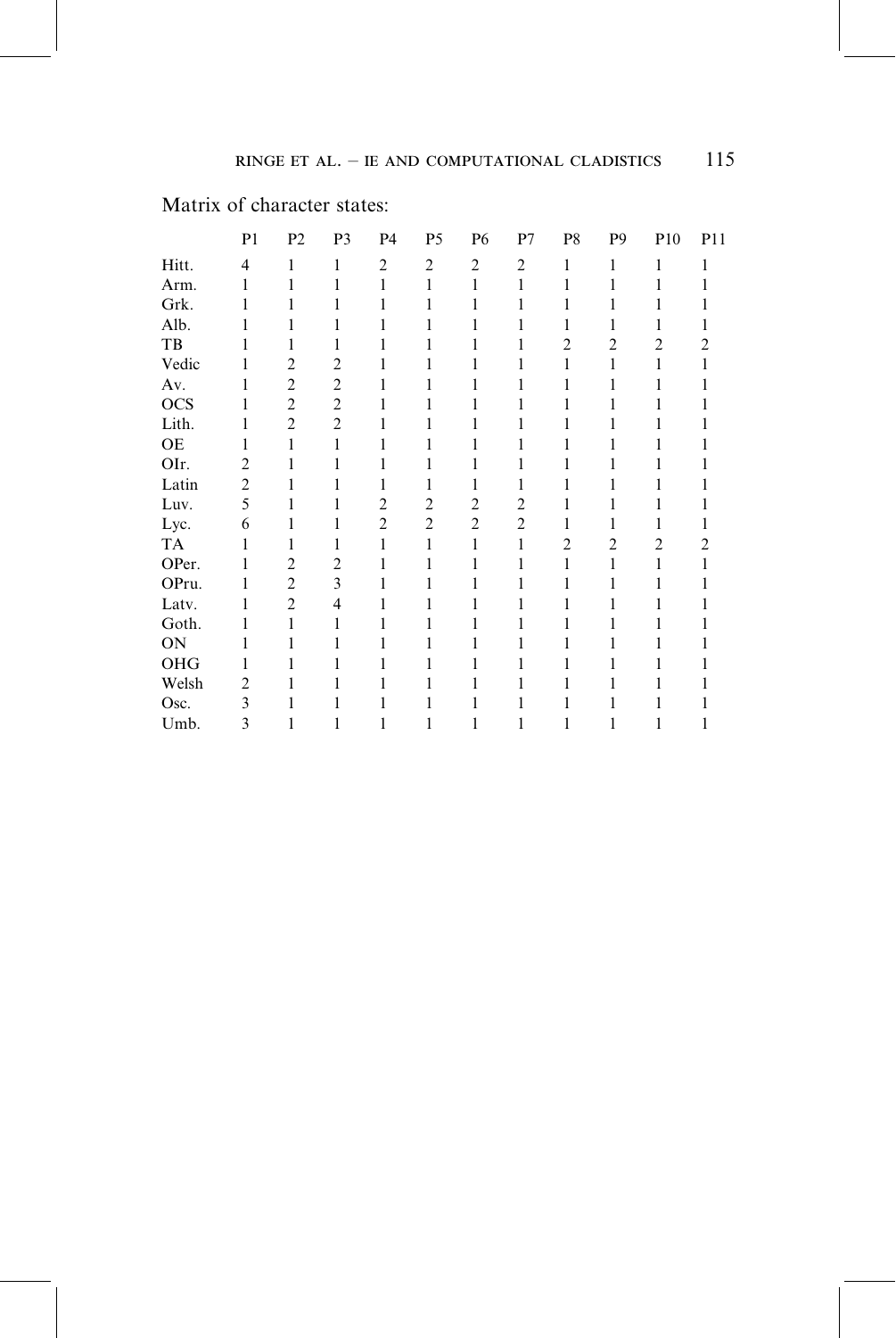## 116 TRANSACTIONS OF THE PHILOLOGICAL SOCIETY 100, 2002

|            | P <sub>12</sub> | P <sub>13</sub> | P <sub>14</sub> | P <sub>15</sub> | P <sub>16</sub> | P17            | P18 | P <sub>19</sub> | P <sub>20</sub> | P <sub>21</sub> | P <sub>22</sub> |
|------------|-----------------|-----------------|-----------------|-----------------|-----------------|----------------|-----|-----------------|-----------------|-----------------|-----------------|
| Hitt.      | 1               | 1               | 1               | 1               | 1               | 1              | 1   | 1               | 1               | 1               | 1               |
| Arm.       | 1               | 1               | 1               | 1               | 1               | 1              | 1   | 1               | 1               | 1               | 1               |
| Grk.       | 1               | 1               | 1               | 1               | 1               | 1              | 1   | 1               | 1               | 1               |                 |
| Alb.       | 1               | 1               | 1               | 1               | 1               | 1              | 1   | 1               | 1               | 1               |                 |
| TB         | 1               | 1               | 1               | 1               | 1               | 1              | 1   | 1               | 1               | 1               |                 |
| Vedic      | 2               | $\overline{2}$  | 1               | 1               | 1               | 1              | 1   | 1               | 1               | 1               |                 |
| Av.        | $\overline{c}$  | $\overline{2}$  | 2               | 1               | 1               | 1              | 1   | 1               | 1               | 1               |                 |
| <b>OCS</b> | 1               | 1               | 1               | 2               | 1               | 1              | 1   | 1               | 1               | 1               |                 |
| Lith.      | 1               | 1               | 1               | $\overline{c}$  | 1               | 1              | 1   | 1               | 1               | 1               |                 |
| OE         | 1               | 1               | 1               | 1               | 2               | $\overline{c}$ | 2   | 2               | 1               | 1               |                 |
| OIr.       | 1               | 1               | 1               | 1               | 1               | 1              | 1   | 1               | $\overline{2}$  | 2               |                 |
| Latin      | 1               | 1               | 1               | 1               | 1               | 1              | 1   | 1               | 1               | 1               |                 |
| Luv.       | 1               | 1               | 1               | 1               | 1               | 1              | 1   | 1               | 1               | 1               |                 |
| Lyc.       | 1               | 1               | 1               | 1               | 1               | 1              | 1   | 1               | 1               | 1               |                 |
| TA         | 1               | 1               | 1               | 1               | 1               | 1              | 1   | 1               | 1               | 1               |                 |
| OPer.      | 2               | 3               | 2               | 1               | 1               | 1              | 1   | 1               | 1               | 1               |                 |
| OPru.      | 1               | 1               | 1               | 2               | 1               | 1              | 1   | 1               | 1               | 1               |                 |
| Latv.      | 1               | 1               | 1               | $\overline{c}$  | 1               | 1              | 1   | 1               | 1               | 1               |                 |
| Goth.      | 1               | 1               | 1               | 1               | 2               | 2              | 1   | 1               | 1               | 1               |                 |
| <b>ON</b>  | 1               | 1               | 1               | 1               | $\overline{2}$  | $\overline{2}$ | 2   | 1               | 1               | 1               |                 |
| <b>OHG</b> | 1               | 1               | 1               | 1               | $\mathfrak{2}$  | $\mathfrak{2}$ | 2   | 2               | 1               | 1               |                 |
| Welsh      | 1               | 1               | 1               | 1               | 1               | 1              | 1   | 1               | $\overline{2}$  | 2               |                 |
| Osc.       | 1               | 1               | 1               | 1               | 1               | 1              | 1   | 1               | 1               | 1               | 2               |
| Umb.       |                 | 1               | 1               | 1               | 1               | 1              | 1   | 1               | 1               | 1               | 2               |

# Matrix of character states (continued)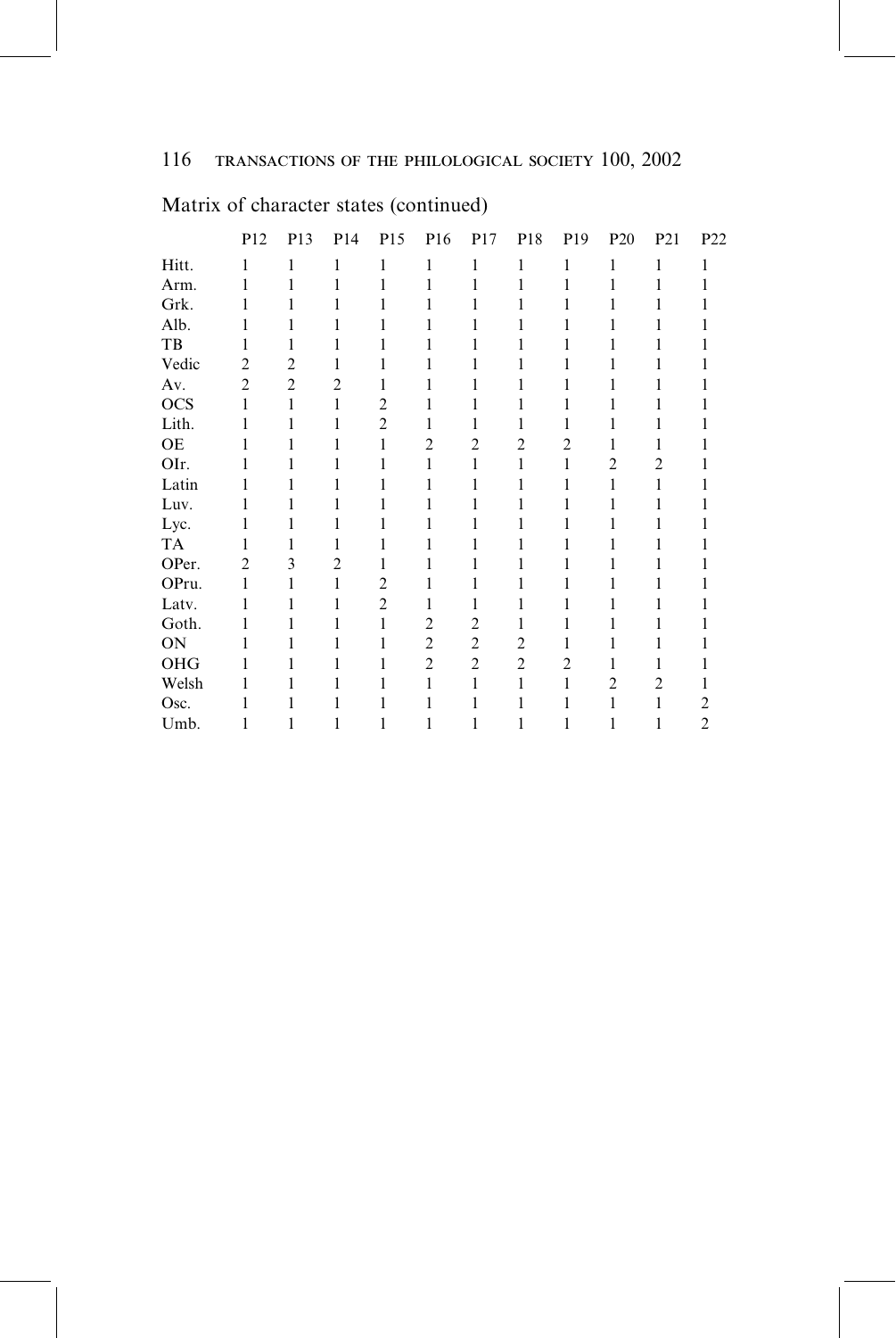The morphological characters and their states:

M1 organisation of the verb system

1, one stem per lexeme (1a, two conjugations; 1b, single conjugation); 2, present/aorist/perfect contrast present or reconstructable; 3, present/subjunctive/preterite contrast, the former two largely parallel: 4, present/preterite/infinitive contrast; 5, present/preterite contrast, the latter in two conjugations ('strong' vs. 'weak'); 6, present/subjunctive/ future/preterite contrast: 7, present/subjunctive/preterite contrast, the latter two usually sigmatic

M<sub>2</sub> augment

1, present (including relics);  $2 \&c.,$  absent

M<sub>3</sub> thematised aorist

1, absent, probably primitively [ancestral]; 2, present or immediately reconstructable;  $3 \&c.,$  no evidence

M4 productive function of  $*$ -skel 6-

1, iterative; 2, inchoative; 3, causative;  $4 \&c.,$  other or none

M5 mediopassive primary marker (sq and 3 PL; see especially Yoshida 1990)

1, \*-*r* [ancestral]; 2, \*-*y* (= active \*-*i*); 3 &c., no evidence M6 thematic optative

1, \*- $ih_1$ -; 2, \*- $oy$ -; 3, \*- $\bar{a}$ -; 4 &c., no evidence

- M7 genitive singular of o-stem nouns and adjectives [polymorphic] characterl (see especially de Simone 1980: 81–83. Koch  $1991:114$ 
	- 1, \*-*os*; 2, \*-*osvo*; 3, \*-*i*; 4, replaced by ablative \*-*e*- $(h_2)$ *ad*; 5, replaced by \*-*onso* (C); 6, replaced by i-stem \*-*eys*; 7 &c., no evidence
- M8 most archaic superlative suffix
	- 1, \*-*isto*-; 2, \*-*ismo*-; 3 &c., other or none
- M9 athematic dative PL ending  $& M10$  athematic instrumental PL ending [polymorphic set]<sup>38</sup>

<sup>38</sup> A polymorphic set is a set of two or more characters that have 'traded' states because of parallel semantic shift. Typically all the characters of such a set (occasionally all but one) exhibit parallel development and must thus be sequestered for the purposes of running the software. A polymorphic set can be modelled as a single character of which every state is polymorphic and the component states of each polymorphic state are ordered.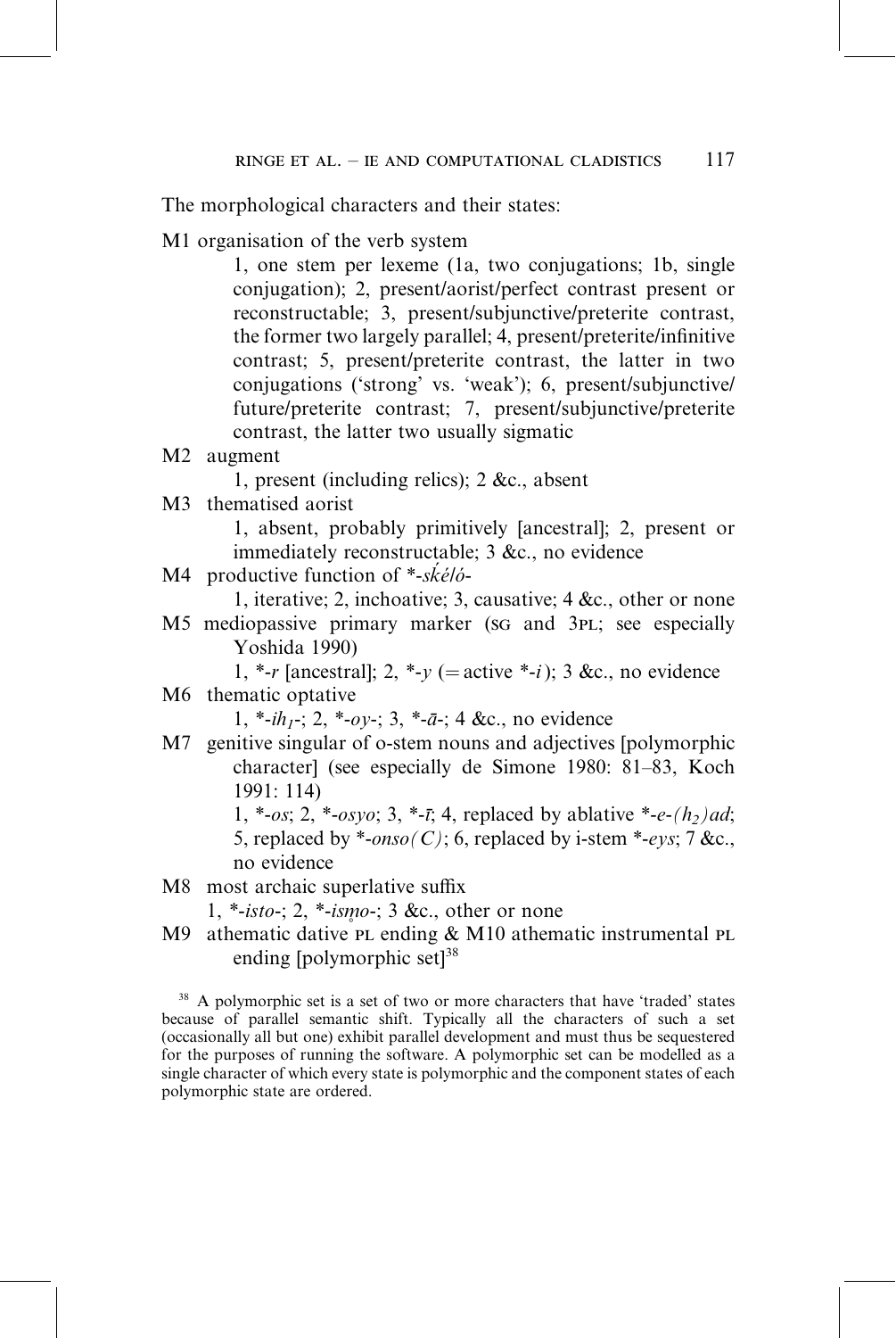### 118 TRANSACTIONS OF THE PHILOLOGICAL SOCIETY 100, 2002

Shared states only: 1, PAnat.  $*-os$ ; 2, PAnat. abl.  $*-ti$ ; 4, \*- $b^h i$ , with extensions and remodellings: 4x, \*- $b^h i s$ ; 4y, \*-b<sup>h</sup>yos; 4z, \*-b<sup>h</sup>os; 5, LOC PL \*-su; 10, endings with \*-m-: 10a, \*-mos; 10b, \*-mīs; 10c, \*-mus; 10d, \*-mis

M11 abstract noun suffix \*-ti- and extensions

1, \*-ti- only [ancestral]; 2, \*-ti- and \*-ti-Hen-; 3 &c., insufficient evidence

M12 imperfect subjunctive in  $*-s\bar{e}$ 

1, absent [ancestral]; 2, present; 3, no evidence

M13 gerundive in  $*$ -ndo-

1, absent [ancestral]; 2, present

M14 syncretism of 3sG, 3DU and 3PL

1, absent [ancestral]; 2, present

M15 replacement of 2sG indicative by optative in the strong preterite

1, absent [ancestral]; 2, present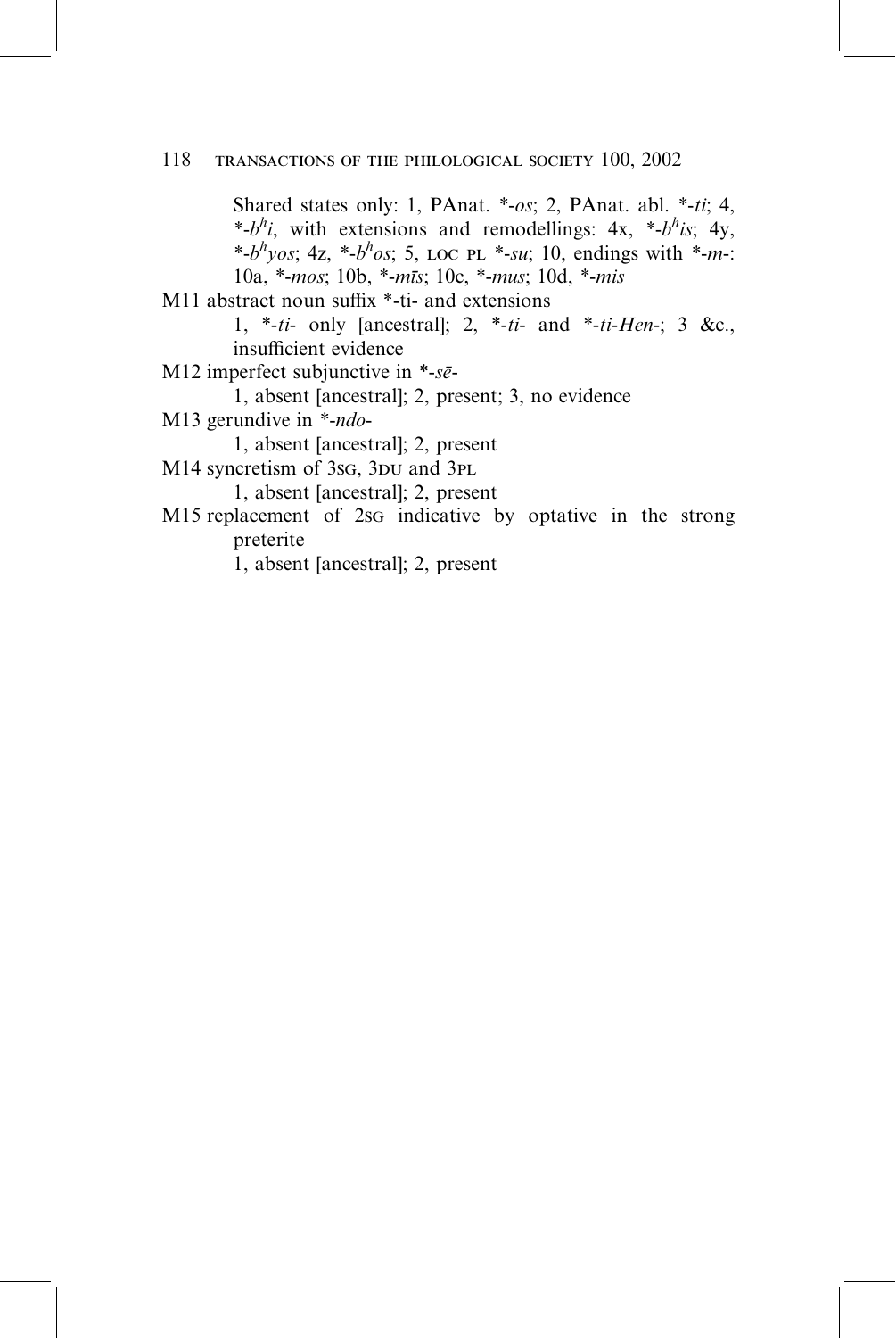Matrix of character states:

|             | M1                      | M <sub>2</sub>           | M <sub>3</sub>          | M4             | M <sub>5</sub>          | M6                      | M <sub>7</sub>           | M8             |
|-------------|-------------------------|--------------------------|-------------------------|----------------|-------------------------|-------------------------|--------------------------|----------------|
| Hitt.       | 1a                      | $\overline{c}$           | $\mathbf{1}$            | $\mathbf{1}$   | $\mathbf{1}$            | $\overline{\mathbf{4}}$ | $\mathbf{1}$             | 3              |
| Arm.        | $\mathfrak{2}$          | $\mathbf{1}$             | $\overline{c}$          | $\overline{4}$ | 3                       | 5                       | $\overline{c}$           | 4              |
| Grk.        | $\overline{c}$          | $\mathbf{1}$             | $\overline{c}$          | $\,1$          | $\overline{c}$          | $\overline{c}$          | $\overline{c}$           | 1              |
| Alb.        | $\overline{c}$          | 3                        | $\overline{\mathbf{3}}$ | 5              | $\overline{\mathbf{4}}$ | 6                       | $\overline{7}$           | 5              |
| $_{\rm TB}$ | $\overline{3}$          | $\overline{\mathcal{L}}$ | $\overline{c}$          | 3              | $\mathbf{1}$            | $\mathbf{1}$            | 5                        | 6              |
| Vedic       | $\overline{c}$          | $\mathbf{1}$             | $\overline{c}$          | 6              | $\overline{c}$          | $\overline{c}$          | $\overline{c}$           | 1              |
| Av.         | $\overline{c}$          | $\mathbf{1}$             | $\overline{c}$          | 7              | $\overline{c}$          | $\overline{c}$          | $\overline{c}$           | 1              |
| <b>OCS</b>  | $\overline{c}$          | 5                        | $\overline{c}$          | 8              | 5                       | $\overline{c}$          | $\overline{4}$           | 7              |
| Lith.       | $\overline{\mathbf{4}}$ | 6                        | $\overline{\mathbf{4}}$ | 9              | 6                       | $\overline{c}$          | $\overline{\mathcal{A}}$ | 8              |
| <b>OE</b>   | 5                       | $\overline{7}$           | 5                       | 10             | $\overline{c}$          | $\overline{c}$          | $\overline{c}$           | 1              |
| OIr.        | 6                       | 8                        | $\overline{c}$          | 11             | $\mathbf{1}$            | $\overline{\mathbf{3}}$ | $\overline{\mathbf{3}}$  | $\overline{2}$ |
| Latin       | $\overline{c}$          | 9                        | $\overline{c}$          | $\overline{2}$ | $\mathbf{1}$            | 3                       | 2/3                      | $\overline{c}$ |
| Luv.        | 1 <sub>b</sub>          | 10                       | $\mathbf{1}$            | 12             | 1                       | $\overline{7}$          | 8                        | 9              |
| Lyc.        | 1 <sub>b</sub>          | 11                       | $\mathbf{1}$            | 13             | $\overline{7}$          | 8                       | $\mathbf{1}$             | 10             |
| <b>TA</b>   | 3                       | 12                       | $\overline{c}$          | 3              | $\mathbf{1}$            | $\mathbf{1}$            | 5                        | 11             |
| OPer.       | $\overline{2}$          | $\mathbf{1}$             | 6                       | 14             | $\overline{c}$          | $\overline{c}$          |                          | 1              |
| OPru.       | $\overline{4}$          | 13                       | 7                       | 15             | 8                       | $\overline{c}$          | $\frac{2}{2}$            | 12             |
| Latv.       | 4                       | 14                       | 8                       | 16             | 9                       | $\overline{c}$          | $\overline{4}$           | 13             |
| Goth.       | 5                       | 15                       | 9                       | 17             | $\overline{c}$          | $\overline{c}$          | 9                        | 1              |
| ON          | 5                       | 16                       | 10                      | 18             | $\overline{c}$          | $\overline{c}$          | $\overline{c}$           |                |
| <b>OHG</b>  | 5                       | 17                       | 11                      | 19             | 10                      | $\overline{c}$          | $\overline{c}$<br>(?)    | 1              |
| Welsh       | $\overline{7}$          | 18                       | 12                      | 20             | $\mathbf{1}$            | $\overline{3}$          | 3                        | $\overline{c}$ |
| Osc.        | $\overline{c}$          | 19                       | $\overline{c}$          | 21             | 1                       | 3                       | 6                        | $\overline{c}$ |
| Umb.        | $\overline{c}$          | 20                       | $\overline{2}$          | 22             |                         | 3                       | 6                        | $\overline{c}$ |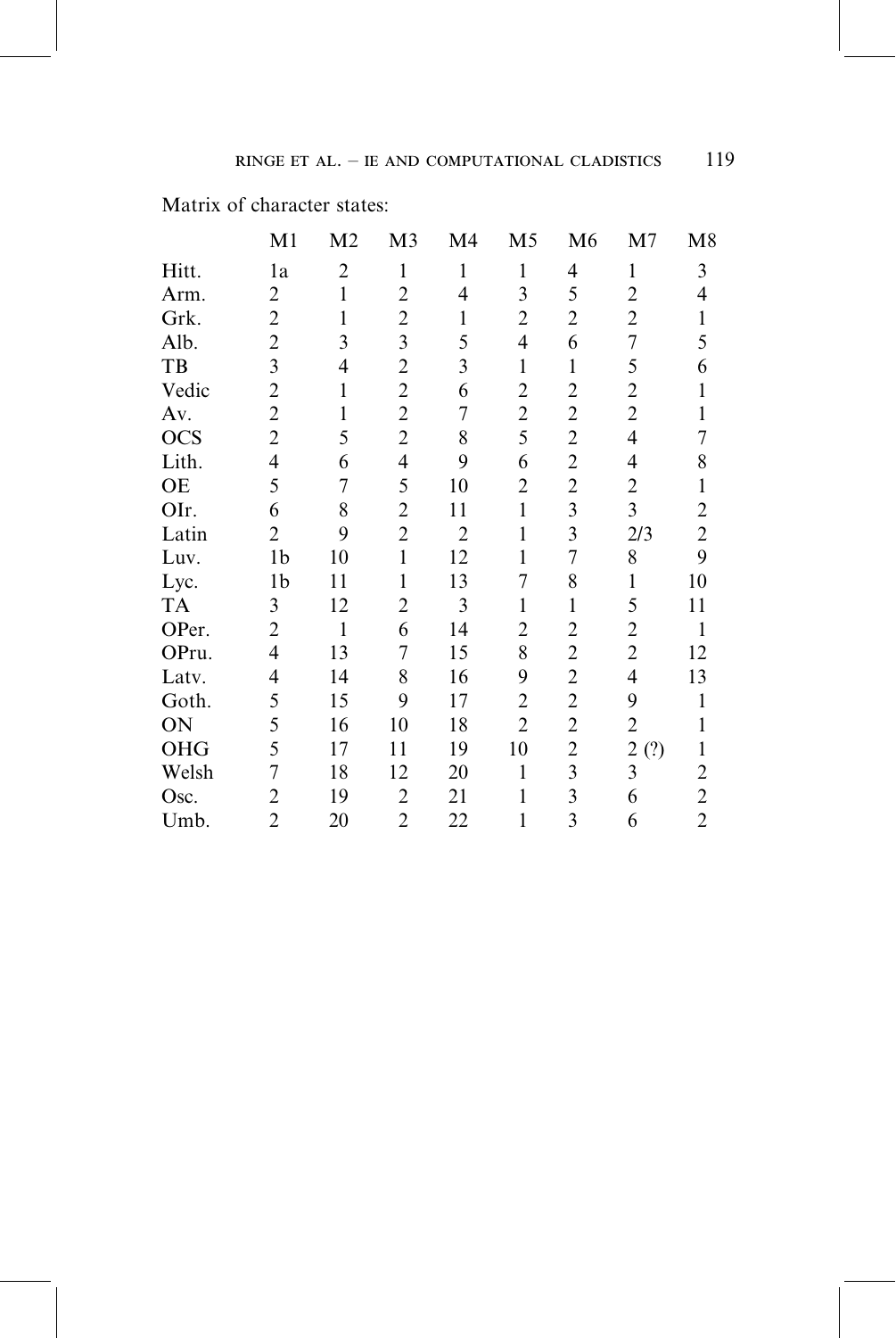|            | M <sub>9</sub> | M10             | M11            | M12          | M13            | M14            | M15            |
|------------|----------------|-----------------|----------------|--------------|----------------|----------------|----------------|
| Hitt.      | 1              | $\overline{c}$  | 1              | 1            | $\mathbf{1}$   | 1              | 1              |
| Arm.       | 3              | 4(x?)           | 1              | 1            | 1              | 1              | 1              |
| Grk.       | 5              | 4               | 1              | 1            | 1              | 1              | 1              |
| Alb.       | 6              | 7               | 3              | 1            | 1              | 1              | 1              |
| TB         | 8              | 9               | 1              | 1            | 1              | 1              | 1              |
| Vedic      | 4y             | 4x              | 1              | 1            | 1              | 1              | 1              |
| Av.        | 4y             | 4x              | 1              | 1            | 1              | 1              | 1              |
| <b>OCS</b> | 10a (10c?)     | 10 <sub>b</sub> | 1              | 1            | 1              | 1              | 1              |
| Lith.      | 10c            | 10d             | 1              | 1            | 1              | $\overline{c}$ | 1              |
| <b>OE</b>  | 10d            | 10d             | 1              | 1            | 1              | 1              | $\overline{c}$ |
| OIr.       | 4              | 11              | 2              | 1            | 1              | 1              | $\mathbf{1}$   |
| Latin      | 4z             | 12              | $\overline{c}$ | 2            | $\overline{c}$ | 1              | 1              |
| Luv.       | $\mathbf{1}$   | $\overline{2}$  | 1              | $\mathbf{1}$ | $\mathbf{1}$   | 1              | 1              |
| Lyc.       | 1              | $\overline{2}$  | 4              | 1            | 1              | 1              | 1              |
| <b>TA</b>  | 13             | 14              | 1              | 1            | 1              | 1              | 1              |
| OPer.      | 15             | 4x              | 1              | 1            | 1              | 1              | 1              |
| OPru.      | 10a            | 16              | 1              | 1            | 1              | 2              | 1              |
| Latv.      | 10c            | 10c(?)          | 1              | 1            | 1              | $\overline{c}$ | $\mathbf{1}$   |
| Goth.      | 10d            | 17              | 1              | 1            | 1              | $\mathbf{1}$   | $\mathbf{1}$   |
| ON         | 10d            | 18              | 1              | 1            | 1              | 1              | 1              |
| <b>OHG</b> | 10d            | 10d             | 1              | 1            | 1              | 1              | $\overline{c}$ |
| Welsh      | 19             | 20              | 5              | 1            | 1              | 1              | $\mathbf{1}$   |
| Osc.       | 4z             | 21              | 2              | 2            | $\overline{c}$ | 1              | 1              |
| Umb.       | 4z             | 22              | $\overline{2}$ | 3            | $\overline{c}$ | 1              | 1              |

Matrix of character states (continued)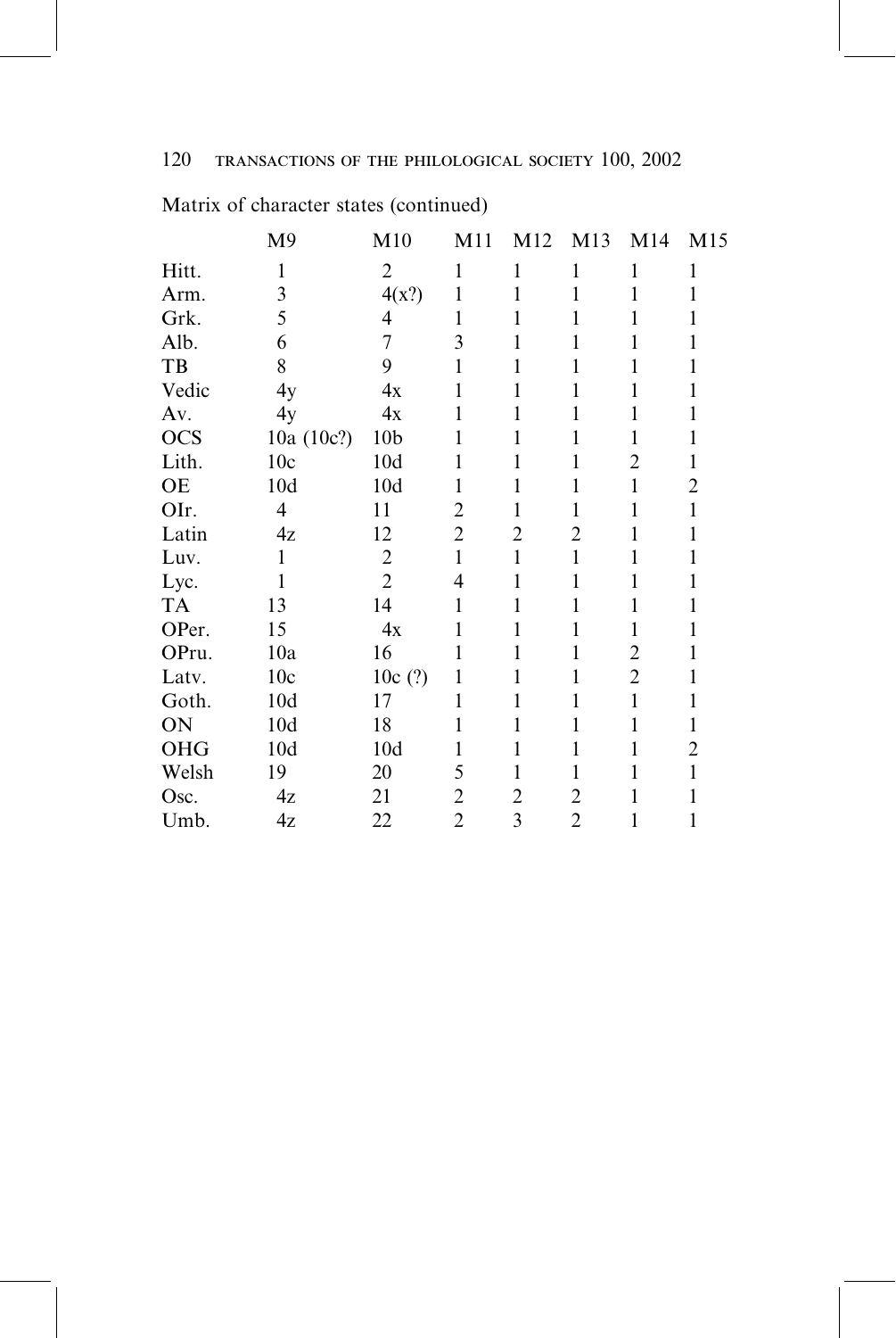Some interesting lexical characters and their non-unique states:

- 1 'all  $(\text{pl.})$ ' 3, \*p $\alpha$ *intes*; 5, \*wi- with extensions: 5a, \*wi- $\vec{k}$ wo->PIIr. \*visya-; 5b, \*wi-so->PBS \*visa-; 6, \*ol- with extensions: 6a,  $*_{ol-nov}$  > PGmc.  $*_{allai}$ ; 6b, PCelt.  $*_{ol-vo-1}$ ; 8, PLuv. \* $v\bar{u}$ *no*-: both codings for superstates 5 & 6 employed  $24$ 'cold' [polymorphic] 5. PToch.  $*_{k}^{w}$ *erośce*: 7. derivs. of  $*_{\text{ow-}}$ : 7x. PCelt.  $*_{\text{oueros}}$ : 8, \*kolHtos; 10, PGmc. \*kaldaz (< \*gol-); states 7 and 7x coded separately, as the latter has a root-extension 28 'day  $[= 24$  hrs.]' 1, \*dy ews and derivs; 1w, PAnat. \*diwots; 1x, \*dit-; 1y, \*deyn-  $\sim$  \*din-; 1z, POU \*dyēklo-; 2, \*ámr; 3, PToch. \*kawno; 5, PGmc. \*dagaz; both codings for superstate 1 employed 'die' [polymorphic, in Gmc. only]<sup>39</sup> 29 2, \*mer-, orig. pres. \*mrvétor; 2x, PEBalt. pres. \*mirsta; 6, PWGmc. \*sterba-, \*stirbidi; 8, \*wel-; 10, PGmc. \*dawja-, \*dawidi; 10x, denom. \*daupna-; both codings for superstates  $2 \& 10$  employed 'drink' (pres. stem) $40$ 33 1, \* $\overline{\hat{eh}}_2 g^{wh} t i$ ; 3, \* $peh_3 \sim$ \* $p\overline{\hat{l}}$ , orig. pres. \* $pibeti$ ; 5, PEBalt. \*gerja; 6, PGmc. \*drinkidi  $34$ 'dry' 5, PToch. \* asarë; 6, \* sawsos; 6x, PHr. \* suškas; 7, PWGmc. \*drūg- $\sim$  \*drug-; 8, derivs. of \*ters- 'be dry': 8a, pre-Celt. \*ters-; 8b, PGmc. \*bursu- $\sim$  \*burzu-; both codings for superstate 6, but 8a, 8b coded separately (prob. independent derivs) 46 'fear' [polymorphic, in Gmc, only]
	- 2, \*dwey-; 4, \*prek- with extensions: 4a, PToch. \*praska- $\sim$ \*pərska- $\leftarrow$  <<sup>41</sup> pres. \*pr(k)-skéló-; 4b, derivs of PGmc.

<sup>39</sup> We give the 3sG present indicative of verbs whenever it is reconstructable; the shape of the stem is also given if it is not immediately clear from the shape of the 3sg.

 $40$  In the case of suppletive verbs we code only for the present stem, having found by experience that the attempt to code for all stems multiplies polymorphic characters without yielding any clear information about subgrouping.

<sup>41</sup> Shaftless arrows indicate development by regular sound change; arrows with shafts indicate developments of other kinds.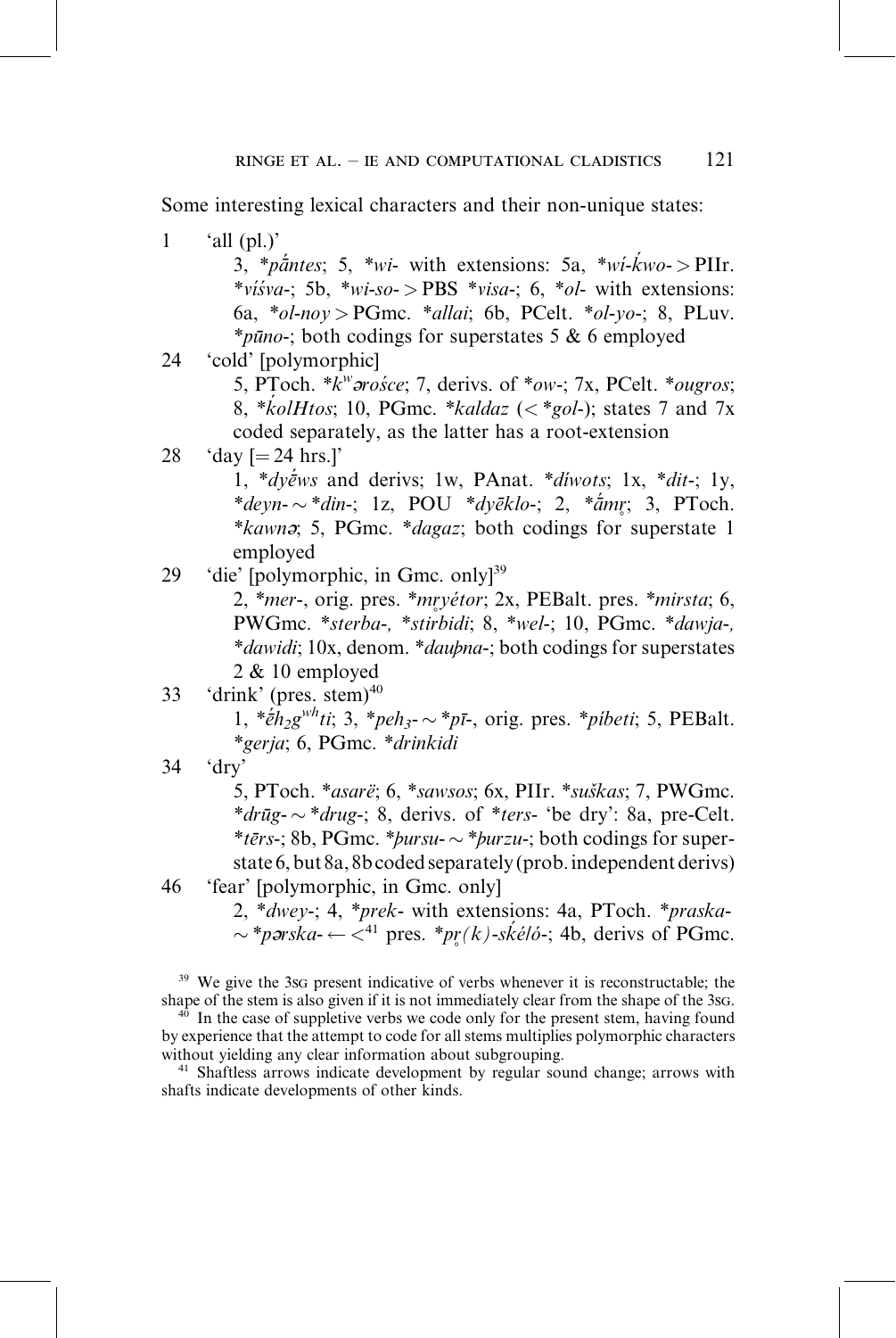#### $122$ TRANSACTIONS OF THE PHILOLOGICAL SOCIETY 100, 2002

\**furhtaz* 'fearful' < adj. \**prktós*; 5, \* $b^h e v H$ - with extensions: 5a, perf.  $* b^h e b^h \phi y(H) e$ ; 5c, PBalt. pres.  $* b i j \bar{a}$ ; 5b, 5d, unique derivs; 6, perf. \*h<sub>2</sub>eh<sub>2</sub> $\acute{o}g^h$ e 'be upset'; both codings for superstate 5 employed, but 4a, 4b coded separately (because unmediated replacement is unlikely)

59 'four' 1, PAnat. \* māu-; 2, \* k<sup>w</sup>etwóres; 2x, PGmc. \* fedwōr with unexpected \*f-: both codings for superstate 2 employed 63 'give' (pres. stem) 1, \*ay-; 1x, PAnat. cpd. \*p-ay-; 2, \*deh<sub>3</sub>-, various press.: 2a, 2c, orig. pres. unclear; 2b,  $*d\acute{e}deh_3t\acute{i}$  and developments of same; 2bx, PBS \*dōd-; 4, PGmc. \*geba-, \*gibidi; both codings for superstates  $1 \& 2$  employed 'hair' [polymorphic, in Gmc. only] 68 7, derivs of \*wel-: 7a, satem \*wolkos; 7b, PCelt. \*woltos; 9, PNWGmc. \*hāra; 17 PGmc. \*skufta; 7a, 7b coded separately (only remotely related) 89 'lake' [polymorphic, in Gmc, only] 3, \*léymon- $\sim$ \*limn-'; 7, PBS \*ežeran; 8, \*móri 'sea'; 9, PGmc. \*saiwiz; 10, PItCelt. \*lóku ~ \*lkéw-'laugh' 90 2, \*gelh<sub>2</sub>-; 4, PToch. \*kër-; 7, derivs of \*smey- 'smile'; 9 PGmc. \*hlahia-. \*hlahidi 92 'left(-hand)' 5. PToch.  $*_{s(uw)} \bar{a}l(i)v$ - (?: see Pinault 1999): 6.  $*_{seuv\acute{o}s}: 8$ . PNWGmc. \*winistraz; 18, POU \*nertro- (orig. 'lower') 'long' 97 5. PToch. \*parkrë  $(<sup>*</sup>b<sup>h</sup>r\acute{g}h<sup>h</sup>r\acute{g}s$  'tall'); 6, \*dlh<sub>1</sub>g<sup>h</sup>ós; 6x, **PBalt.** \**ilgas* (with unexpected loss of \**d*-); 7, \**long*<sup>*hos*</sup>; both codings for superstate 6 employed<sup>42</sup>  $113$  'not' 1, \*né and extensions; 2, \*h<sub>2</sub>óyu 'life'; 3, PToch. \*ma 124 'right(-hand)' 3 derivs. of \*deks-; suffixes: 3c, \*-ino-; 3e, \*-(i)tero-; 3f, \*-wo- with n-stem extension; others unique; only substates coded (otherwise uninformative)

<sup>&</sup>lt;sup>42</sup> We reject any connection of the isolated Persian *drang* with state 7.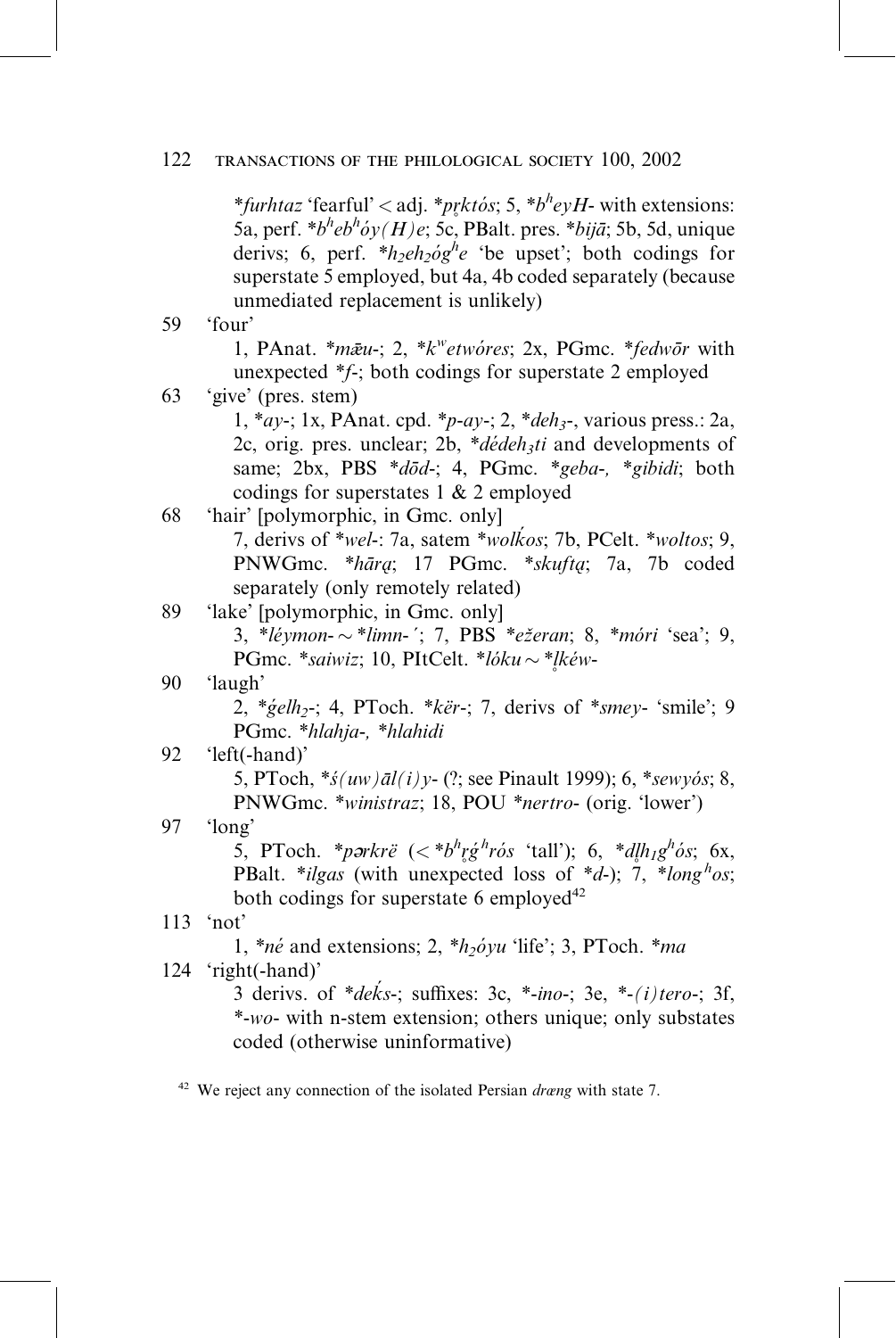143 'sing'

5, \*peyH-; 9, PGmc. \*singwidi; 10, PItCelt. \*kaneti 161 'stone'

6, \*h<sub>2</sub>ékmō; 7, PGmc. \*stainaz; 9, PItal. \*lapid-

 $198$  'wind'

1, derivs. of  $*h_2weh_1$ - 'blow': 1a,  $*h_2w\acute{e}h_1$ -nt-s (Melchert 1994: 54 with refs): 1b. 'post-laryngeal'  $*h$ <sub>2</sub>wentos: 1c. PIIr. \*vágtas < \*h>wéh1-nt-o-s; 1d. PBS \*vētras; 1e. PEBalt. \*vējas; 2 \*h<sub>2</sub>*onh<sub>1</sub>mos* 'breath' (Olsen 1999; 27; ablaut adjusted in Greek); both codings for superstate 1 employed; states 1b, 1c differ only in phonology, and the apparent replacement of 1b by 1c is illusory (resulting from parallel phonological developments outside of IIr.)

- 201 'with' [polymorphic, in IIr. only] 5, PToch. \* $\acute{s}$ əlë; 6, PIIr. \* $sm\acute{a}t$ ; 7 PIIr. \* $sad^h\acute{a}$ ; 8, PBS \* $sVn$ (vowel problematic, Stang 1966: 32); 9, \*med $h$  or \*meti; 10, *\*kom*; on the etymologically ambiguous Albanian word see Demiraj (1997: 274–275 but also 55)
- 348 'grind'

368 'make' (pres. stem) [polymorphic, in Gmc. only]

1,  $*\tilde{h}_1$ yéh<sub>1</sub>ti; 2, derivs. of \*werg-: 2a, \*worgeyeti; 2b, \*wrgyéti; 6, PIIr. \*krnáuti; 8, PEBalt. \*darā; 9, PWGmc. \*makobi; 10. PCelt. \*gnī- (Pedersen 1913; 544–546); 11. PItal. \* *fakvo-.* \* *fakit*: 2a. 2b coded separately (indep. derivs)

<sup>1, \*</sup>molh<sub>2</sub>- $\sim$  \*melh<sub>2</sub>-; 2, \*h<sub>2</sub>elh<sub>1</sub>- (or \*alh<sub>1</sub>-)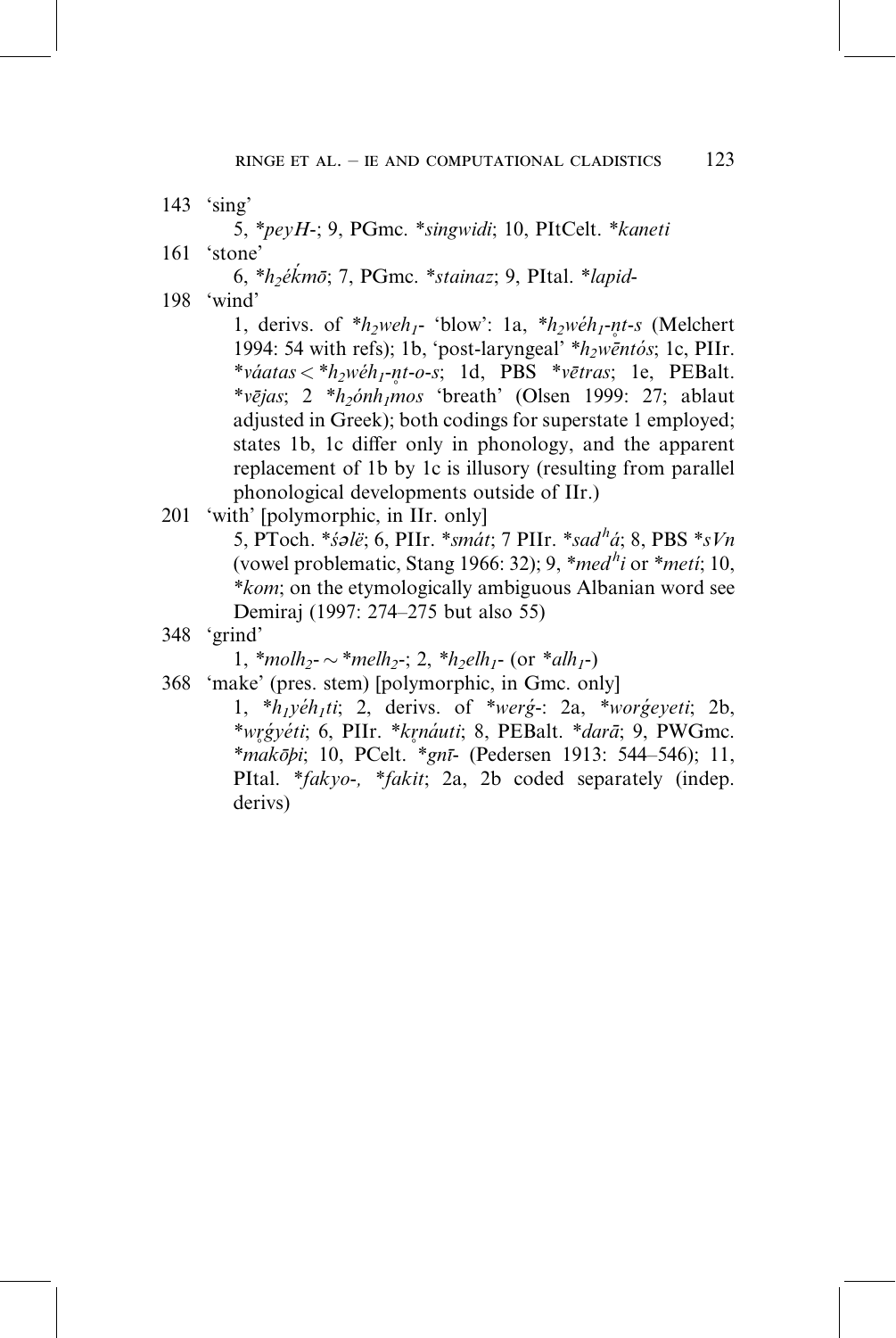|            | 1              | 24             | 28             | 29             | 33             | 34               | 46             | 59             | 63                       | 68           | 89             |
|------------|----------------|----------------|----------------|----------------|----------------|------------------|----------------|----------------|--------------------------|--------------|----------------|
| Hitt.      | 1              | 1              | 1 <sub>w</sub> | $\mathbf{1}$   | 1              | $\mathbf{1}$     | $\mathbf{1}$   | $\mathbf{1}$   | 1x                       | $\mathbf{1}$ | 1              |
| Arm.       | $\overline{2}$ | $\overline{2}$ | 2              | $\mathfrak{2}$ | $\overline{c}$ | $\mathfrak{2}$   | $\overline{2}$ | $\overline{2}$ | 2a                       | 2            | 2              |
| Grk.       | 3              | 3              | 2              | 3              | 3              | 3                | $\overline{c}$ | $\overline{2}$ | 2b                       | 3            | $\overline{3}$ |
| Alb.       | 4              | 4              | 1x             | $\overline{4}$ | 3              | $\overline{4}$   | 3              | $\overline{2}$ | 3                        | 4            | 4              |
| TB         | 3              | 5              | 3              | 5              | $\mathbf{1}$   | 5                | 4a             | $\overline{c}$ | $\mathbf{1}$             | 5            | 3              |
| Vedic      | 5a             | 6              | 1              | $\mathfrak{2}$ | 3              | 6x               | 5a             | $\overline{2}$ | 2 <sub>b</sub>           | 6            | 5              |
| Av.        | 5a             | 7/8            | 4              | $\overline{c}$ | 4              | 6x               | 5a             | $\mathfrak{2}$ | 2 <sub>b</sub>           | 7a           | 6              |
| <b>OCS</b> | 5b             | 9              | 1y             | $\overline{c}$ | 3              | 6                | 5b             | $\mathfrak{2}$ | 2bx                      | 7a           | 7              |
| Lith.      | 5b             | 8              | 1y             | 2x             | 5              | 6                | 5c             | $\mathfrak{2}$ | 2bx                      | 8            | $\overline{7}$ |
| <b>OE</b>  | 6a             | 10             | 5              | 6              | 6              | 7                | 4b             | 2x             | $\overline{\mathcal{L}}$ | 9            | 8/9            |
| OIr.       | 6b             | 7x             | 6              | 7              | 3              | 8a               | 6              | $\mathfrak{2}$ | 5                        | 7b           | 10             |
| Latin      | 7              | 11             | 1              | $\mathfrak{2}$ | 3              | 9                | $\overline{7}$ | $\mathfrak{2}$ | 2 <sub>b</sub>           | 10           | 10             |
| Luv.       | 8              | $12*$          | 7              | 8              | 1              | $10*$            | 8              | $\mathbf{1}$   | 1x                       | 11           | $11*$          |
| Lyc.       | 8              | $13*$          | 8*             | 8              | $7*$           | $11*$            | 9*             | $3*$           | 1x                       | $12*$        | $12*$          |
| TA         | 3              | 5              | 3              | 8              | 1              | 5                | 4a             | $\overline{2}$ | $\mathbf{1}$             | 13           | 3              |
| OPer.      | 5a             | $14*$          | 9              | $\mathfrak{2}$ | 8*             | 6x               | 10             | $4*$           | 2 <sub>b</sub>           | $14*$        | $13*$          |
| OPru.      | 5b             | 8              | 1y             | 9              | 3              | 6                | 5c             | $\mathfrak{2}$ | 2bx                      | 15           | $\tau$         |
| Latv.      | 5b             | 7/8            | 1y             | 2x             | 5              | 6                | 5d             | $\overline{2}$ | 2bx                      | 16           | $\overline{7}$ |
| Goth.      | 6a             | 10             | 5              | 10x            | 6              | 8b               | 4b/6           | 2x             | 4                        | 17           | $8 + 9$        |
| <b>ON</b>  | 6a             | 10             | 5              | 10             | 6              | 8b               | 11             | 2x             | 4                        | 9/17         | 14             |
| OHG        | 6a             | 10             | 5              | 6/10           | 6              | 7/8 <sub>b</sub> | 4b             | 2x             | $\overline{4}$           | 9            | 9              |
| Welsh      | 9              | 7x             | 10†            | 2              | 3              | 12 <sup>†</sup>  | 12             | 2              | 2c                       | 7b           | 15             |
| Osc.       | 10             | $15*$          | 1z             | $11*$          | 3              | $13*$            | $13*$          | $\overline{2}$ | 2 <sub>b</sub>           | 18*          | $16*$          |
| Umb.       | $11*$          | $16*$          | 1z             | $12*$          | $9*$           | $14*$            | $14*$          | $\overline{2}$ | 2b                       | $19*$        | $17*$          |

## Matrix of character states:

\* unique state assigned because evidence is lacking

† unique state assigned because the word is a loan

 $\ddagger$  compound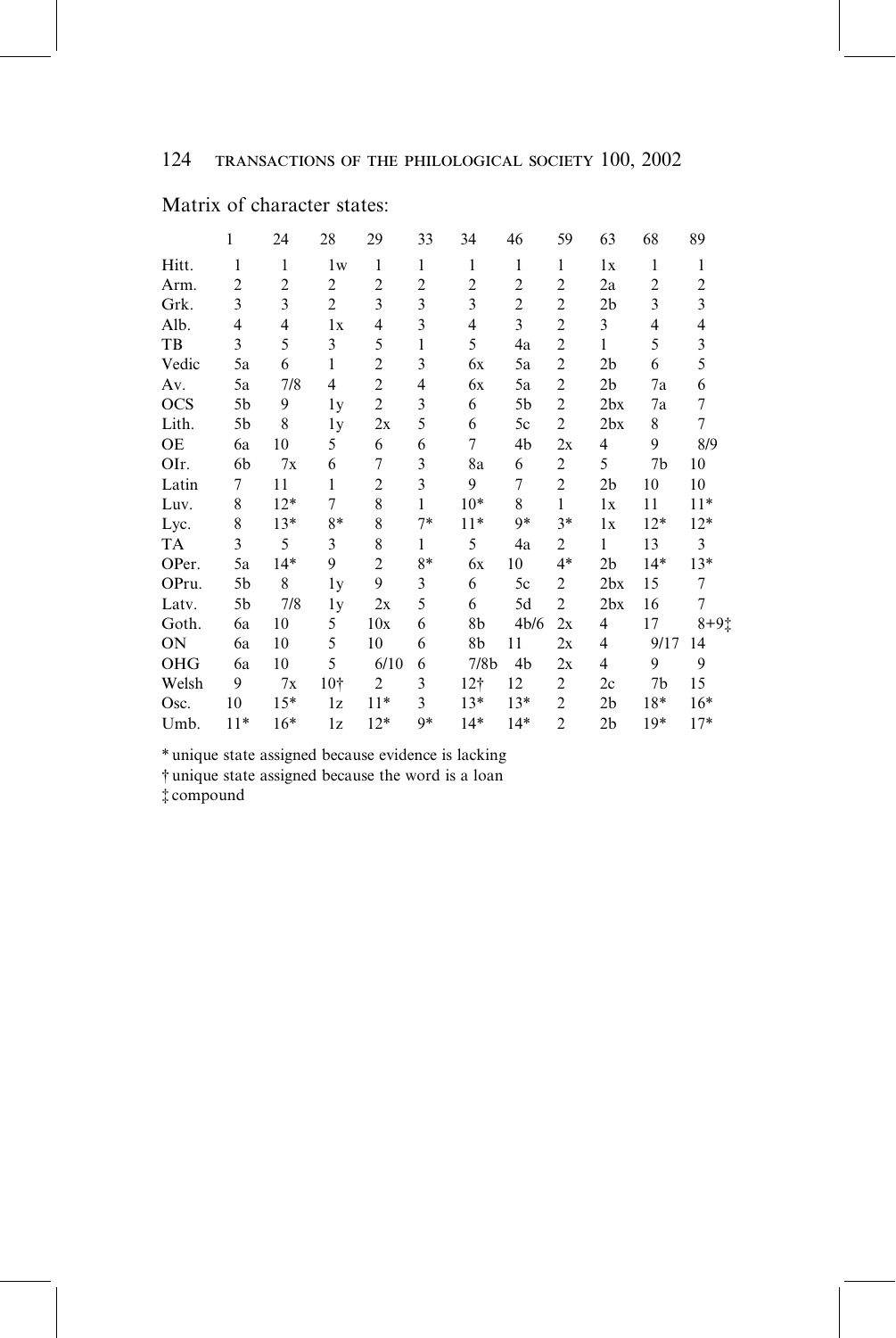|            | 90             | 92             | 97             | 113            | 124            | 143            | 161            | 198            | 201            | 348            | 368          |
|------------|----------------|----------------|----------------|----------------|----------------|----------------|----------------|----------------|----------------|----------------|--------------|
| Hitt.      | 1              | $1*$           | 1              | 1              | 1              | 1              | 1              | 1a             | 1              | 1              | $\mathbf{1}$ |
| Arm.       | 2              | $\overline{c}$ | $\overline{c}$ | $\overline{c}$ | $\overline{c}$ | $\overline{c}$ | $\overline{2}$ | 2              | $\mathfrak{2}$ | 2              | 2a           |
| Grk.       | $\overline{c}$ | 3              | 3              | $\overline{c}$ | 3a             | 3              | 3              | $\overline{2}$ | 3              | $\overline{c}$ | 3            |
| Alb.       | 3              | $\overline{4}$ | $\overline{4}$ | 1              | 3 <sub>b</sub> | 4†             | 4              | 3              | $\overline{4}$ | 3              | 4            |
| TB         | 4              | 5              | 5              | 3              | $\overline{4}$ | 5              | 5              | 1b             | 5              | 4              | 5            |
| Vedic      | 5              | 6              | 6              | 1              | 3c             | 6              | 6              | 1c             | 6/7            | 5              | 6            |
| Av.        | $6*$           | 6              | 6              | 1              | 3c             | $7*$           | 6              | 1c             | 6/7            | $6*$           | 6            |
| <b>OCS</b> | 7              | 6              | 6              | 1              | 3c             | 5              | 6              | 1d             | 8              | 1              | 7            |
| Lith.      | 8              | 7              | 6x             | 1              | 3c             | 8              | 6              | 1e             | 8              | 1              | 8            |
| <b>OE</b>  | 9              | 8              | 7              | 1              | 5              | 9              | 7              | 1b             | 9              | 7              | 2b/9         |
| OIr.       | 10             | 9              | 8              | 1              | 3d             | 10             | 8              | 4              | 10             | 1              | 10           |
| Latin      | 11             | 10             | 7              | 1              | 3e             | 10             | 9              | 1b             | 10             | 1              | 11           |
| Luv.       | $12*$          | 11             | 9              | 1              | 6              | $11*$          | $10*$          | $5*$           | $11*$          | $8*$           | 1            |
| Lyc.       | $13*$          | $12*$          | $10*$          | 1              | $7*$           | $12*$          | $11*$          | $6*$           | 12             | 9*             | 1            |
| TA         | $\overline{4}$ | 5              | 5              | 3              | 8              | 5              | 12             | 1b             | 5              | $10*$          | $\mathbf{1}$ |
| OPer.      | $14*$          | $13*$          | 6              | 1              | 9*             | $13*$          | 6              | $7*$           | 7              | $11*$          | 6            |
| OPru.      | $15*$          | $14*$          | 6x             | 1              | 10             | 14             | 13             | 1d             | 8              | $12*$          | 12           |
| Latv.      | 7              | 15             | 11             | 1              | 11             | 15             | 6              | 1e             | 13             | 1              | 8            |
| Goth.      | 9              | 16             | $\overline{7}$ | 1              | 3f             | 9              | 7              | 1b             | 9              | 1              | 2b           |
| <b>ON</b>  | 9              | 8              | 7              | 4              | 12             | 9              | $\overline{7}$ | 1b             | 9              | 1              | 13           |
| OHG        | 9              | 8              | 7              | 1              | 3f             | 9              | 7              | 1b             | 9              | 1              | 2b/9         |
| Welsh      | 16             | 17             | 12             | 1              | 3g             | 10             | 14             | 1b             | 14             | 1              | 10           |
| Osc.       | $17*$          | 18             | $13*$          | 1              | 3e             | $16*$          | $15*$          | 8*             | 10             | $13*$          | 11           |
| Umb.       | 18*            | 18             | $14*$          | 1              | 3e             | 10             | 9              | 9*             | 10             | 1              | 11           |

\* unique state assigned because evidence is lacking<br>† unique state assigned because the word is a loan

125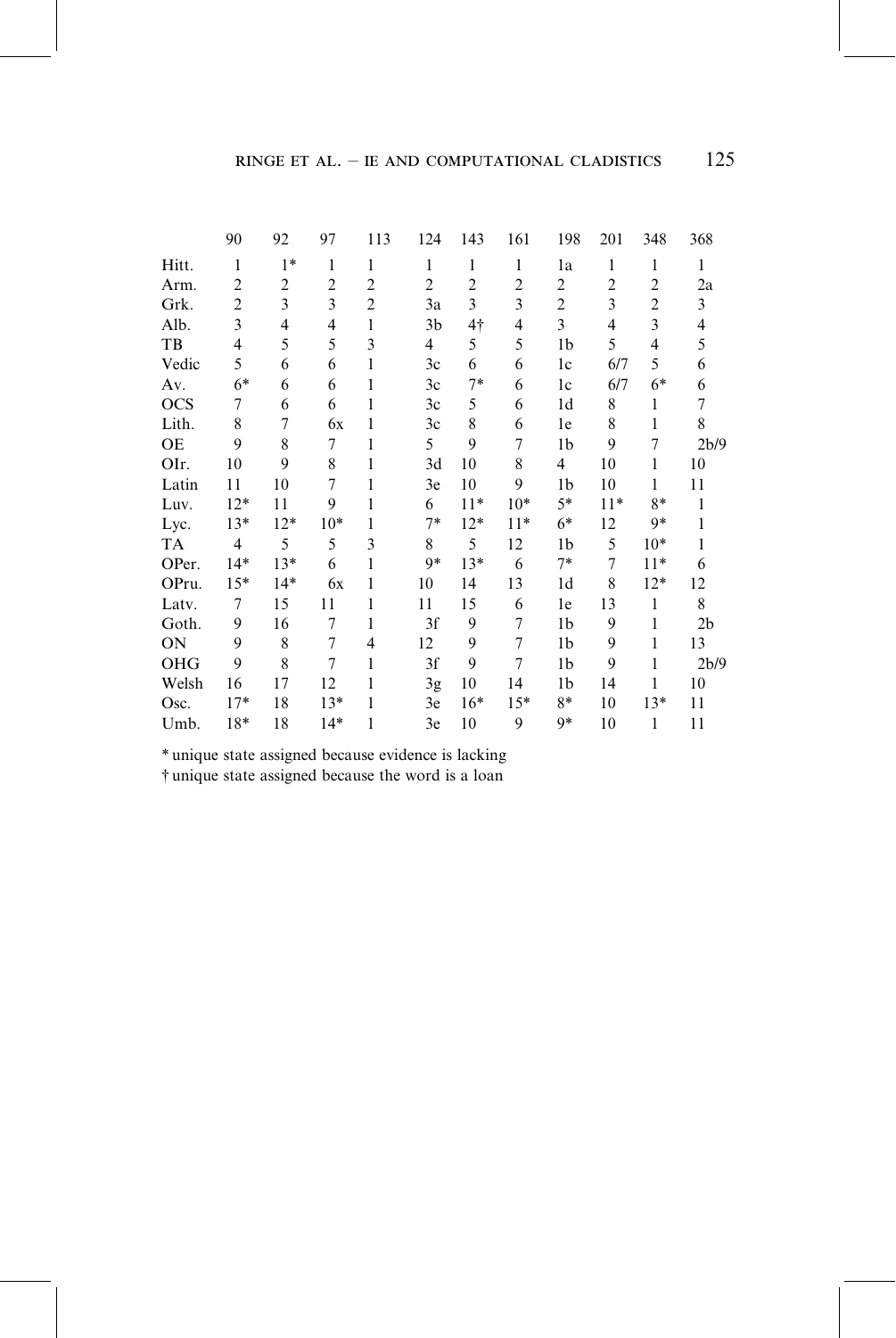#### 126 TRANSACTIONS OF THE PHILOLOGICAL SOCIETY 100, 2002

#### **REFERENCES**

- AGARWALA, RICHA and FERNÁNDEZ-BACA, D., 1994. 'A polynomial-time algorithm for the perfect phylogeny problem when the number of character states is fixed', SIAM Journal on Computing 23, 1216-1224.
- ANDERSEN, HENNING, 1968. 'IE \*s after i, u, r, k in Baltic and Slavic', Acta Linguistica Hafniensia 11, 171-190.
- APPEL, RENÉ and MUYSKEN, PIETER, 1987. Language Contact and Bilingualism, Baltimore: Edward Arnold.
- BAILEY, H. W., 1979. Dictionary of Khotan Saka, Cambridge University Press.
- BEEKES, ROBERT S. P., 1969. The Development of the Proto-Indo-European Laryngeals in Greek. The Hague: Mouton.
- BEEKES, ROBERT S. P., 1985. The Origins of the Indo-European Nominal Inflection, Innsbruck: Innsbrucker Beiträge zur Sprachwissenschaft.
- BIGGS, BRUCE, 1978. 'The history of Polynesian phonology', in S. A. Wurm and Lois Carrington (ed.), Second International Conference on Austronesian Linguistics: Proceedings, Fascicle 2, Canberra: Australian National University, 691-716.
- BLOOMFIELD, LEONARD, 1946. 'Algonquian', in Cornelius Osgood (ed.), Linguistic Structures of Native America, New York: Viking, 85-129.
- BODLAENDER, H. L., FELLOWS, M. R., HALLETT, MICHAEL T., WAREHAM, H. TODD and WARNOW, TANDY, 2000. 'The hardness of perfect phylogeny, feasible register assignment, and other problems on thin colored graphs', Theoretical Computer Science 244, 167-188.
- BONET, MARIA, PHILLIPS, CYNTHIA A., WARNOW, TANDY and YOOSEPH, SHIBU, 1996. Constructing evolutionary trees in the presence of polymorphic characters', SIAM Journal of Computing 29, 103-131.
- BRAUNE, WILHELM and EBBINGHAUS, ERNST, 1973. Gotische Grammatik, 18th ed., Tübingen: Niemeyer.
- CARDONA, GEORGE, 1960. The Indo-European Thematic Aorists, Ph.D. Dissertation, Yale University.
- CLACKSON, JAMES, 1994. The Linguistic Relationship Between Armenian and Greek, Oxford: Blackwell.
- COWGILL, WARREN, 1959. 'The inflection of the Germanic  $\bar{o}$ -presents', Language 35,  $1 - 15$ .
- COWGILL, WARREN, 1960. 'Greek ou and Armenian oč'', Language 36, 347–350.
- COWGILL, WARREN, 1965. 'The Old English present indicative ending -e', in Symbolae Linguisticae in Honorem Georgii Kurylowicz (no ed.), Wrocław: Polska Akademia Nauk, 44-50.
- COWGILL, WARREN, 1970. 'Italic and Celtic superlatives and the dialects of Indo-European', in George Cardona, Henry M. Hoenigswald and Alfred Senn (ed.), Indo-European and Indo-Europeans, Philadelphia: University of Pennsylvania Press,  $113 - 153$
- DAWKINS, R. M., 1910. 'Modern Greek in Asia Minor', Journal of Hellenic Studies 30, 109-132, 267-291.
- DAWKINS, R. M., 1916. Modern Greek in Asia Minor, Cambridge University Press.
- DE SIMONE, CARLO, 1980. 'L'aspetto linguistico', in Conrad M. Stibbe et al., Lapis Satricanus, The Hague: Staatsuitgeverij, 71-94.
- DEMIRAJ, BARDHYL, 1997. Albanische Etymologien, Amsterdam: Rodopi.
- DOBSON, ANNETTE J., 1969. 'Lexicostatistical grouping', Anthropological Linguistics 11, 216-221.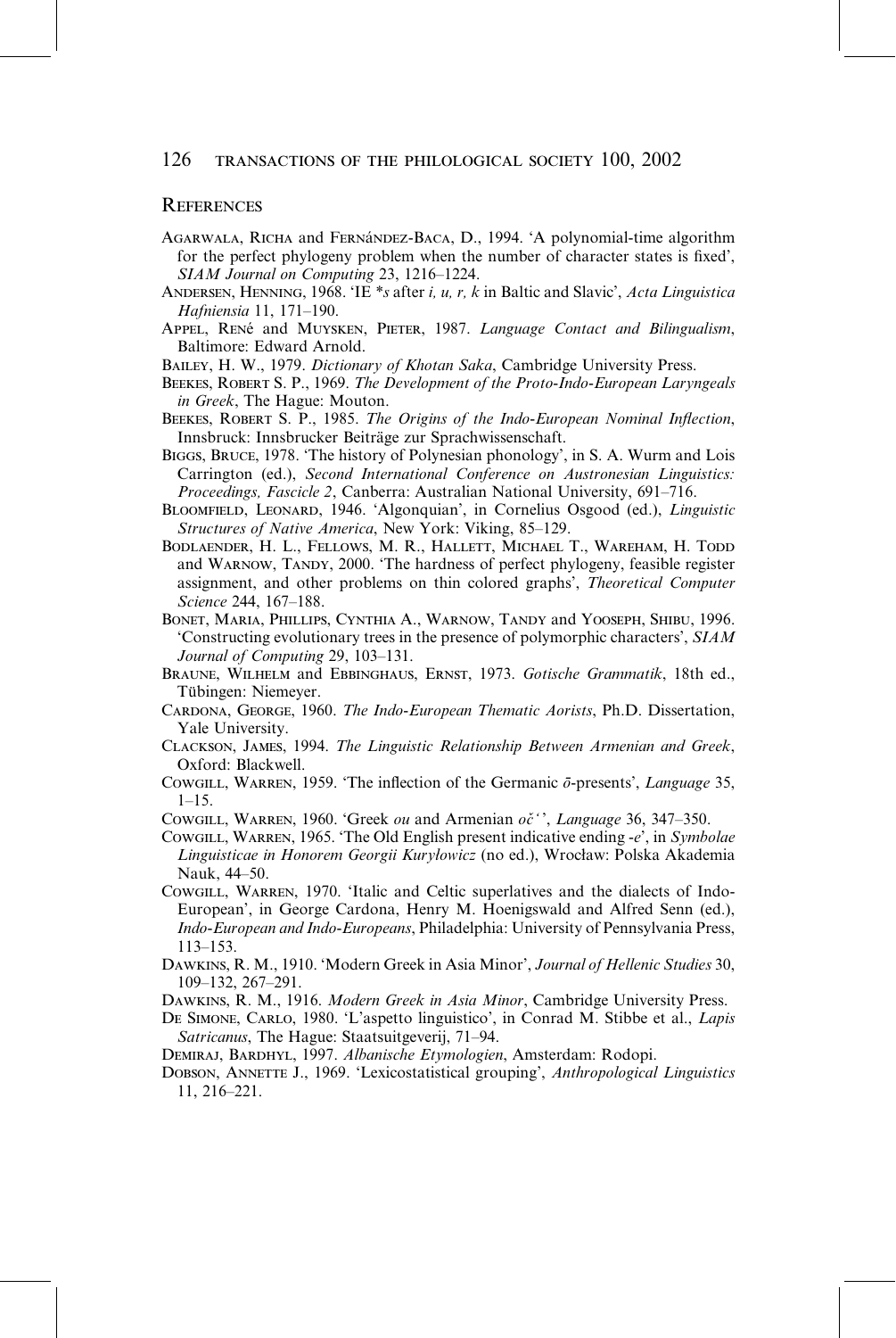- DOBSON, ANNETTE J., N.d. 'Unrooted trees for numerical taxonomy', unpublished paper. Internal evidence shows that this paper was written in the 1970s.
- EMBLETON, SHEILA M., 1986. Statistics in Historical Linguistics, Bochum: Brockmeyer.
- FANTINI, ALVINO E., 1985. Language Acquisition of a Bilingual Child: a Sociolinguistic Perspective (to Age Ten), San Diego: College-Hill Press.
- FROMM, HANS and SADENIEMI, MATTI, 1956. Finnisches Elementarbuch, I: Grammatik, Heidelberg: Winter.
- GAREY, M. and JOHNSON, D. S., 1979. Computers and Intractability: a Guide to the *Theory of NP-Completeness*, New York: Freeman and Co.
- GARRETT, ANDREW, 1999. 'A new model of Indo-European subgrouping and dispersal', in Steve S. Chang, Lily Liaw and Josef Ruppenhofer (ed.), *Proceedings* of the Twenty-Fifth Annual Meeting of the Berkeley Linguistics Society, Berkeley: BLS 146-156
- GLEASON, HENRY A., 1959. 'Counting and calculating for historical reconstruction', Anthropological Linguistics 1, 22–32.

HAJNAL, IVO, 1995. Studien zum mykenischen Kasussystem, Berlin: de Gruyter.

- HOCK, HANS HENRICH, 1986. Principles of Historical Linguistics, Berlin: Mouton de Gruyter.
- HOENIGSWALD, HENRY M., 1960. Language Change and Linguistic Reconstruction, University of Chicago Press.
- HOENIGSWALD, HENRY M. and WIENER, LINDA F. (ed.), 1987. Biological Metaphor and Cladistic Classification: an Interdisciplinary Perspective, Philadelphia: University of Pennsylvania Press.
- Hübschmann, H., 1897. Armenische Grammatik, I. Theil: Armenische Etymologie, Leipzig: Breitkopf and Härtel.
- JASANOFF, JAY H., 1987. 'Some irregular imperatives in Tocharian', in Calvert Watkins (ed.), Studies in Memory of Warren Cowgill, Berlin: de Gruyter, 92-112.
- JASANOFF, JAY H., 1997. 'An Italo-Celtic isogloss: the 3pl. mediopassive in \*-*ntro*', in Douglas O. Adams (ed.), *Festschrift for Eric Hamp*, Washington, D.C.: Institute for the Study of Man, Vol. I, 146-161.
- KANNAN, SAMPATH and WARNOW, TANDY, 1997. 'A fast algorithm for the computation and enumeration of perfect phylogenies when the number of character states is fixed', SIAM Journal of Computing 26, 1749-1763.
- KATZ, JOSHUA T., 1998. Topics in Indo-European Personal Pronouns, Ph.D. Dissertation, Harvard University.
- KIM, RONALD, 2000. "To drink" in Anatolian, Tocharian, and Proto-Indo-European', *Historische Sprachwissenschaft* 113, 151-170.
- KING, RUTH, 2000. The Lexical Basis of Grammatical Borrowing, Amsterdam: Benjamins.
- Косн, Jону Т., 1991. 'Gleanings from the Gododdin and other Early Welsh texts', Bulletin of the Board of Celtic Studies 38, 111-118.
- KROCH, ANTHONY, 1994. 'Morphosyntactic variation', in Katharine Beals et al. (ed.), Papers from the 30th Regional Meeting of the Chicago Linguistic Society: Parasession on Variation and Linguistic Theory, Chicago: CLS, 180-201.
- KROCH, ANTHONY, TAYLOR, ANN and RINGE, DON, 2000. 'The Middle English verbsecond constraint: a case study in language contact and language change', in Susan C. Herring, Pieter van Reenen and Lele Schøsler (ed.), Textual Parameters in Older Languages, Amsterdam: Benjamins, 353-391.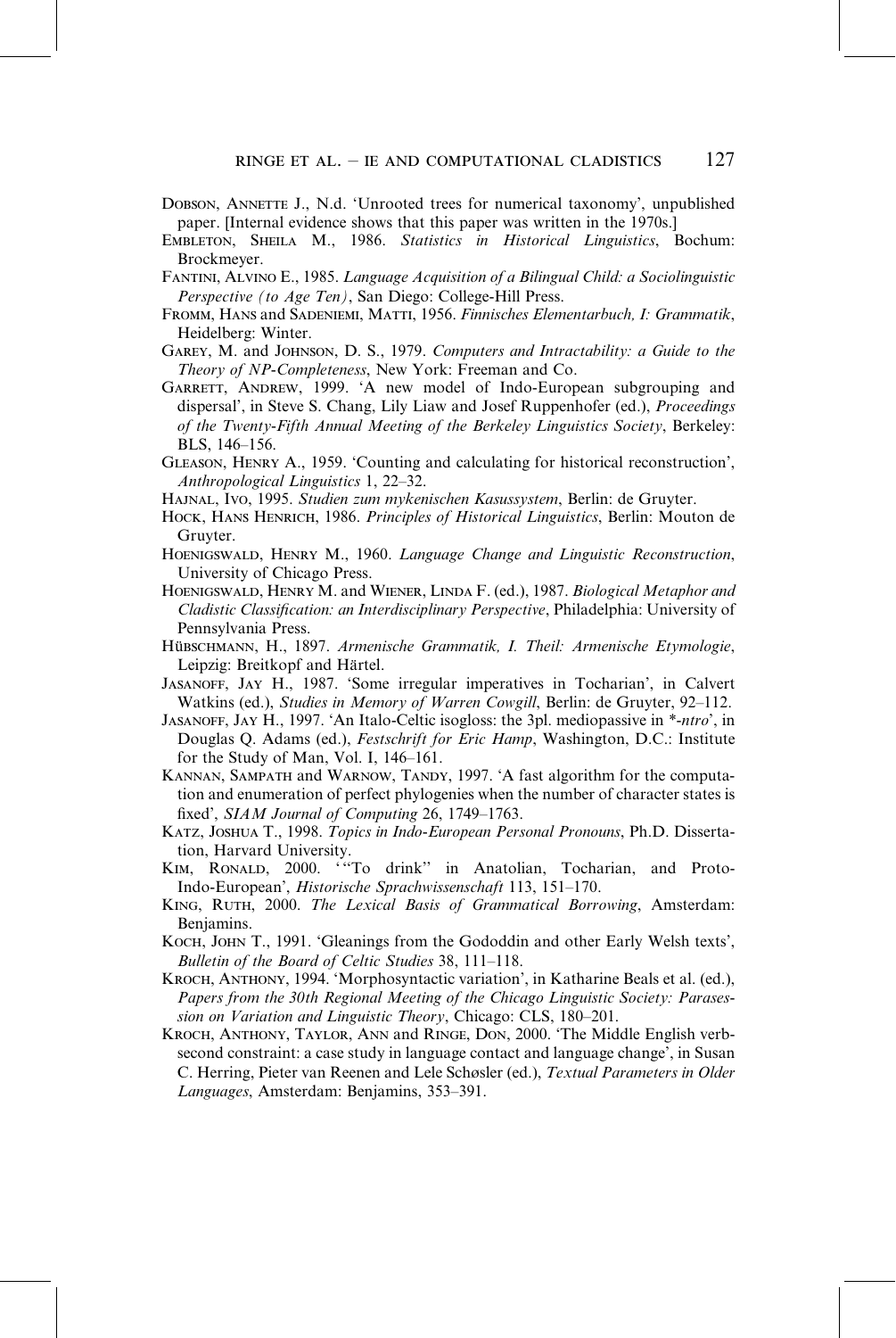#### 128 TRANSACTIONS OF THE PHILOLOGICAL SOCIETY 100, 2002

- LAANEST, ARVO, 1982. Einführung in die ostseefinnischen Sprachen, translated by Hans-Hermann Bartens, Hamburg: Buske.
- LABOV, WILLIAM, 1994. Principles of Linguistic Change, Volume 1: Internal Factors, Oxford: Blackwell.
- LASS, ROGER, 1997. Historical Linguistics and Language Change, Cambridge University Press.
- MAYRHOFER, MANFRED, 1986. 'Lautlehre (segmentale Phonologie des Indogermanischen)', in Warren Cowgill and Manfred Mayrhofer, Indogermanische Grammatik, Band I, Heidelberg: Winter, 73-181.
- MCCONE, KIM, 1991. The Indo-European Origins of the Old Irish Nasal Presents, Subjunctives, and Futures, Innsbruck: Innsbrucker Beiträge zur Sprachwissenschaft.
- McMAHON, APRIL, 2000. Change, Chance and Optimality, Oxford University Press.
- MEILLET, ANTOINE, 1925. La Méthode comparative en linguistique historique, Oslo: Aschehoug.
- MEISEL, Jürgen M., 1989. 'Early differentiation of languages in bilingual children', in Kenneth Hyltenstam and Loraine K. Obler (ed.), Bilingualism Across the Lifespan. Cambridge University Press, 13-40.
- MELCHERT, H. CRAIG, 1994. Anatolian Historical Phonology, Amsterdam: Rodopi.
- MITHUN, MARIANNE, 1999. The Languages of Native America, Cambridge University Press.
- OLSEN, BIRGIT ANETTE, 1999. The Noun in Biblical Armenian, Berlin: Mouton de Gruyter.
- PEDERSEN, HOLGER, 1913. Vergleichende Grammatik der keltischen Sprachen, Zweiter Band, Göttingen: Vandenhoeck and Ruprecht.
- PETERS, MARTIN, 1991. 'Ein tocharisches Auslautproblem', Die Sprache 34, 242–244.
- PINAULT, GEORGES-JEAN, 1999. 'Tocharian and Indo-Iranian: relations between two linguistic areas', unpublished paper read at Cambridge, December 1999.
- PORZIG, WALTER, 1954. Die Gliederung des indogermanischen Sprachgebiets, Heidelberg: Winter.
- PRINCE, ELLEN F. and PINTZUK, SUSAN, 2000. Bilingual code-switching and the open/ closed class distinction', University of Pennsylvania Working Papers in Linguistics  $6.3, 237 - 257.$
- PUHVEL, JAAN, 1991. Homer and Hittite, Innsbruck: Innsbrucker Beiträge zur Sprachwissenschaft.
- RASMUSSEN, JENS, 1985. 'Der Prospektiv eine verkannte indogermanische Verbalkategorie?', in Bernfried Schlerath and Veronica Rittner (ed.), Grammatische Kategorien: Funktion und Geschichte, Wiesbaden: Reichert, 384-399.
- RAYFIELD, J. R., 1970. The Languages of a Bilingual Community, The Hague: Mouton.
- RINGE, DON. 1991. Evidence for the position of Tocharian in the Indo-European family?', Die Sprache 34, 59-123.
- RINGE, Don, 1996. On the Chronology of Sound Changes in Tocharian, Vol. I, New Haven: American Oriental Society.
- RINGE, DON, 2000. 'Tocharian class II presents and subjunctives and the reconstruction of the Proto-Indo-European verb', Tocharian and Indo-European Studies 9,  $121 - 142.$
- RINGE, DON, WARNOW, TANDY, TAYLOR, ANN, MICHAILOV, ALEXANDER and LEVISON, LIBBY, 1998. 'Computational cladistics and the position of Tocharian', in Victor Mair (ed.), The Bronze Age and Early Iron Age Peoples of Eastern Central Asia, Washington, D.C.: Institute for the Study of Man, 391-414.